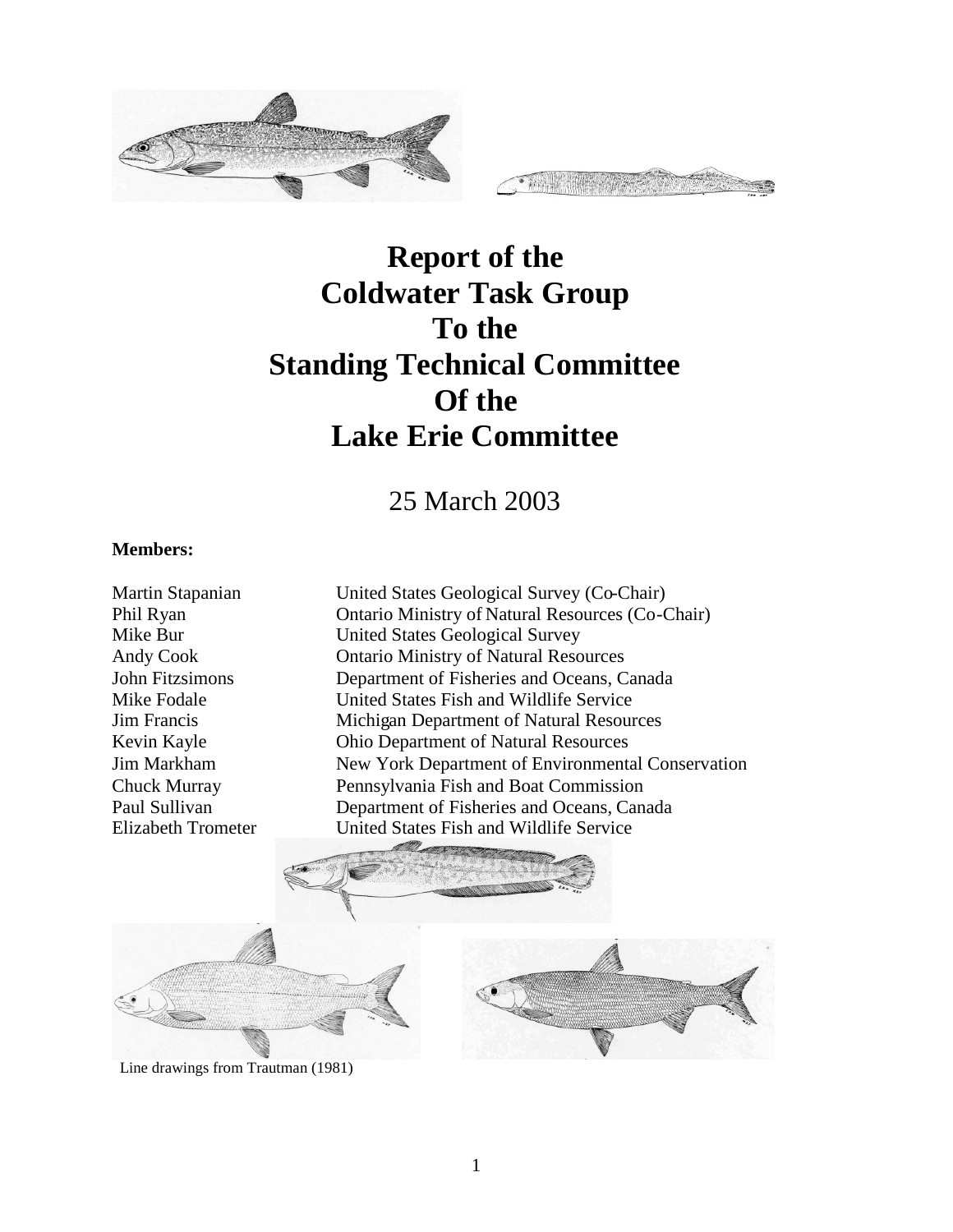# **Table of Contents**

| Page                                                                                                                                                                                                                                               |
|----------------------------------------------------------------------------------------------------------------------------------------------------------------------------------------------------------------------------------------------------|
|                                                                                                                                                                                                                                                    |
| Charge 1: Coordinate annual standardized lake trout assessment among all eastern basin<br>agencies and report upon the status of lake trout rehabilitation (J. Markham)  3                                                                         |
| Charge 2: Continue to assess the burbot and white fish population age structure, growth,<br>diet, seasonal distribution and other population parameters                                                                                            |
| Charge 3: Continue to participate in the IMSL process on Lake Erie to outline and prescribe<br>the needs of the Lake Erie sea lamprey management program (P. Sullivan,                                                                             |
| Charge 4: Maintain an annual interagency electronic database of Lake Erie salmonid<br>stocking and current projections for the STC, GLFC and Lake Erie agency data<br>-13                                                                          |
| Charge 5: Assist FTG with bioenergetics analysis of the diets of Coldwater species                                                                                                                                                                 |
| Charge 6: Report on the status of rainbow trout in Lake Erie, including stocking numbers,<br>strains being stocked, academic and resource agency research interests, and related<br>population parameters, including growth, diet and exploitation |
| Charge 7: Monitor the current status of Lake Herring. Review ecology and history of this<br>species and assess potential for recovery (M. Bur, P. Ryan, and E. Trometer)<br>21                                                                     |
|                                                                                                                                                                                                                                                    |
|                                                                                                                                                                                                                                                    |
|                                                                                                                                                                                                                                                    |
| Appendix: Status of Early Mortality Syndromes and thiamine levels in top predators from                                                                                                                                                            |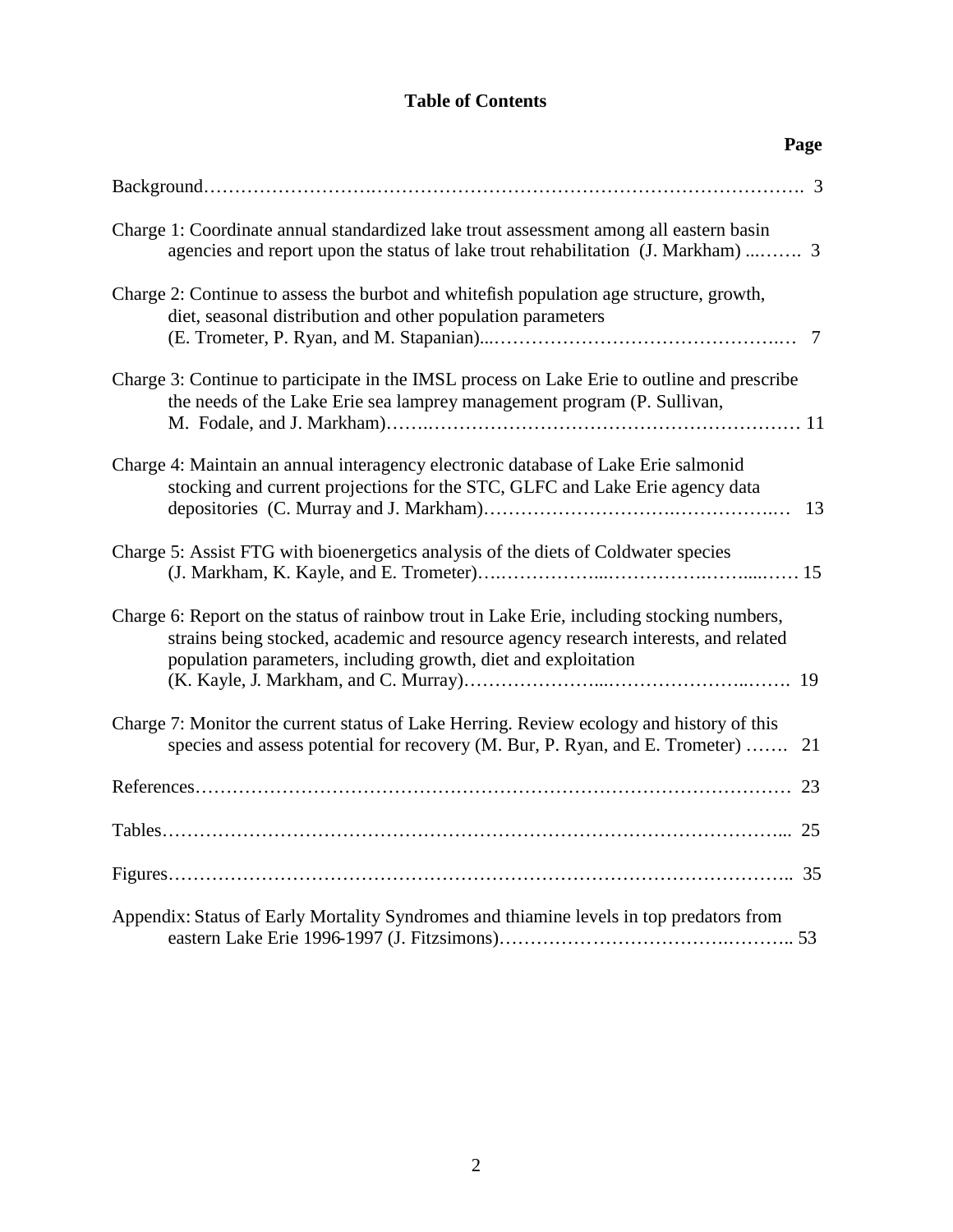#### **Background**

The Cold Water Task Group (CWTG) is one of several technical groups under the Lake Erie Committee (LEC) that addresses specific charges related to the fish community. Originally, the CWTG's primary function was the coordination, collation, analyses, and reporting of annual lake trout assessments among its five member agencies and assessing the results toward rehabilitation status. Restoration of lake trout into its native eastern basin Lake Erie habitat began in 1978, when 236,000 surplus yearlings were obtained from a scheduled stocking in Lake Ontario. Similar numbers of yearlings were also available for Lake Erie in 1979. In 1982, the Pennsylvania Fish and Boat Commission (PFBC), the U.S. Fish and Wildlife Service (USFWS), and the New York Department of Environmental Conservation (NYSDEC) formed a cooperative partnership for lake trout rehabilitation in Lake Erie. From 1982-1994 an average of approximately 200,000 yearlings were stocked. A formal rehabilitation plan was developed in 1985 and still serves as the working document guiding current assessment efforts.

In more recent years, interest in the expanding burbot and lake whitefish populations, as well as predator/prey relationships involving salmonines and rainbow smelt interactions have prompted additional charges from the LEC. Rainbow/steelhead trout dynamics have recently entered into the task group's list of charges. A new charge concerning lake herring was added in 1999.

This report is specifically designed to address each charge presented to the CWTG at the LEC annual meeting, held 24-25 March 2003. Data have been supplied by each member agency, when available, and combined for this report if the data conform to standard protocol. Individual agencies may still choose to report their own assessment activities under separate agency letterhead.

#### **Charge 1: Coordinate standardized lake trout assessments among all eastern basin agencies, and prepare a report of the status of lake trout rehabilitation. (by J. Markham)**

# **Methods:**

A stratified, random design, deepwater gill net assessment protocol for lake trout has been in place since 1986. NYSDEC modified the protocol in 1996 by using nets made of monofilament mesh, instead of the standard multifilament nylon mesh. This modification was made following two years of comparative data that detected no significant difference in the total catch between the two net types (Culligan et al. 1996). In 1998 and 1999, all CWTG agencies except PFBC, which still uses nets made of multifilament nylon mesh, switched to standard monofilament assessment nets to sample eastern basin lake trout. Some question still exists about the compatibility of PFBC's gear to standardization due to their use of nylon mesh graded by 6.4 mm increments (0.25-in.), rather than the 12.7-mm increment (0.5-in.) used by the remaining agencies.

Ten net panels, each 15.2 m (50 ft) long, are tied together to form 152.4-m (500-ft) gangs. Each panel consists of diamond-shaped units that have the same mesh size. Among the panels, mesh size ranges from 38mm (1.5 in.) to 152 mm (6 in.) on a side (in 12.7-mm increments). Panels are arranged randomly in each gang. Gangs are set overnight, on bottom, along the contour and perpendicular to a randomly selected north/south-oriented transect during the month of August or possibly into early September, prior to fall turnover.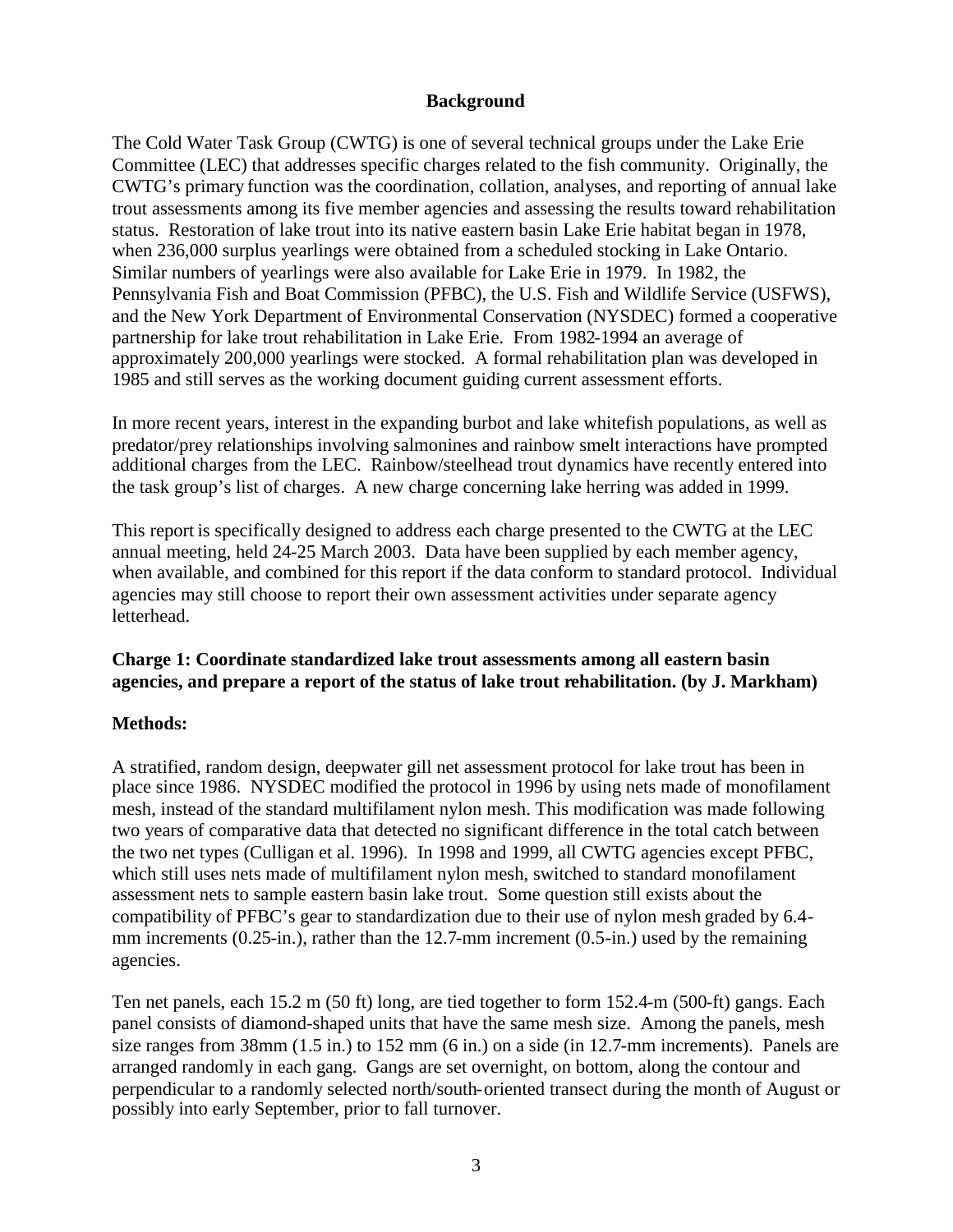Sampling design divides the eastern basin of Lake Erie into eight equal areas using north/southoriented 58000 series Loran C Lines of Position (LOP) bounded on the west by LOP 58435 and on the east by LOP 58955 (Figure 1.01). Each area contains 13 equidistant north/south-oriented LOPs that serve as transects. Three transects are randomly selected in each area and sampled first. Once completed, the whole process is repeated, including random selection. A full compliment of standard eastern basin effort should be 60 standard lifts each for New York and Pennsylvania waters (2 areas each) and 120 lifts from Ontario waters (4 areas total). To date, this amount of effort has never been achieved.

Sampling protocol requires the first gang to be set along the contour at which the 8° to 10°C isotherm intersects with the bottom. The top of the gang must be within this isotherm. The next three gangs are set in deeper/colder water at increments of either 1.5 m depth or 0.8-km distance from the previous (shallower) gang, whichever occurs first along the transect. The fifth and deepest gang is set 15 m deeper than the shallowest net (number 1) or at a distance of 1.6 km from net number 4, whichever occurs first.

NYSDEC and PFBC have been responsible for completing standard assessments in their jurisdictional waters since 1986 and 1991, respectively. The Sandusky office of the U.S. Geological Survey (USGS) has assumed responsibility for standard assessments in Canadian waters since 1992. The Ontario Ministry of Natural Resources (OMNR) began coordinating with USGS in 1998 to complete standard assessments in Canadian waters. Total effort for 2002 by the combined agencies was 115 unbiased standard lake trout assessment lifts in the eastern basin of Lake Erie. This included 59 lifts by NYSDEC, 20 by PFBC, and 36 by USGS/OMNR.

All lake trout are routinely examined for total length, weight, sex, maturity, fin clips, and wounding by sea lampreys. Snouts from each lake trout are retained and coded-wire tags (CWT) are extracted in the laboratory to accurately determine age and genetic strain. Scale samples and otoliths are also retained from most fish for aging when CWTs are not retrievable at the laboratory. Stomach data are usually collected as on-site enumeration or as preserved samples.

#### **Results and Discussion:**

# **Abundance**

Sampling was conducted in seven of the eight standard areas in 2002 (Figure 1.01), collecting a total of 302 lake trout. Sixteen (16) year-classes were represented from age 1 to 17 (Table 1.01). Younger cohorts (ages 2, 3, and 4) were the most abundant, representing 79% of the total catch (Fig. 1.02). These results were similar to 2001. Unlike previous years, however, no lake trout aged 7, 8, and 9 were caught, and individuals age 10 and older represented a relatively small proportion (6.1%) of the catch.

Overall lake trout catches in 2002 by standard assessment suggest that lake trout were most abundant in New York waters (Fig. 1.01), a result also found in 1998, 1999, and 2001. In general, lake trout catch per lift (i.e., catch per unit effort, or CPE) decreased along northerly and westerly gradients. Areas A1-A3 continued to produce the most consistent values of CPE from year to year, coinciding with the areas in which stocking of yearling lake trout occurs. Lake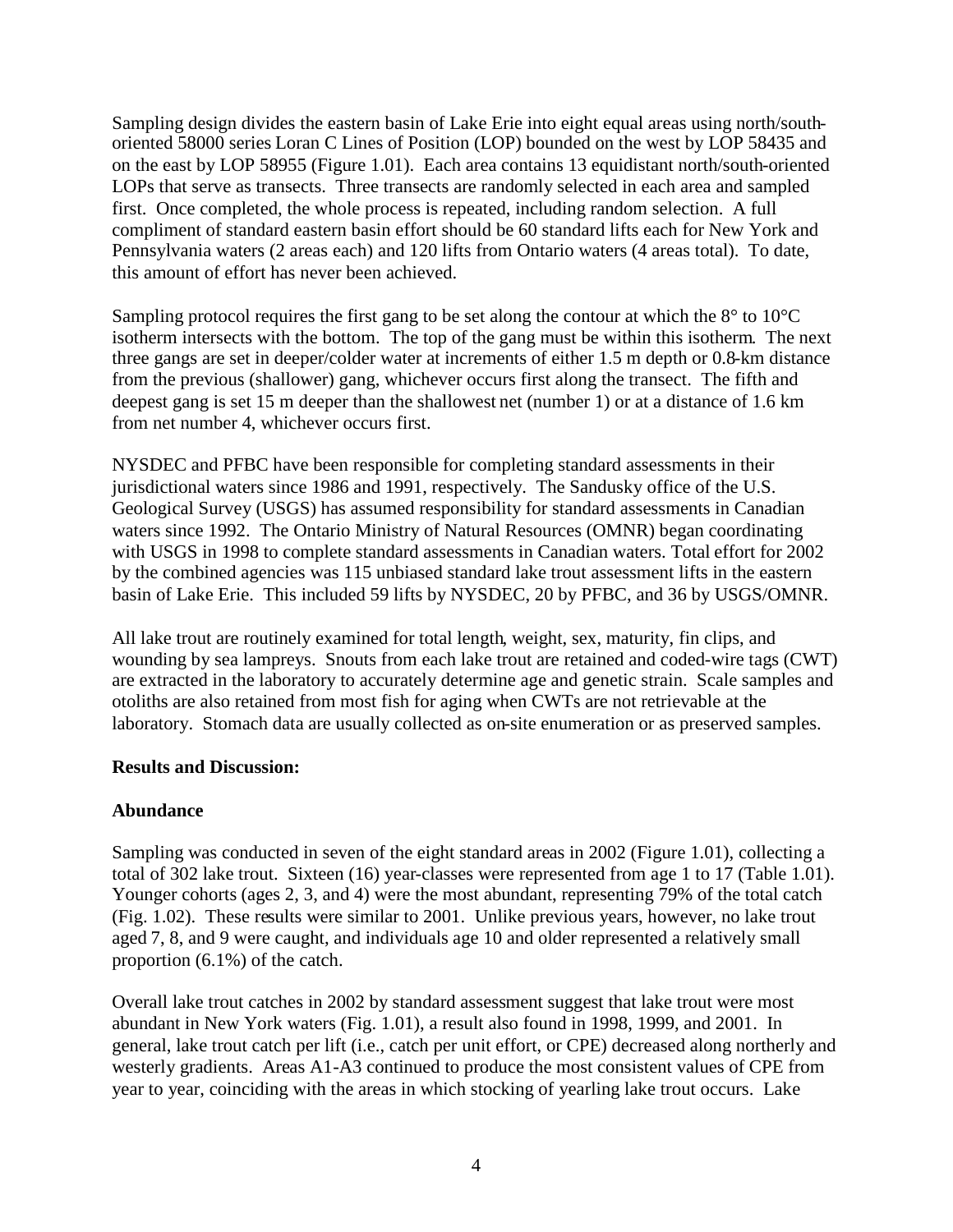trout abundance in Canadian waters (areas A5–A8) was consistent (range 0.57 – 0.60 lake trout/lift) with the exception of area A6, which was substantially higher at 1.56 lake trout/lift.

The overall relative abundance of lake trout in 2002 was 2.32 individuals per standard lift (Figure 1.03). This represented the second consecutive year in which the CPE in standard assessment nets (mesh sizes 38 - 152 mm) increased, mainly due to the abundance of the younger cohorts. However, the CPE in 2002 was still lower than the overall CPE for the interval between 1992 and 1997 (average  $= 2.63$  lake trout/lift).

The response of adult (age-5-and-older) lake trout to sea lamprey treatments (initiated in 1986) has been monitored annually from standard assessments (Figure 1.04). A significant ( $P < 0.05$ ) drop in abundance of lake trout was observed in 1998, following a 6-year (1992-1997) period of steady growth. The CPE for age-5-and-older lake trout (0.47 individuals/lift) declined again in 2002 after showing a slight rebound in 2001, and represented the lowest value since 1988. As shown below, poor recruitment of stocked lake trout from 1992 through 1998 probably contributed to the relatively low proportion of the population aged 5-11 in the lake-wide gill net surveys.

# **Recruitment**

An increase in the abundance index of juveniles aged 1-3 occurred in 2002, marking the third consecutive year in which an increase has occurred (Figure 1.05). Age-1 and age-3 lake trout registered the highest catch rates since 1986 and 1988 respectively. The overall index of 2.10 was at its highest level since 1988. There are a number of factors that may have contributed to the increase in recruitment over the past three years, including improved stocking methods and locations, improved fish condition and size, and a decrease in the adult lake trout population.

A recruitment index for overall survival of stocked fish to age 2 was developed in order to show patterns in yearly recruitment. This index was calculated by dividing age-2 CPE from NYSDEC standardized gill nets by the number of fish in that year class stocked. The quotient provided an index of survival to age 2 that was corrected for stocking. The results suggest a significant decline (P<0.001,  $r^2 = 0.80$ ) in recruitment to age 2 from 1986 through 1999 (Figure 1.06). Virtually none of the yearlings stocked from 1993 through 1998 survived to age 2 in 1994 through 1999. The index increased in 2000 and 2001 but showed a slight decrease in 2002. The decrease may be due to fish being shore-stocked in New York in 2001, as opposed to boatstocked in 1999 and 2000. The overall index for 2002 was still relatively high and comparable to the late 1980's and early 1990's when recruitment of stocked fish to age 2 was considered good.

#### **Survival**

Estimates of annual survival from standard eastern basin assessment gill net catches will not be reported by the CWTG until further analysis can be completed. Previous estimates of annual survival were calculated from age-based catch curves. The CWTG was not confident that survival estimates based upon age-based catch curves were accurately estimating the survival of lake trout in Lake Erie. The lake trout rehabilitation plan calls for survival of 60 percent or better (Lake Trout Task Group 1985).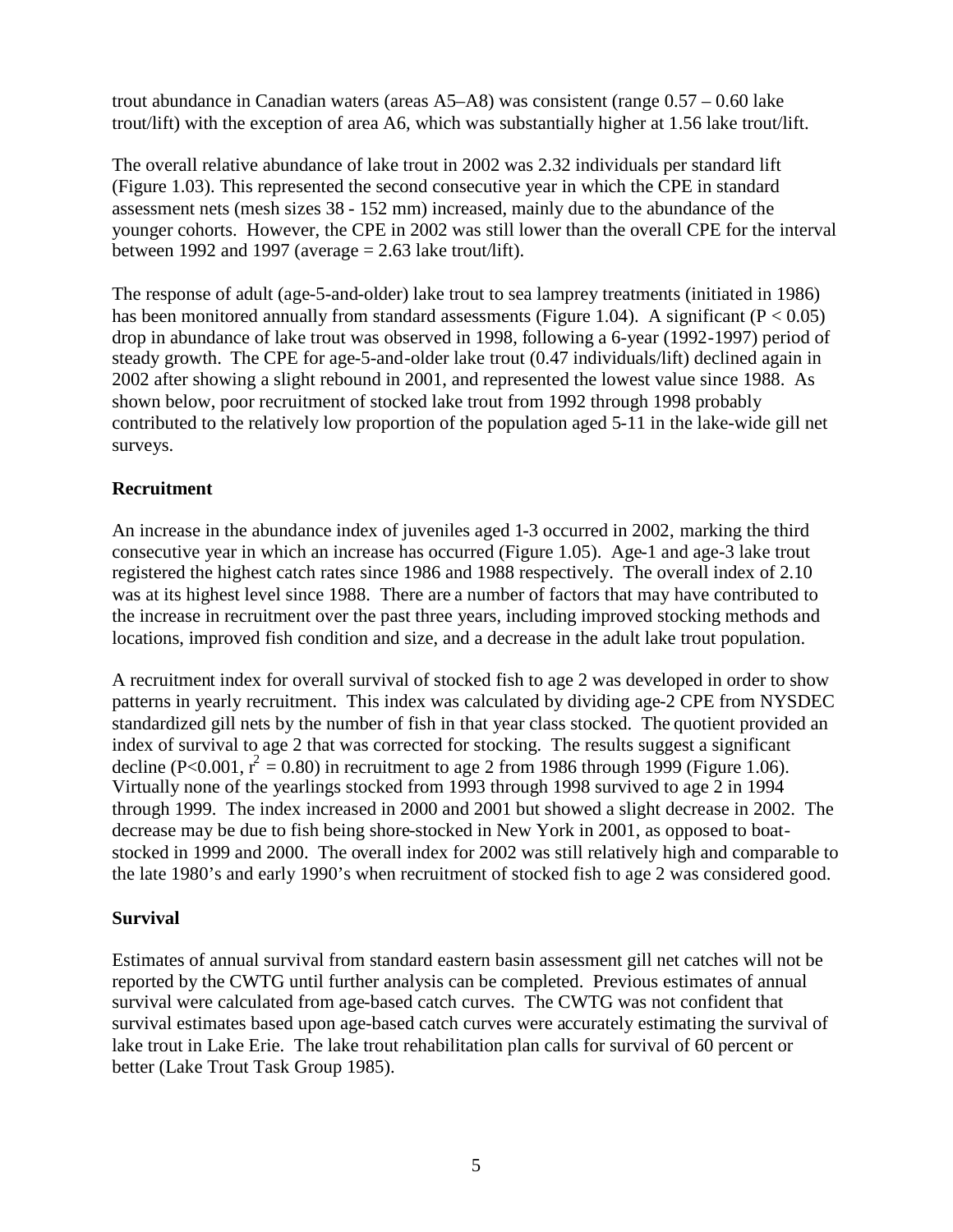# **Growth**

Mean lengths-at-age and mean weights-at-age of sampled eastern basin lake trout were higher than the long-term average for ages 1 through 7 (Figures 1.07 and 1.08). Means for 2002 for ages 9 through 17 were based on small sample sizes, resulting in relatively large variances in growth, and in large differences from the long-term means for some of these age classes. Overall growth of lake trout in Lake Erie continues to be some of the best in the Great Lakes basin.

# **Maturity**

Twenty-nine mature females ranging in age from 4 through 16 were sampled in standard assessment gill nets in 2002, generating a mean age of maturity of 6.7 years (Figure 1.09). This is the first time since 1997 that mature female lake trout have not met or exceeded the target mean age established in the Strategic Plan of 7.5 years (Lake Trout Task Group 1985) and is reflective of the low abundance of older lake trout caught during the standard assessment gill net survey. The plan's objective assumes that adult females would need at least two spawning years to contribute to the production of detectable, natural reproduction. Female lake trout in Lake Erie reach 100% maturation by age 5 (Culligan et al. 2003).

# **Natural Reproduction**

Despite more than 20 years of stocking, no naturally reproduced lake trout have been documented in Lake Erie. Only one potentially wild fish was caught in the NYSDEC coldwater gill net survey in 2002, making a total of 13 potentially wild lake trout recorded over the past three years. A reliable method for distinguishing between a fry-stocked fish and a naturally produced fish has not been found at this time. However, a stock discrimination study, using otolith microchemistry, will be funded through the Great Lakes Fishery Commission in 2004. Results of this research should be available for the 2004 Coldwater Task Group Report.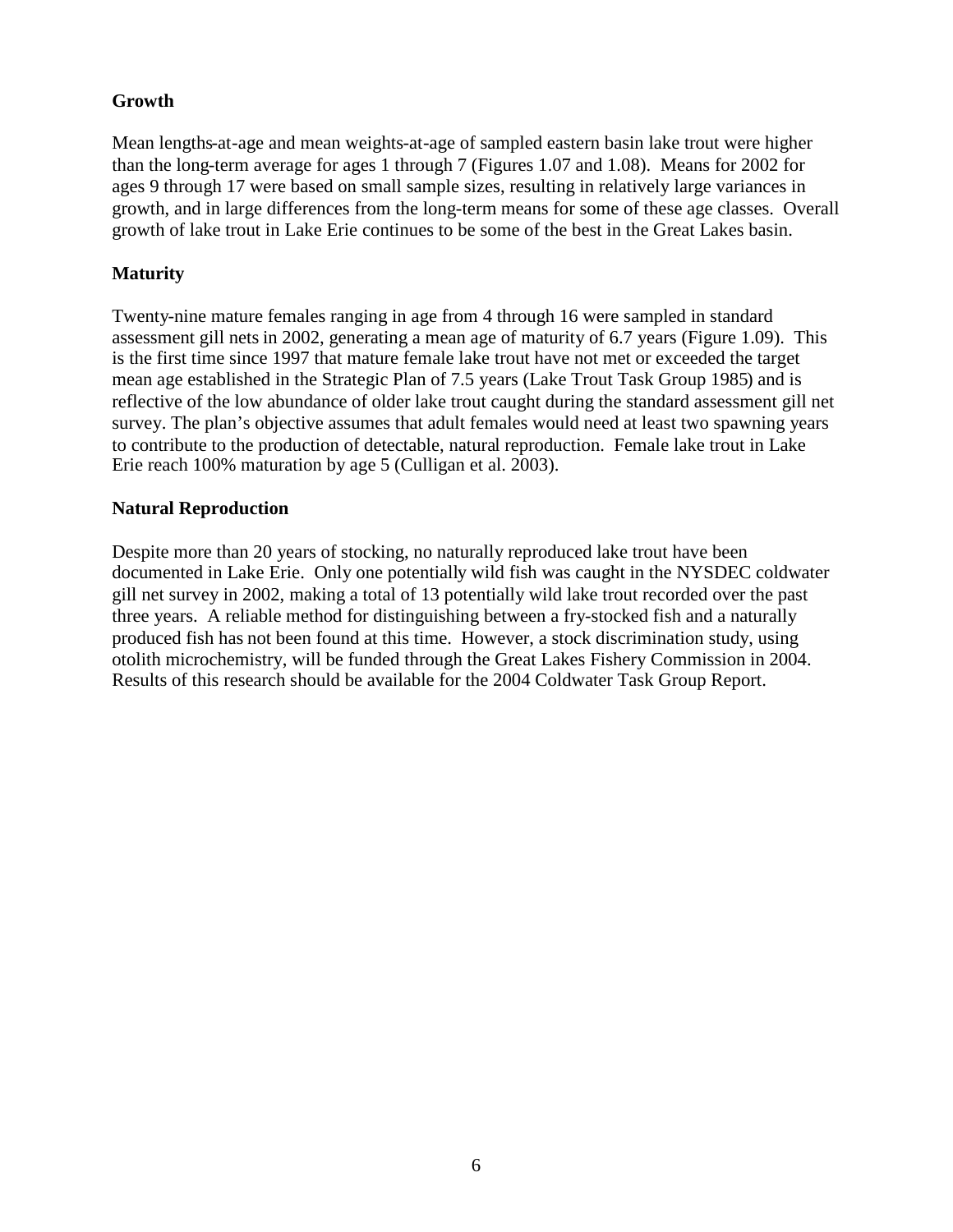**Charge 2: Continue to assess the burbot and whitefish population age structure, growth, diet, seasonal distribution and other population parameters (by P. Ryan and E. Trometer)**

#### **Burbot**

#### **Commercial Harvest**

Burbot has been increasing in the commercial harvest since the late 1980's (Table 2.01). This increase coincided with the increase in abundance of lake whitefish. Most commercial harvest occurs in the eastern end of the lake. Harvest decreased in Pennsylvania waters after 1995 with a shift from gill net to trap-net commercial fishery, which resulted in a substantial decrease of commercial effort (CWTG 1997). Harvest of burbot in New York is from one commercial fisher. In 1999, a market was developed for burbot in Ontario, leading the industry to actively target this species for the first time. As a result, the commercial harvest in Ontario increased dramatically (Table 2.01). However, this market did not continue, resulting in declining annual harvests from 2000 through 2002.

#### **Assessment Programs**

Burbot is the most commonly caught species in the annual deepwater gill net assessment. The catch of burbot increased steadily from 1993 through 2000 in all jurisdictions (Figure 2.01). In 2001, the catch declined in both Pennsylvania and Ontario waters, but increased slightly in New York waters. In 2002, the catch was similar to that in 2001. Since 1997, the highest catches of burbot have occurred in Ontario waters.

Burbot was one of the target species in the OMNR Partnership gill net assessment conducted annually since 1989 in Canadian waters during the months of September and October. There was no sampling in the eastern basin in 1996 and 1997. Burbot catches increased in the eastern basin and Pennsylvania Ridge from 1992 to 1998, with a 4-fold increase in catch occurring between 1995 and 1998 (Figure 2.02). Burbot catch has been very low in the central basin in all years examined, with lowest catches in the western portion of the central basin. Catch declined in the Pennsylvanian Ridge basins from 1999 through 2000, increased to an all time high in 2001 and declined in 2002. The catch declined in the eastern basin from a high in 1998 through 2001, but increased for 2002.

The Ohio Department of Natural Resources, Division of Wildlife (ODW) has collected age-1+ burbot in their October bottom trawling assessment in the central basin (Districts 2 and 3) since 1990. In this assessment, the catch increased from 1992 through 1998 (District 2) and 1999 (District 3), declined through 2001, but increased in 2002 (Figure 2.03).

# **Age Structure & Growth**

Most of the burbot otoliths collected during the CWTG gill net assessment between 1995 and 2002 have not been analyzed. In January 2003, the CWTG received funding from the Great Lakes Fishery Commission to age approximately 3,000 burbot otoliths collected from 1990 through 2002 as well as any collected in 2003 and 2004. Until these samples are analyzed, age structure and age-specific growth will not be reported. A total of 542 burbot were collected in the CWTG gill net assessment in 2002. Lengths ranged from 407 to 878 mm, with 94% of the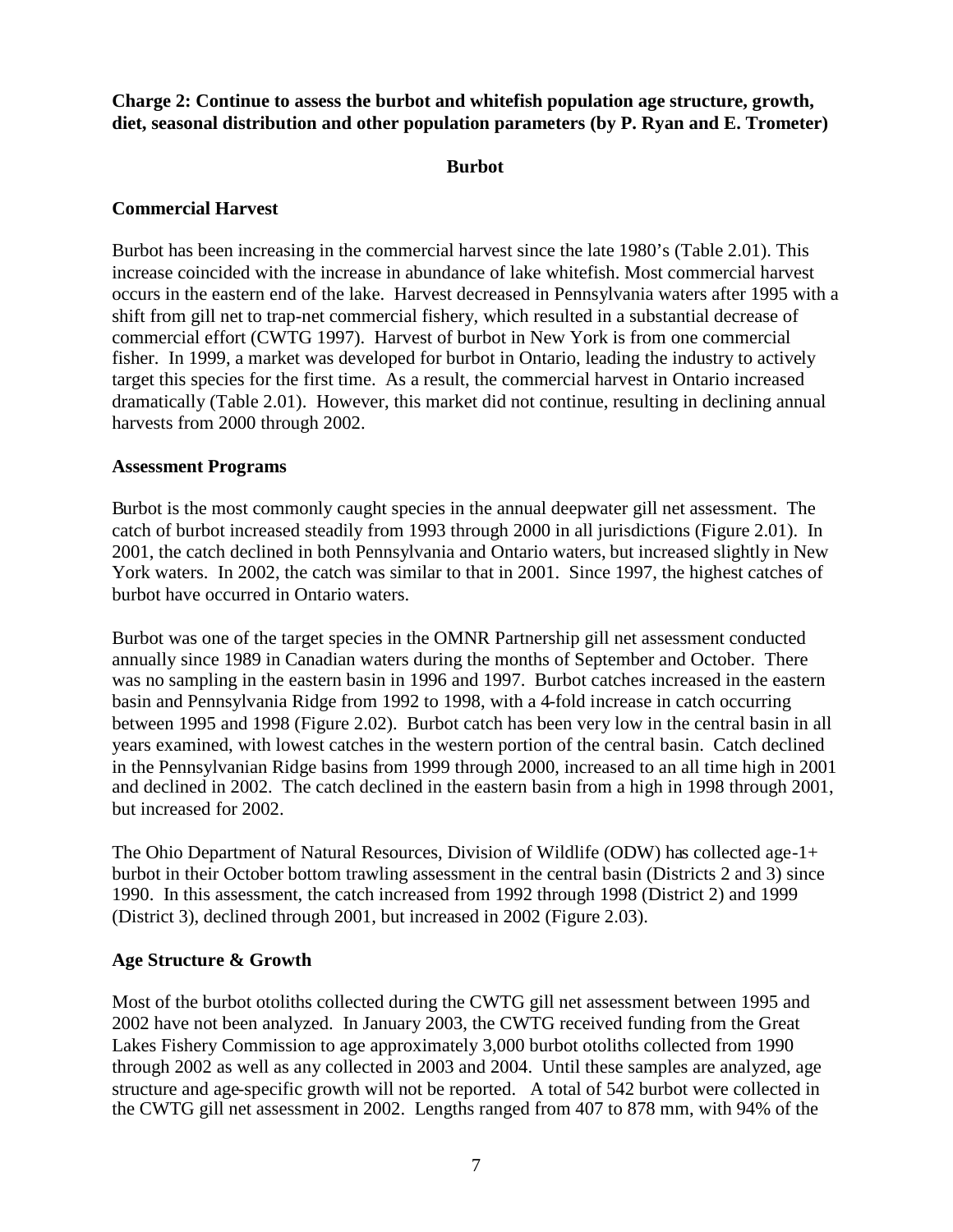catch between 500 and 750 mm (Figure 2.04). Mass ranged from 0.76 to 5.64 kg, with 93% of the catch between 1.00 and 3.5 kg (Figure 2.05).

#### **Seasonal Distribution**

There is no information on seasonal distribution.

#### **Whitefish**

#### **Commercial Harvest**

The total harvest of Lake Erie whitefish in 2002 was approximately 1.05 million pounds (Figure 2.06). This was 11.7% less than the 2001 harvest of 1.2 million lbs. The whitefish harvest increased during the 1990s, and peaked at 1.35 million lbs in 2000. The harvest in 2002 represents a decline of 21.8% from the peak harvest in 2000. Ontario accounted for virtually all (99.4%) of the catch in 2002, most of which was from gill nets. Ohio harvested 0.6% and Pennsylvania harvested less than 0.1%. The whitefish fishery in Ohio was conducted with trap nets set around islands in the western basin (District O1) in November and December.

There was a major shift in the distribution of the Ontario harvest in 2002. More of the fish were harvested from the central basin in 2002 (70.8% versus 46.6% in 2001) and less from the western basin (27.7% versus 52% in 2001). Proportions of total harvests from gill nets in Ontario waters in 2002 from Districts OE1, OE2, and OE3 were 28%, 60%, and 11%, respectively. This represents an increase in each district from their respective proportions of 52%, 42%, and 5% in 2001. The remaining statistical districts continued to produce small portions of the harvest: 1% in District OE4 in 2002 compared to 0.5% in 2001 and 0.4% in 2002 in District OE5 compared to 0.2% in 2001. The majority of the Ontario harvest from the western basin (267,675 lbs) was caught from October to December with most (95.3%) occurring during November. However, this represented only 25.5% of the total harvest in Ontario. In the central basin, most of the harvest (92%) occurred from January to July, with the peak in March. Whitefish catches in Ontario statistical districts 4 and 5 were negligible.

The age composition of whitefish caught during Ontario's fall fishery in statistical district 1 included fish ages 3 to 13, but age 5- and 6-year-old fish were most common (48.1%). The 5 year-olds (1997 year class) provided 25.3% of the catch, and 6-year-olds (1996 year class) provided 22.7% of the catch (Figure 2.07).

Whitefish ages 3 to 13 comprised Ohio's harvest, with age 6 (1996 year class) representing the largest component (16%). The mean age of whitefish harvested from Ohio waters (7.6) was higher than the previous year (6.7) and higher than the mean age of Ontario's fall harvest in the western basin (6.6) (Figure 2.08).

Ontario's 2002 fall commercial gill net CPE (14.59 kg/km) decreased 57% from 2001  $(33.61 \text{ kg} / \text{km})$  and 64% from 2000 CPE  $(41.22 \text{ kg/km})$ ; Figure 2.08). There was a similar level of targeting for whitefish in the fall fishery as in 2001, and targeting produced a much higher CPE. However, targeting has potential to bias the CPE, so the contribution of targeted CPE to the average CPE was limited to the ratio observed in 1999, for data years 2000, 2001 and 2003.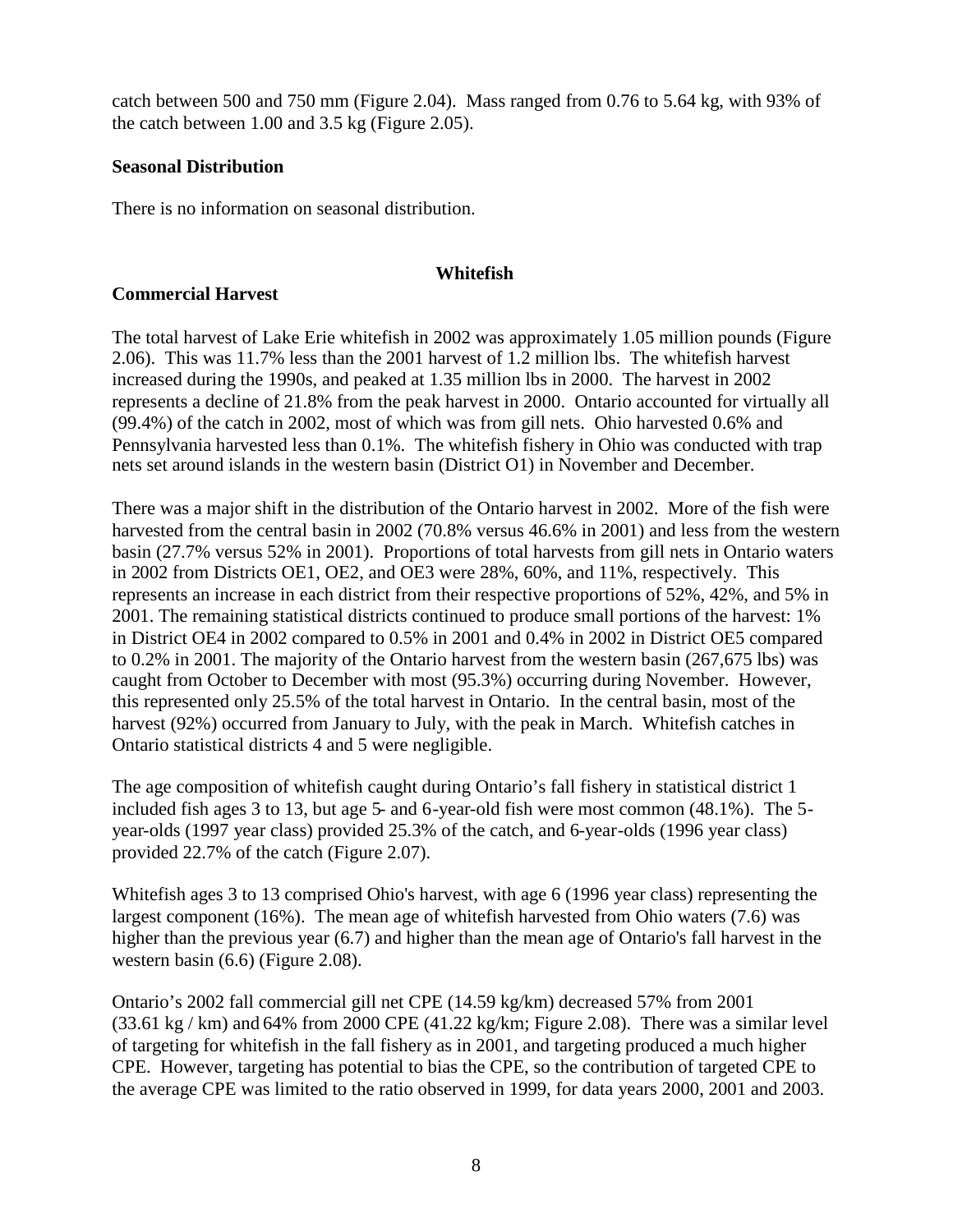A catch curve analysis was used to estimate mortality rate in previous years (Figure 2.09). The 2002 data have been added to this Figure 2.09, but the analysis was not conducted because observations for ages 3-5 fell well below the transformed CPE data for those age classes as determined for previous years. Alternative approaches for estimation of mortality will be developed for 2003.

# **Index Fishing**

New York's deep-water assessment work showed a major decline in the number of whitefish caught per standard gill net lift  $(1.71)$  in 2002, compared to the 2001 CPE  $(6.23 \text{ fish/lift})$  (Figure 2.10). The Ontario partnership gill net survey recorded whitefish in the east basin in 2002, compared to nil catches during 2000 and 2001 (Figure 2.11). Catches increased slightly for the Pennsylvania Ridge, east central basin and west central basins in 2002. The low numbers of fish caught and the high variability indicate that this species is not abundant and that its distribution is patchy, particularly in the eastern basin.

The 2001 year class is expected to be strong, based on its occurrence as yearlings in the Ohio central basin trawl index in 2002. Age 1 whitefish made up 30% of the fish caught in the partnership survey (Figure 2.12). The distribution of young whitefish may be changing or expanding based on last year's records of small numbers of 2001 year class whitefish caught in Pennsylvania, New York and Ontario in 2001. This is a significant change because index trawling conducted by the PFBC has not produced juvenile whitefish since 1992, despite frequent catches of young fish during the previous decade**.** Similarly, catches from New York and Ontario occurred in areas that have not been noted as having young whitefish present.

# **Growth and Diet**

Diet studies from Ohio waters of the Central Basin in 2002 (Ohio DNR 2003) indicated that age 1 whitefish (n = 75) consumed mainly chironomids (36%), isopods (21%), *Bythotrephes cederstroemi* (12%), *Leptodora* sp. (7%), *Dreissena sp.* (6%) and Sphaeriidae (5%) (Figure 2.13). Age 2 and older whitefish (n=60) consumed mainly on *Dreissena sp.* (33%), followed by Isopoda (17%), Hirudinea (14%), chironomids (10%), Sphaeriidae (10%) and *B. cederstroemi (*3%) (Figure 2.14)

# **Lake Whitefish Population Reconstruction and Perspective**

A rough estimate of whitefish population size (mature fish) in 2002 and for the years 1939-1953, was constructed in order to provide a perspective on the current whitefish population size and density (Table 2.02). The estimate of mortality rate from catch curve analysis ( $Z = 0.674$ , this report) was combined with an estimate of natural mortality rate  $(M = 0.38$  from mean water temperature and growth, Hardy 1994) to estimate fishing mortality  $(F = Z-M)$  and exploitation rate (u =  $FA/Z = 0.22$ , where S = 0.51, this report) using formulas from Ricker (1975). The size of fish harvested in the fall fishery in Ontario was determined from the ratio of CPEs (kg/km/no/km) as 1.61 kg (Table 2.02). This was used to estimate the number of fish harvested as 0.30 million (all jurisdictions). This estimate represents 22% (exploitation rate) of the number of mature fish vulnerable to the fishery. Therefore, the population size is estimated as 1.33 million mature fish. Hardy (1994) mapped the area of summer habitat for whitefish. The 20-m contour provides a crude approximation of that area as of summer habitat as 386,700 ha in PA,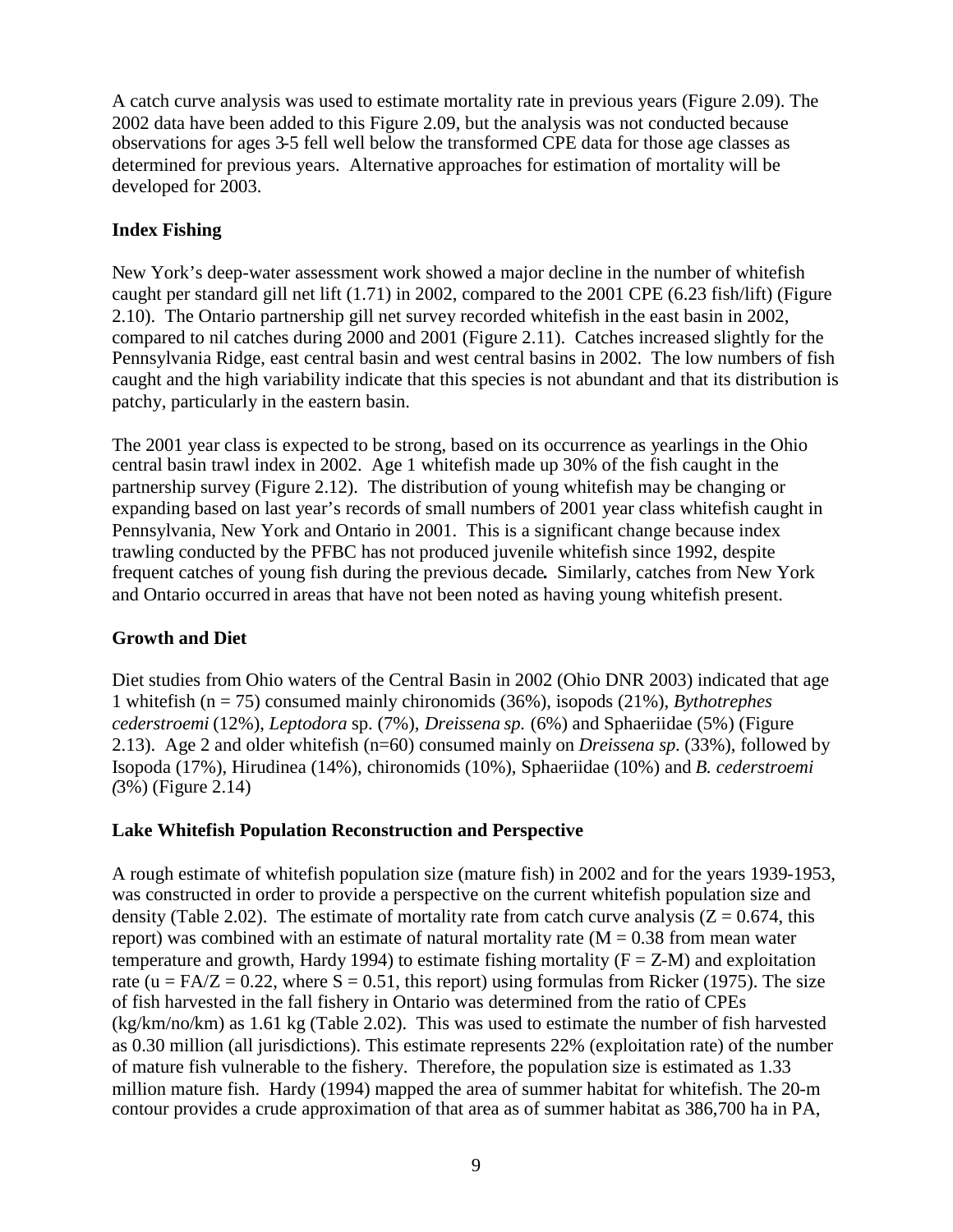New York and Ontario waters (data from Cox 1983). During spawning season, these fish are likely distributed across the western basin (124,700 ha, from Cox 1983). Christie and Regier (1988) reported the average harvest for the period 1939-53. The value of Z was similar in this time period (Hardy 1994, citing Z=0.71 as mean from Van Oosten and Hile 1947). Assuming the same M and size of fish in the fishery, the population size was estimated as 5 million fish.

These comparisons provide a perspective on the population size. The current fishery relies on 1.33 million fish that during summer may have a density of 3.4 fish/ha in the eastern basin habitat, but are much more concentrated in the western basin during spawning (10.7 fish/ha). During the period 1939-53, whitefish were more abundant in the summer habitat (12.8 fish/ha).

Goodyear et al. (1982) identified five spawning areas in eastern Lake Erie. These may have supported stocks within the overall population. There is little evidence from targeted fishing, that whitefish may be using them to any extent and the whitefish fishery in eastern Lake Erie does not attract much fishing effort overall. Whitefish are rare in most of their summer habitat in eastern Lake Erie. Restoration of a significant fishery in the eastern basin may require restoration of spawning stocks in eastern Lake Erie. Food web changes and interactions with smelt are likely responsible for the current low abundance of whitefish in eastern Lake Erie.

#### **Research Efforts**

Lake whitefish are difficult to assess in Lake Erie, due to their population size and their migratory and schooling behavior. The CWTG has been assembling the whitefish data in order to support a stock assessment review. A series of reports were produced in 2001. A synthesis of this material was produced for a workshop in February 2002, and a manuscript is in preparation. The individual who prepared the draft reports in 2001 is beginning a M.Sc. project concerning whitefish bioenergetics at the University of Windsor, in 2003. This research is important to understanding the potential for whitefish to increase in Lake Erie.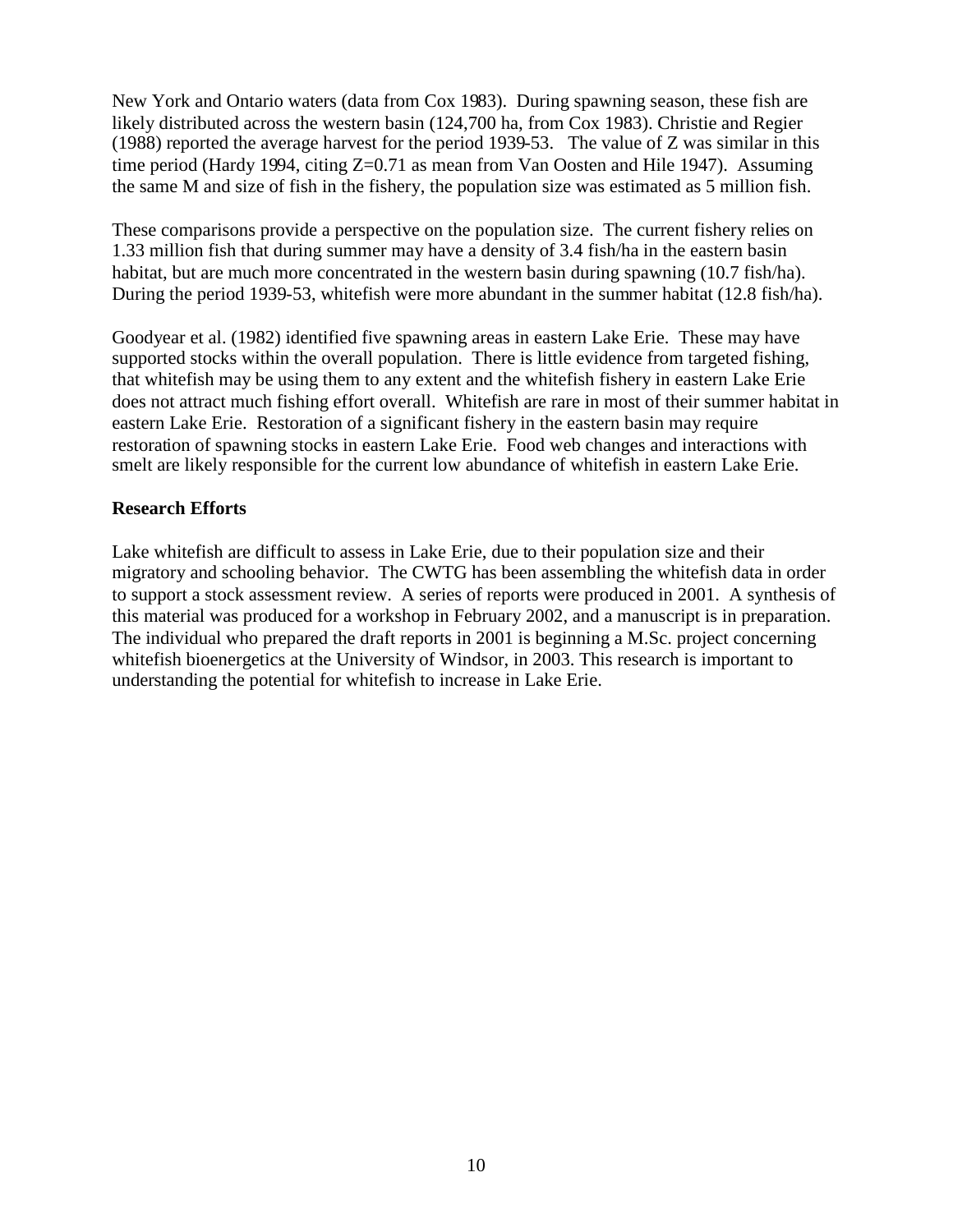# **Charge 3: Continue to participate in the IMSL process on Lake Erie to outline and prescribe the needs of the Lake Erie sea lamprey management program. (by P. Sullivan, M. Fodale, and J. Markham)**

The Great Lakes Fishery Commission and its control agents (the U.S. Fish and Wildlife Service and Department of Fisheries and Oceans, Canada) continue to implement Integrated Management of Sea Lamprey (IMSL) on Lake Erie, including quantitative selection of streams for treatment and implementation of alternative control methods. The Lake Erie Cold Water Task Group has provided the forum for the discussion concerns about wounding and mortality of lake trout.

# **Lake Trout Wounding Rates**

The effects of regular sea lamprey treatments in Lake Erie tributaries by the Great Lakes Fisheries Commission began to show in the lake trout population in 2002. For lake trout greater than 532 mm total length, the rate of fresh wounds (Types A1 through A3) plummeted from 20.3 wounds per 100 fish in 2001 to 3.3 wounds per 100 fish in 2002, and was the lowest rate since 1992 (Figure 3.01). This also marked the first time since 1994 that wounding rates were below the target rate of 5 wounds per 100 fish established by the Lake Trout Task Group (1985b) and ends a series of five consecutive years of relatively high fresh wounding rates. All of the fresh wounds recorded in 2002 were found on fish between 533 and 734 mm total length. No fresh wounds were found on lake trout >734 mm, which in recent years has been the length group with the highest wounding rates. These results may be reflective of the age structure of the lake trout caught in the 2002 survey, which were predominantly smaller fish (age 4 and less).

Type A4 wounds, which indicate the past year's cumulative attacks, were lower than 2001 rates, but still higher than rates found in the early to mid-1990's (Figure 3.02). The Type A4 wounding rate for lake trout >532 mm was 15.8 wounds per 100 fish in 2002. Unlike the fresh (A1-A3) wounding rate, most (74%) of the Type A4 wounds were observed on lake trout longer than 734mm. Type A4 wounding rates should show a decline in 2003 in response to the lower fresh wounding rates found in 2002.

# **2002 Actions**

During 2002, assessments were conducted in four streams (one in Canada, three in the U.S.) to rank them for lampricide treatment, and another seven streams (five in Canada, two in the U. S.) to determine presence or absence of sea lamprey larvae (Tables 3.01 and 3.02). The populations considered for treatment were either re-established (Big, Canadaway, Grand) or residual to treatment (Conneaut). In addition, sea lamprey larvae were detected in Silver, Big Otter and Cattaraugus creeks.

Control effort, which had been enhanced to counter observed increases in sea lamprey abundance, continued in 2002 with lampricide treatment of Crooked Creek. This marked the ninth treatment since 1999. In contrast, only three Lake Erie stream treatments had been conducted between 1991 and 1998.

The estimated numbers of spawning-phase sea lampreys declined for the second consecutive year in Lake Erie for the first time since 1994 (Fig 3.03). The 2002 spawning population was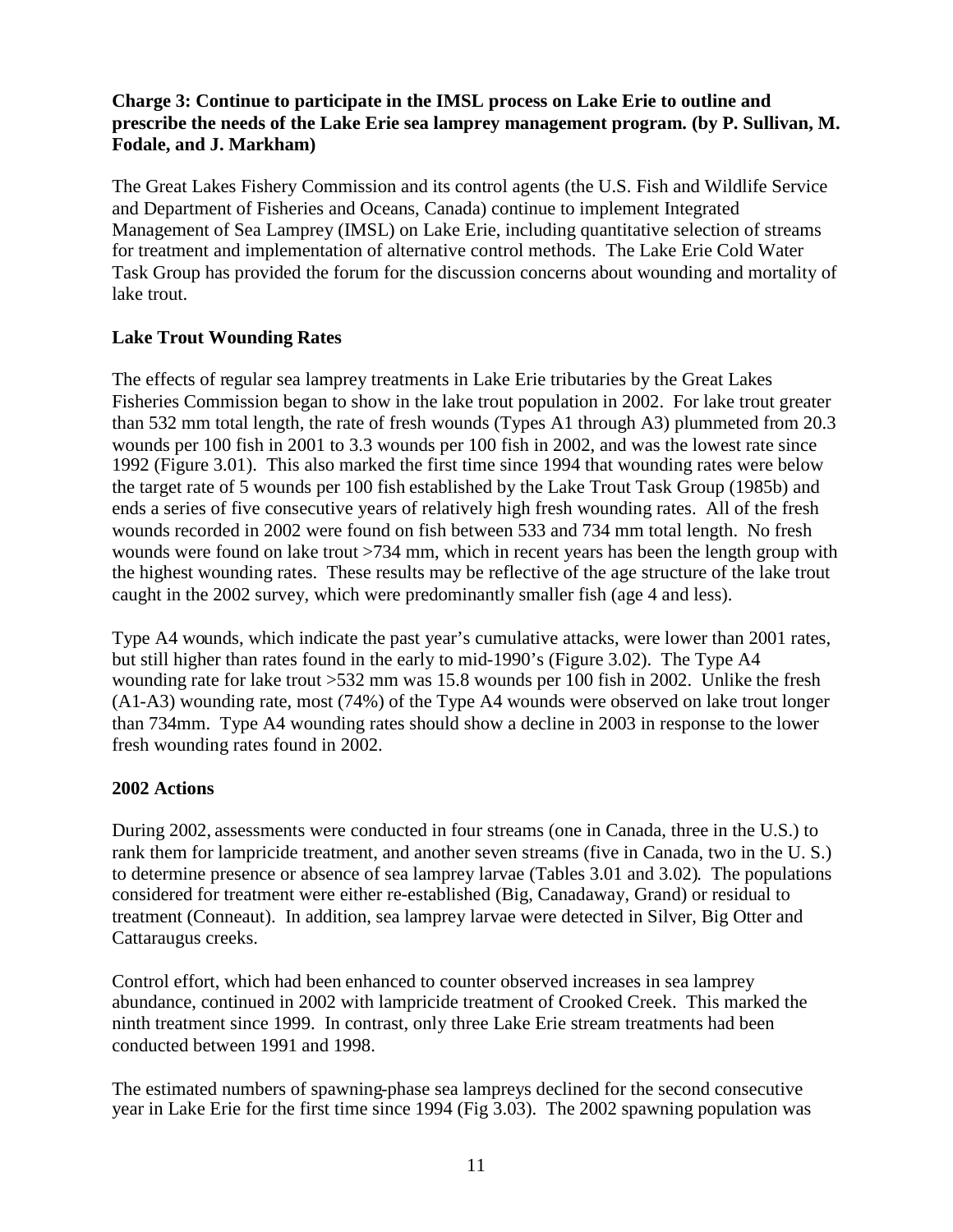estimated at 3170 (Klar and Young 2003), down from 4317 in 2001 (Schleen and Klar 2002). A total of 314 spawning-phase sea lampreys were trapped in 4 tributaries (Cattaraugus, Grand (Ohio), Big and Young's), a reduction of 74% from the 2001 catch. Declining trap efficiency in Cattaraugus Creek, and unforeseen interruptions to trapping operations on Big Creek likely resulted in reduced catch during 2002.

Several barrier projects are proceeding on Lake Erie. Although the Big Creek inflatable barrier was successful in blocking migrating sea lampreys in 2001, it was deactivated for part of the 2002 spawning run. Positive larval surveys indicate that some adult sea lampreys had passed. Improvements were made to the Young's Creek barrier, and planning for the proposed low-head barrier on Conneaut Creek continued.

Existing dams on the Grand, Chagrin and Maumee rivers in Ohio are being examined for possible modification or removal to improve fish passage. Similar plans for the dam on the Grand River in Caledonia, Ontario have been put on hold. Areas suitable to sea lamprey reproduction and larval survival exist above most of these structures, and future actions that impair their capacity to block spawning-phase sea lampreys would pose significant environmental and economic risks.

#### **2003 Plans**

Sea lamprey management plans for Lake Erie in 2003 include lampricide treatment of Big and Conneaut creeks and the Grand River, based on a comparison of cost-per-transformer estimates for all Great Lakes streams that were quantitatively assessed in 2002. Larval assessments are planned on 26 Lake Erie streams (six in Canada, 20 in the U. S.), three of which (Big Otter, Young's, Cattaraugus) will be considered for lampricide treatment in 2004 (Tables 3.01 and 3.02). In addition, four tributaries to Lake St. Clair with histories of sea lamprey production will be assessed. Construction is planned for a new spawning-phase trap at the Springville dam on Cattaraugus Creek. A control dam located on a tributary to Rogers Creek in the Taquanyah Conservation Area is slated for removal. This coldwater tributary, which enters the Grand River (ON) near the town Cayuga, is a potential sea lamprey producer and will require future monitoring.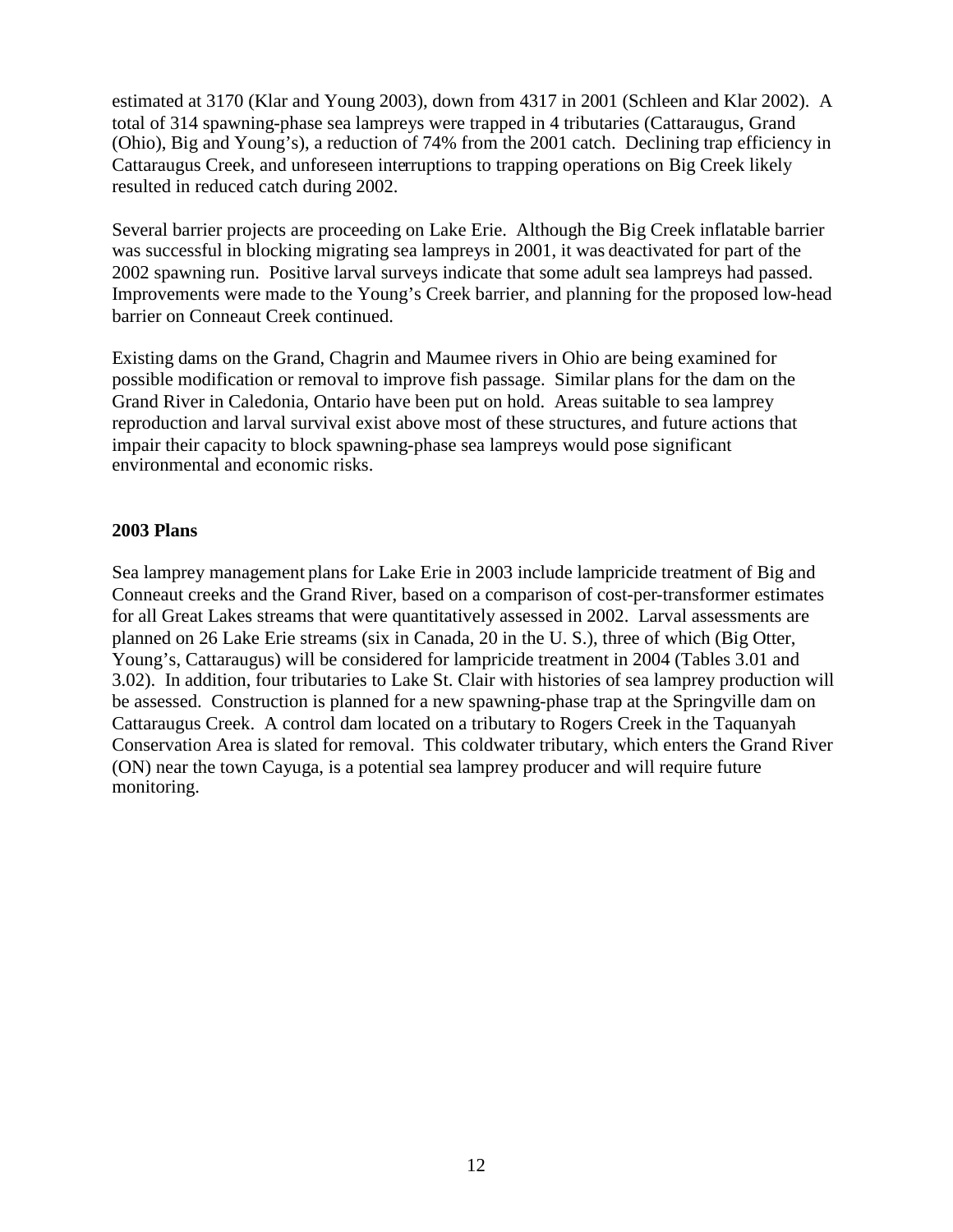#### **Charge 4**: **Maintain an annual interagency electronic database of Lake Erie salmonid stocking and current projections for the STC, GLFC and Lake Erie agency data depositories. (by C. Murray and J. Markham)**

#### **Stocking of Lake Trout**

The current goal of 120,000 yearling lake trout stocked was met for the fourth straight year (Figure 4.01). This was equal to 2001 effort and a 27% decrease from the long-term average. Stocking in 2003 will be maintained at 120,000 yearling lake trout. As discussed below, stocking effort of yearling lake trout is expected to increase in 2004, when stocking will be supplemented with the Klondike strain.

The Allegheny National Fish Hatchery (ANFH) supplied all of the lake trout, with 80,000 Superior strain fish delivered to New York and 40,000 Seneca (Finger Lakes) strain stocked in Pennsylvania waters of Lake Erie. New York fish were stocked offshore of Dunkirk on 7-8 May 2002 while Pennsylvania fish were shore stocked at Safe Harbor Marina on 10 May 2002. All stocked lake trout were implanted with coded-wire tags (CWT) and had adipose fins clipped prior to release. Lake trout sac fry from ANFH were tube-stocked over cobble material on Brocton Shoal by NYSDEC personnel on 22 May 2002. The 283,500 fry stocked was the most fry available since 1997, but was still well below the goal of 500,000. All fry were otolith marked, by exposure to temperature change, prior to release for future identification.

A paired planting of yearling lake trout to compare survival and growth rates of large- versus small stocking size, begun in 2000, was continued in 2002. Yearling lake trout averaging 14.0 and 8.7 fish/pound, respectively, were stocked north of Dunkirk in May 2002. Each of the size groups consisted of 40,000 fish and had different coded-wire tag (CWT) numbers. In all three years of this study, the larger stocked fish had greater survival rates. Return ratios from stocking favored the larger stocked fish 2.5:1 (66 large, 26 small) in 2000, 2:1 (16 large, 8 small) in 2001, and 2:1 (8 large, 4 small) in 2002. However, these differences were significant for only the 2000 data set  $(X^2 = 13.16, P < 0.001)$ . Differences in average sizes were apparent in ages 1 and 2, but were not significant by age 3. Future assessments will continue to evaluate the growth and frequency of these size groups to determine if the size of the yearlings stocked affects recruitment to adult ages.

To address the lack of natural recruitment in the Lake Erie system and declining adult numbers, a new strain of lake trout from Lake Superior is currently being raised at ANFH for stocking in Lake Erie beginning in 2004. The Klondike strain, also referred to as humpers or bankers, is an offshore form that lives its entire life around deep-water reef areas. The Klondike appears to have characteristics that are more conducive for spawning in the Lake Erie than those of the forms currently stocked. Further, it is the most genetically diverse strain of all the Federal Hatchery fish. This combination of characteristics may improve the chances of establishing a self-sustaining lake trout population in Lake Erie. Approximately 30,000 Klondike yearlings are scheduled to be stocked in Lake Erie in Spring 2004, with 80,000 yearlings targeted for 2005. Overall stocking will also increase from 120,000 to 160,000 yearlings beginning in 2005.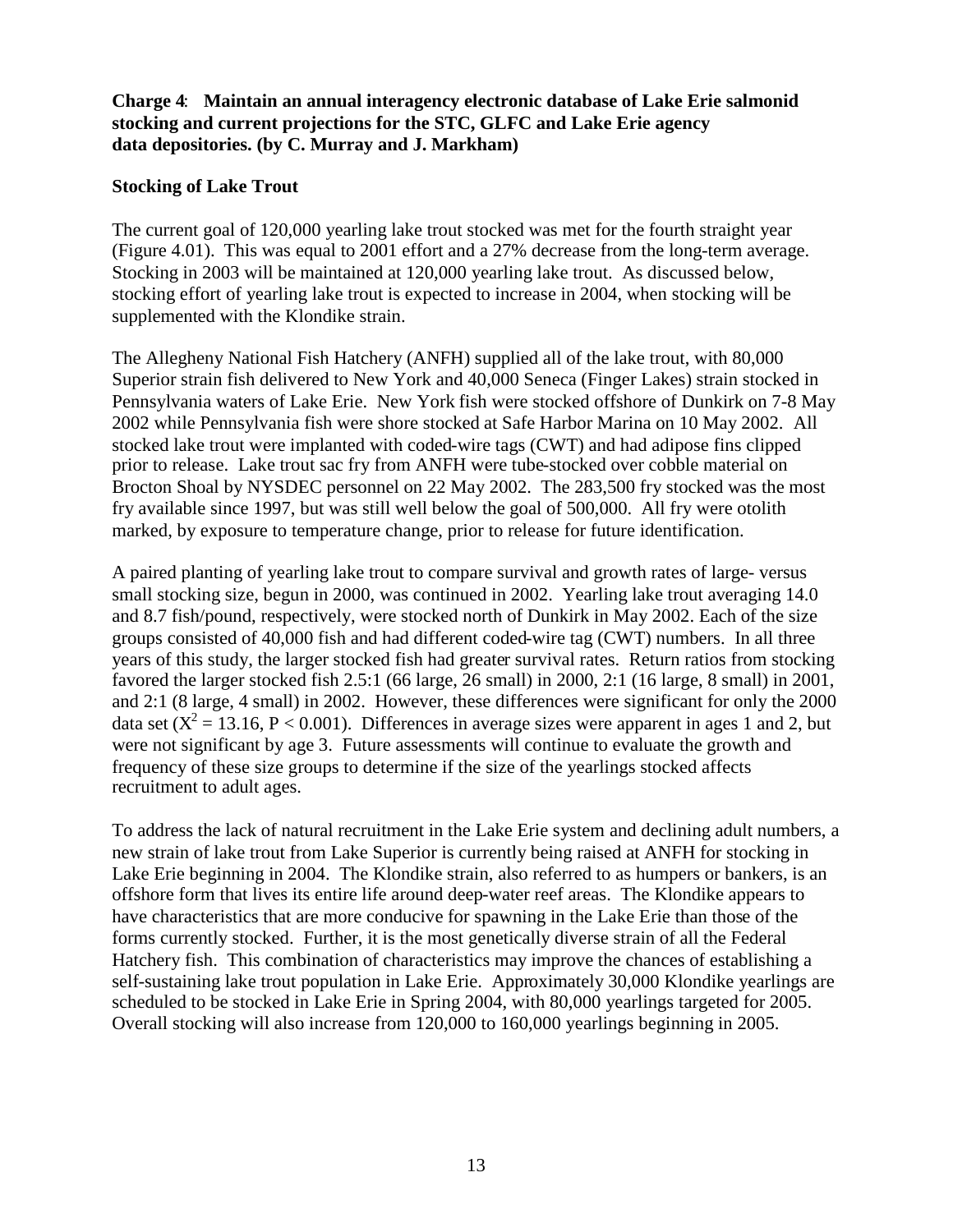#### **Stocking of Other Salmonids**

In 2002, 2.28 million yearling trout and salmon were stocked in Lake Erie, including rainbow trout, lake trout, brown trout and coho salmon (Table 4.01). Numbers stocked ranged from approximately 60,000 in Michigan to approximately 1.3 million in Pennsylvania. Total stocking of salmonines in 2002 was slightly greater (0.8%) than the 2001 effort and was 3.6% less than the long-term average (1989-2002).

All riparian agencies stocked rainbow trout in 2002. A total of 1,940,207 yearling rainbow trout were stocked in 2002, representing a 2.7% decrease from 2001. Rainbow trout stocking in 2002 had increased over 26% from the long-term average, primarily a result of the increased prominence of this species in jurisdictional fisheries over that last decade and replacement of other Pacific salmon by this species. Slight reductions in overall rainbow trout stocking are anticipated in 2003 due to a 20% reduction in stocking in Pennsylvania because of production shortfalls. Details on strain and stocking location for rainbow trout are provided in Charge 6 of this report.

Stocking of brown trout in Lake Erie totaled 116,975 yearlings in 2002. This represents an increase of 584% from 2001, and a 32% increase from the long-term average. This increase was due primarily to NYSDEC substituting domestic rainbow trout with brown trout and incorporating PFBC "put and take" brown trout into the database. Ontario stocked 4,000 yearling brown trout in 2002.

The PFBC remains the only agency that stocks coho salmon in Lake Erie. A total of 100,289 yearling coho salmon were stocked in 2002, representing a 21% decrease from 2001, and a 67% decrease from the 1989-2002 annual average. The Commission is discontinuing the coho salmon program after 2003, with no plans to stock this species in the future.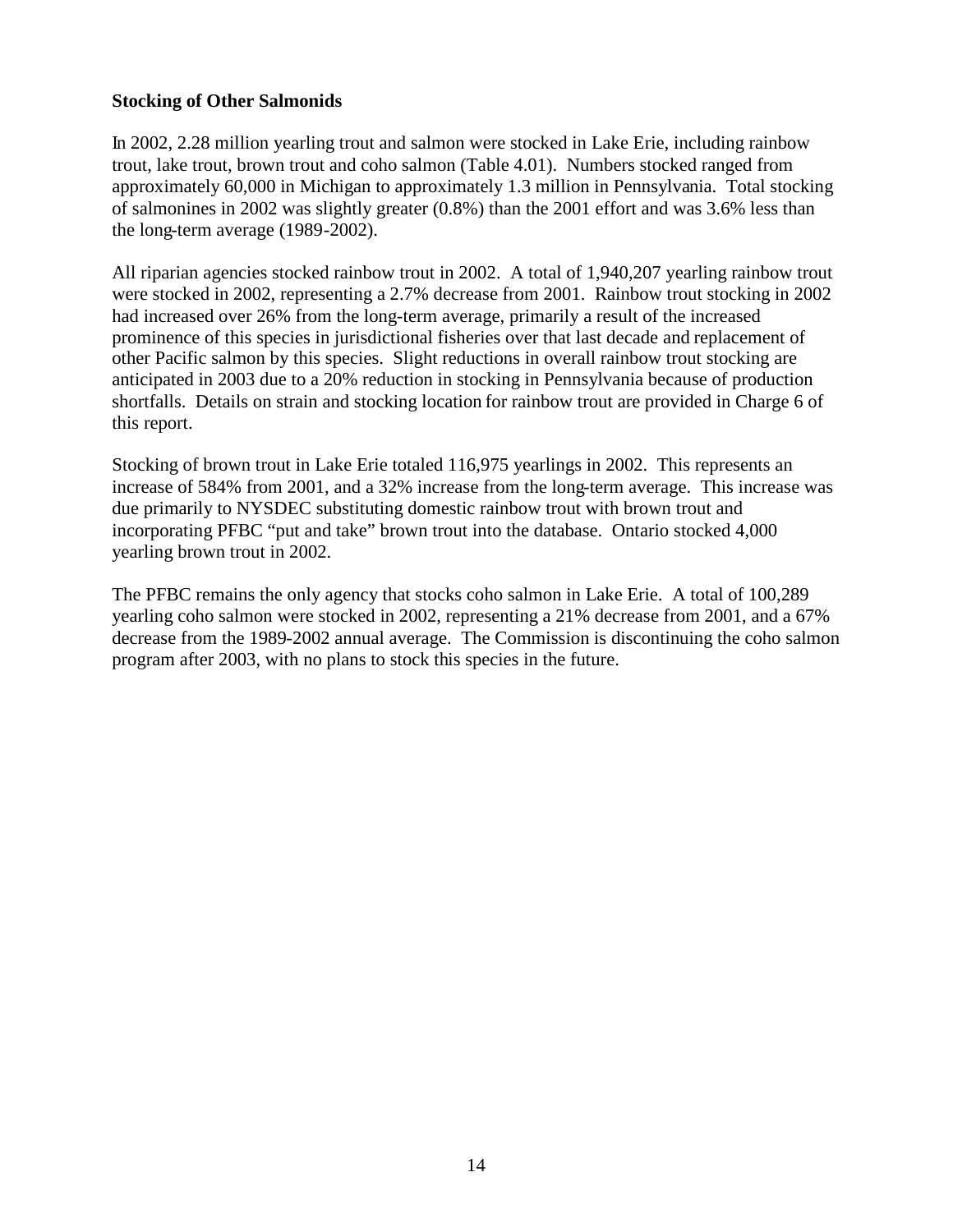#### **Charge 5: Assist FTG with bioenergetics analysis of the diets of coldwater predator species (by J. Markham, K. Kayle, and E. Trometer)**

The most recent charge to the bioenergetics subgroup of the FTG was to update past bioenergetics modeling efforts to estimate the consumption of smelt and other prey fish by the main lake predators (i.e., walleye, lake trout, burbot, and steelhead). Until recently, population estimates of walleyes, the main lake predator, have been in question and have hindered completion of this charge. However, recent changes to the walleye population model have provided better estimates of walleye abundance and allowed the completion of updated walleye forage consumption estimates. With walleye model completed, the focus of the bioenergetics charge has now shifted to the four major coldwater predator species, each of which is updated below.

#### **Lake Trout**

#### **Diet**

Analysis of the stomach contents of lake trout caught during coldwater assessment gill netting during August 2002 in the eastern basin of Lake Erie revealed a diet exclusively made of fish (Figure 5.01). Rainbow smelt were the most important component of their diet, occurring in over 90% of the stomachs (Figure 5.02). This is almost identical to last year when smelt were found in 89% of the stomachs. Rounds gobies, absent in lake trout stomachs until now, were found in 4% of the stomachs. Alewife, gizzard shad, and unknown fish were also found in the lake trout diet.

# **Lake Trout Population Model**

The CWTG has assisted the FTG in the past by providing a Lake Trout Population Model (LTPM) to estimate the lake trout population in Lake Erie. The LTPM is a simple spreadsheet model using stocked numbers of lake trout and annual mortality to generate an estimated population. It was initially created to predict the number of adult lake trout in the population to gauge the Lake Erie rehabilitation efforts. The model starts with a known number of yearling equivalents for each cohort and then annually applies an appropriate survival rate to that cohort as it passes through the fishery up to age 20 (CWTG 2001). Applied mortality rates were derived mostly from past standard assessment data. Several adjustments to be model were made through the years to account for poor juvenile survival and increased mortality due to sea lampreys. Initial versions of the model matched observations seen in annual coldwater gill nets surveys conducted by the NYSDEC with an increasing lake trout population with high survival. However, more recent runs of the model depict a departure between the model and annual surveys with the model showing a high, increasing lake trout population while surveys indicate a dropping population (Figure 5.03). Concerns over the LTPM to predict lake trout numbers were evident in the initial 1991 version of the bioenergetics model (Einhouse et al. 1999).

The Lake Erie CWTG has been updating and revising the LTPM over the past year. The most recent working version of the LTPM (Figure 5.03) incorporates some changes in sea lamprey mortality, fishing mortality, and stocking strain survival. Estimates of the adult population (age 5 and older) using the new model are around 13,000 fish, about one-third the estimate of the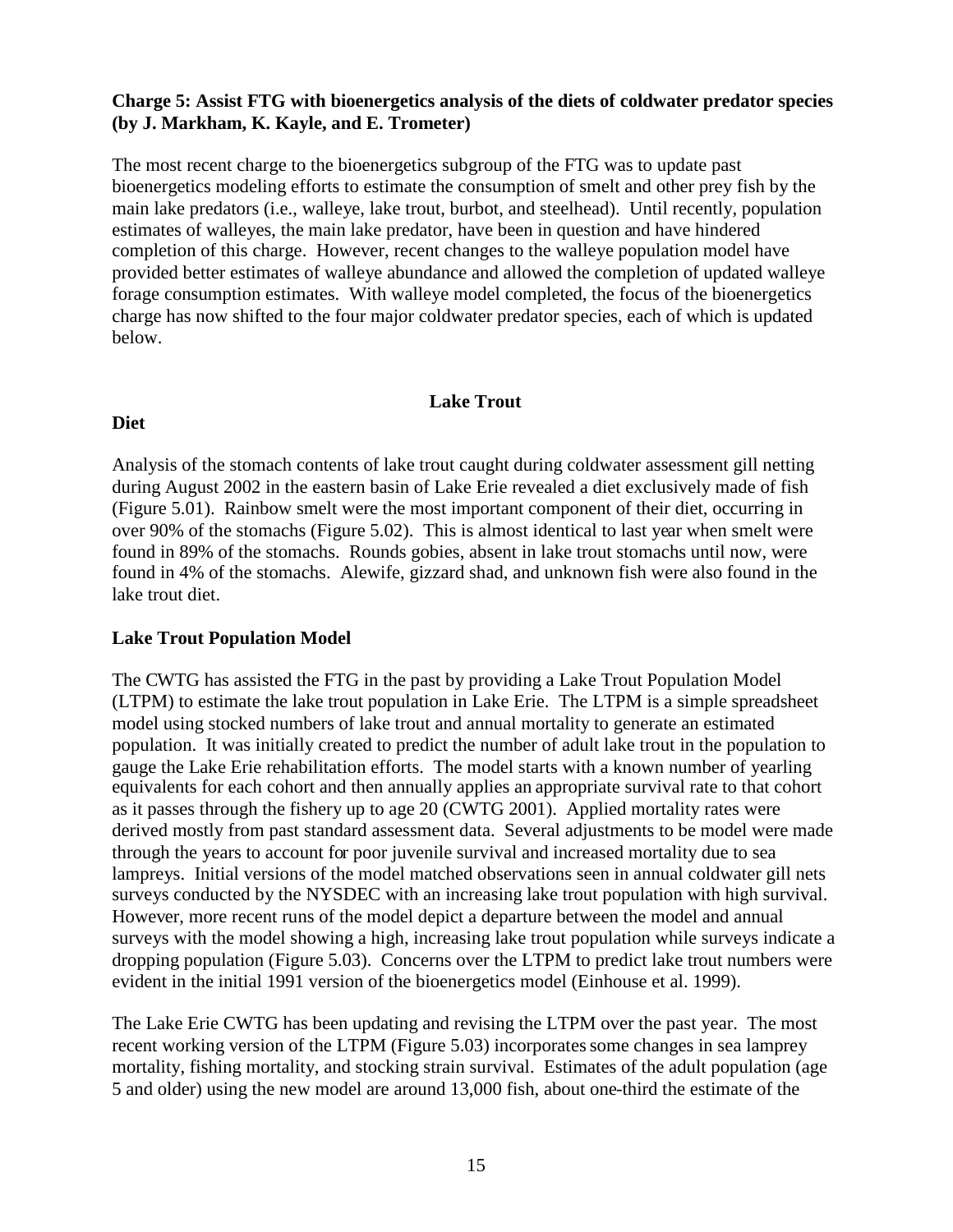original lake trout model. The Strategic Plan for Lake Trout Restoration (1985) suggested that successful Lake Erie rehabilitation required an adult population of 75,000 lake trout.

The biggest needs still identified while working with the model is better estimates of annual mortality due to fishing, sea lampreys, and natural causes, and the effects of stocking survival on the adult population. A lake-wide lake trout database is in the process of being created with annual coldwater survey data from the NYSDEC, PFBC, and the USGS/OMNR. Once the database if finished, the annual assessment surveys will be used to obtain revised estimates of mortality using cohort analysis, effects of sea lampreys wounding rates, and survival at various life stages and by stocking strain. Additionally, the current LTPM may be converted to a more current model using AD Model Builder (ADMB), following a pre-existing working lake trout model in place for Lake Huron.

#### **Burbot**

#### **Diet**

Seasonal diet information is incomplete, with most of the data coming from burbot collected in the standard lake trout assessment in August in the eastern basin of Lake Erie. Stomach contents were identified in burbot collected May through October 2000 by ODW, PFBC, NYSDEC, and OMNR (Table 5.01). Rainbow smelt were present in the diet for May, June and August. Round goby were in the diet for June, August, September and October. Round goby were present in the diet in all areas. In New York waters, round gobies occurred in 4% of the burbot collected in 2000, in 20% of the burbot collected in 2001, and 37% of the burbot collected in 2002. There appears to be a concurrent decrease in the importance of smelt in their diet, with a decline from almost 80% in 2000 to around 50% in 2001 and 2002 in New York waters. In Ontario waters in August, smelt was the most common fish prey followed by alewife. Dreissenids were the most common invertebrate prey.

#### **Population Parameters**

Burbot were not included in the initial bioenergetics modeling effort by Einhouse et al. (1999). Although burbot were an abundant in Lake Erie coldwater habitats prior to 1950, their numbers declined markedly thereafter (Trautman 1981). Burbot were not considered a major predator species in Lake Erie until their recent revitalization in the early 1990's. Burbot are now the most common species caught in all Lake Erie coldwater assessment programs.

Currently, little is known about the population parameters (recruitment, age structure, growth, survival, mortality, fecundity) of burbot in Lake Erie. Funding was recently acquired for a burbot otolith study, which should provide timely information on the age structure of the Lake Erie burbot population and allow for estimates of mortality, growth, and survival. Since 1996, the highest burbot catches in the CWTG's coldwater assessment survey have been recorded in Ontario waters. OMNR began a pilot program of bottom trawling in 2002 in order to estimate burbot biomass by an "area swept" strategy. The trawling will be conducted at the sites where the cold-water assessment has occurred so that biomass data from trawl catches can be used to calibrate gillnet catch data for burbot across the basin. Other estimates of the numbers of burbot might be obtained from the Lake Trout Population Model (LTPM) and annual coldwater surveys. Since burbot and lake trout are both caught in the same gill net sets, the ratio of lake trout to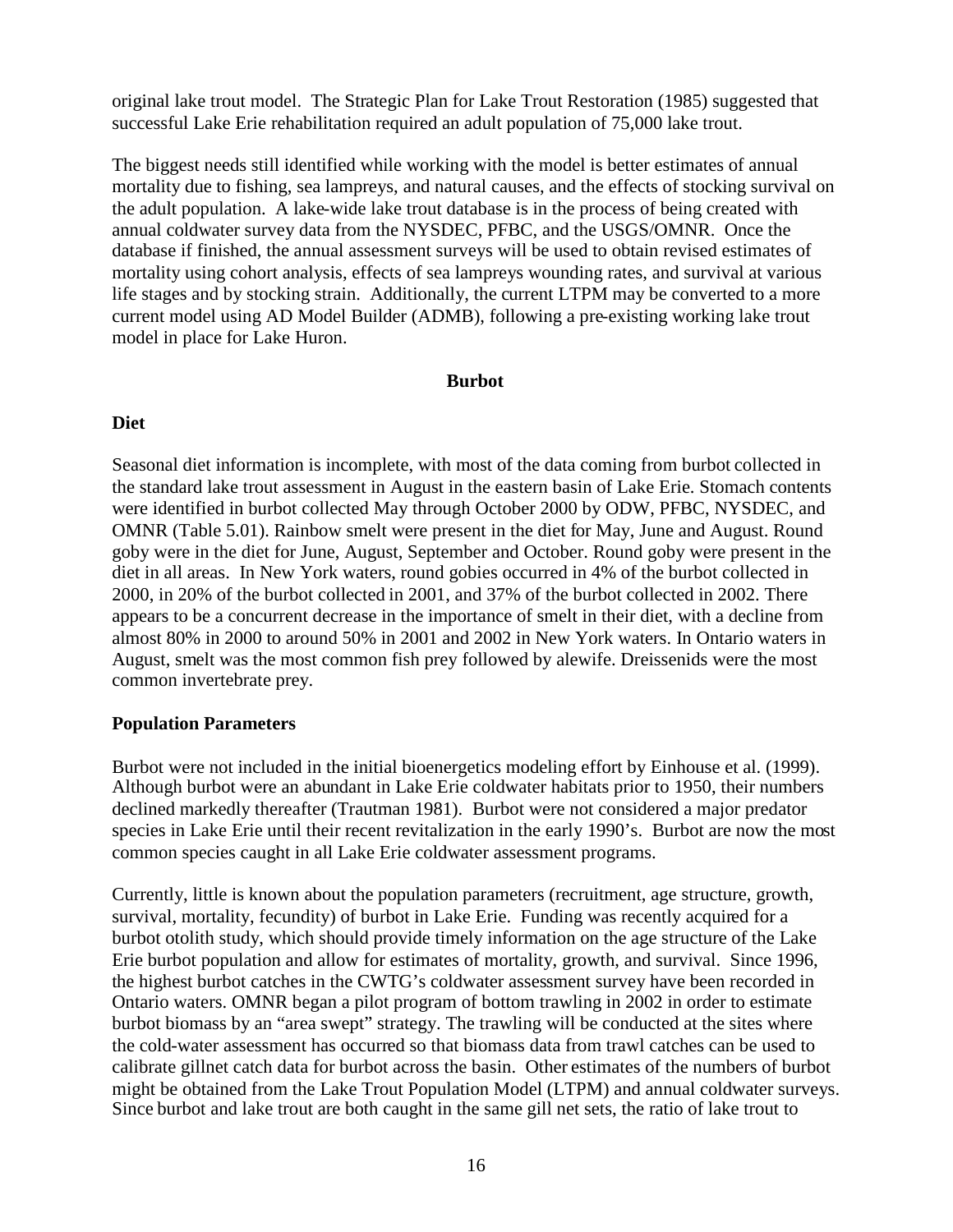burbot could be applied to the LTPM to estimate the burbot population. This approach assumes that lake trout and burbot populations experience similar catchability and selectivity rates in experimental gill nets. These assumptions have not been rigorously tested.

#### **Steelhead**

# **Diet**

Steelhead are not sampled effectively in any of the partner agency's current assessment efforts. In 2002, ODW initiated a pilot project to examine the diets of steelhead in the open water of Lake Erie's Central Basin during the summer. This information is valuable for describing steelhead movements and life habits during a time period when data are lacking. Further, this information would be useful for describing steelhead food web interactions and for including the bioenergetics of steelhead and predators in the models developed by various Great Lakes Fishery Commission task groups. This pilot project is being used as a precursor to a larger, interagency project on Lake Erie salmonid diets and bioenergetics.

From the end of June through early September, ODW contacted charter boat fishers, who had completed the day's angling, at a local fish-cleaning station in Fairport Harbor, Ohio. Sampling days when charter boats fished and ODW personnel were available were selected at random for the diet analyses. All steelhead sampled were caught in Ohio waters. Locations (latitude/longitude and 10-minute Lake Erie Committee sampling grid) were recorded for each fishing trip. All steelhead from the trip were examined for the presence of food items. Steelhead stomachs were removed at the fish-processing house on afternoon of charter trip return and processed on site. All diet items were identified and enumerated (numbers of zooplankton were field estimated), and fish were measured to length (either vertebral, standard, fork or total length depending on condition). Known conversions of length to wet weight to dry weight for central basin diet items were used to calculate the biomass of prey items consumed.

A total of 310 steelhead were analyzed for diet composition. Length of steelhead ranged from 315-742 mm (median length= 580 mm). Most fish had spent two summers in the lake and ranged from 550 - 650 mm. Only 25.8% of the stomachs examined were empty. The most common item recorded in steelhead diets was the spiny water flea, *Bythotrephes cederstroemi* (Table 6.02), followed by smelt and emerald shiners. Twelve diet items were recorded, not including unidentified fish remains. More than 99% of the biomass of the stomach contents was composed of fish (Table 6.03). Smelt was the most important item in terms of biomass consumed, followed by white perch, emerald shiners, freshwater drum and alewife. Round goby, yellow perch, insects and plankton made up smaller proportions.

The results of this small pilot study suggest that adequate numbers of steelhead can be sampled through this charter-encounter method. The results suggest that in the summer, steelhead in the Central Basin are generalists, regarding numbers and types of food items consumed. However, they obtain the majority of their energy from fish.

A more complete data set is needed for state, provincial and interagency projects such as bioenergetics modeling. Clearly, this would require a much larger sampling effort. Setting specific assessment gear (e.g., gill nets) in areas in which trout are concentrated can also be used as a control for temporal comparisons of diets and consumption. The project results and the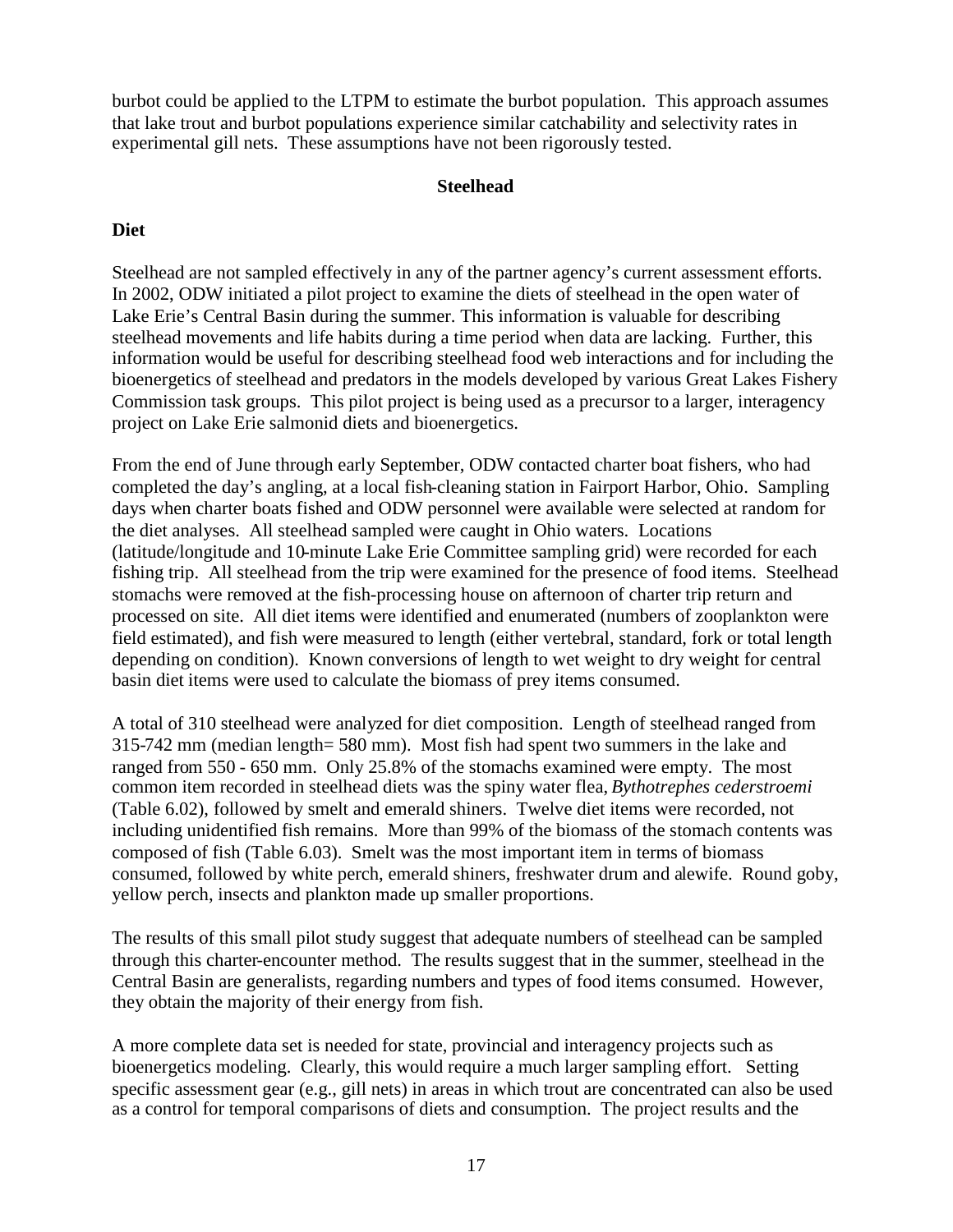interagency bioenergetics models can also be enhanced by paralleling or incorporating diet analysis of other species (e.g., walleye and smallmouth bass) for direct comparisons.

# **Population Parameters**

Aside from lake trout, the salmonine community stocked into Lake Erie has changed considerably since the 1991 bioenergetics modeling effort. Chinook salmon are no longer stocked and coho salmon are only stocked by Pennsylvania. Conversely, stockings of rainbow trout, mostly of the steelhead trout subspecies, have been expanded to almost 2 million fish per year and are now the most abundant salmonine in Lake Erie. Despite the vast expansion and popularity of this species in Lake Erie over the last few years, little additional data on steelhead trout growth, abundance, and mortality exists from the initial bioenergetics modeling effort (Einhouse 1991). An additional unknown is the contribution of natural reproduction, which was formerly believed to be insignificant. Recent studies (Culligan 2002, Roth 2001, Goehle 1999) have shown that natural reproduction is a contributing factor to the steelhead population, but the overall significance remains unknown.

The Lake Erie CWTG recently discussed the lack of critical population information on steelhead. Unfortunately, major obstacles prohibit any assessment surveys in the near future to address these issues. However, current surveys might be able obtain some preliminary information. While the majority of the angler effort directed at this species is still conducted in the Lake Erie tributaries during the fall and spring, summertime offshore steelhead fisheries are just expanding and future creel census may provide an avenue for determining information on growth and summertime diet. Fin-clip studies on pen-reared steelhead released in Dunkirk Harbor, NY may also provide data on growth and longevity. Recommendations are that current bioenergetics modeling will have to use population information from the scarce Lake Erie studies and the literature. In the near future, the Lake Erie CWTG will need to address this lack of information on steelhead trout and determine effective ways of obtaining current population attributes of the Lake Erie steelhead population.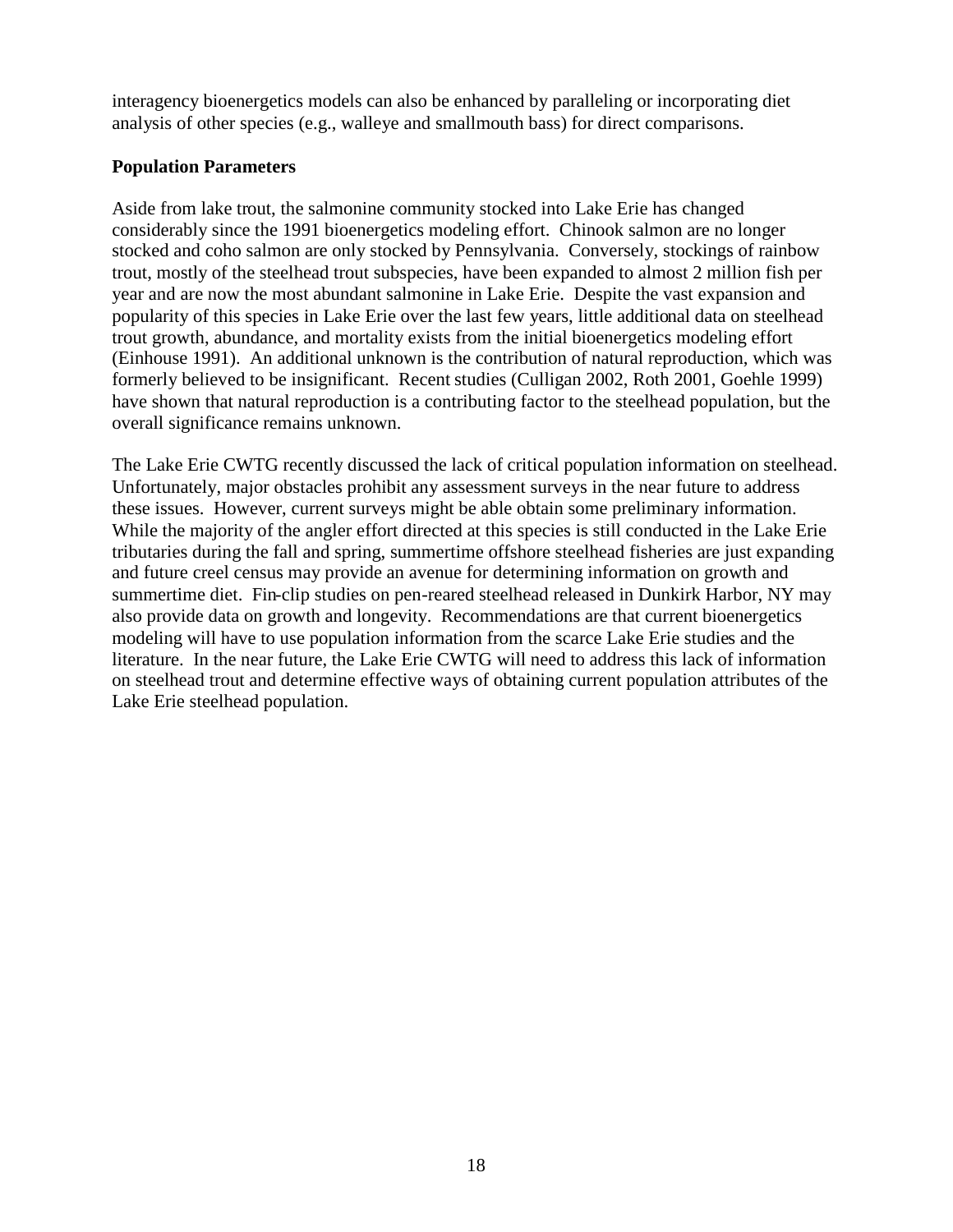**Charge 6: Report on the status of rainbow trout in Lake Erie, including stocking numbers, strains being stocked, academic and resource agency research interests, and related population parameters, including growth and exploitation (by K. Kayle, J. Markham, and C. Murray)**

# **Stocking**

All jurisdictions stocked rainbow trout in 2002 (Table 6.01), and approximately 1.9 million were stocked. Nearly all (99.9%) rainbow trout stocked in Lake Erie originated from naturalized Great Lakes strains. A naturalized Lake Erie strain comprises approximately 59% of the strain composition followed by a Lake Michigan strain (24%) and a Lake Ontario strain (17%); about 0.1% of the stocked rainbow trout were of domestic origin.

#### **Assessment of Natural Reproduction**

A comprehensive, multi-year stream electrofishing survey cataloging New York's Lake Erie tributaries for potential of natural reproduction by steelhead began in Fall 2002. A total of 10 streams were sampled between August 28 and October 2, 2002, bringing the two-year total to 13 streams cataloged. Nine of the 10 streams sampled this fall were lake plain streams, typically not considered ideal for trout production. However, 4 of these streams had young-of-year (YOY) steelhead present, and a few also contained older trout. Modest numbers of YOY steelhead were found in both Reiter Creek and  $2<sup>nd</sup>$  Gulf. Both of these streams possessed gravel areas for spawning, deep riffle and rock areas, and a full tree canopy to stabilize summer water temperatures. Delaware Creek and 1<sup>st</sup> Gulf also produced some YOY trout, but both were limited by the overall habitat and water conditions. The five creeks in which no trout were found (Big Sister, Muddy, Beaver, Slippery Rock, and Crooked Brook) all lacked adequate spawning habitat, had low flows, and had high summer water temperatures.

# **Exploitation**

The total estimated harvest from the summer fishery in 2002 (Figure 6.01) was 123,200 rainbow trout, a 123% increase from 2001 estimates. Open lake harvest increased significantly in Ontario (370%), and moderately in Ohio (42%), New York (66%) and Michigan. Harvest in Pennsylvania decreased 25%. Harvest estimates by basin showed that most (90%) of the harvest was in central basin waters, followed by the eastern basin waters (10%). The harvest in western basin waters is nearly immeasurable. Relative harvest estimates follow the seasonal distribution of rainbow trout as well as relative fishing intensity in each basin.

Most of the angling effort directed at rainbow trout is concentrated in the tributaries. No agencies are presently estimating total harvest in the streams. Ontario, New York and Pennsylvania coordinate an angler diary program that provides some measure of the quality (catch rate) of the rainbow trout fishery in the streams on an annual basis. Results from all diary programs show a general trend of increased catch rate since the mid-1990's.

Results from the Pennsylvania Cooperative Angler Log have shown steady increases in catch rates since 1998 (Figure 6.02). The estimated catch rate of slightly less than one rainbow trout per line hour in Pennsylvania tributaries to Lake Erie in 2002 was down slightly from 2001, but continues to provide an exceptional fishery. Catch rate estimates from the Ontario Sport Fish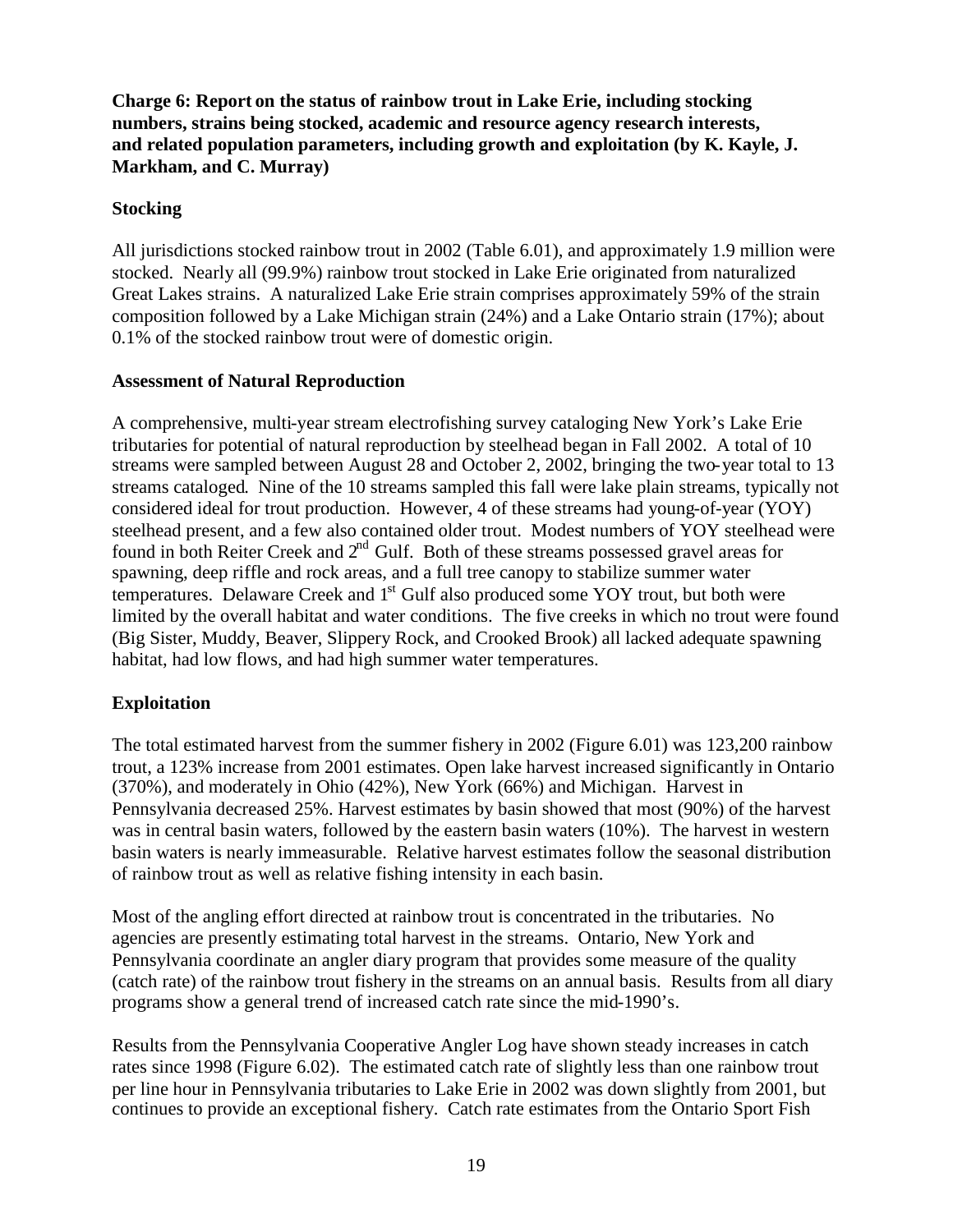Diary Program showed a rebound in 2002, with a catch rate of 0.22 rainbow trout/hour, doubling from 2001 (Figure 6.03). NYSDEC diary data is only reported through 2001, but shows increased catch rates since 1996 (Figure 6.04). A catch rate of 0.63 fish/angler hour by stream anglers is the second highest rate in the time series, and well above the long-term average of 0.44 fish per hour.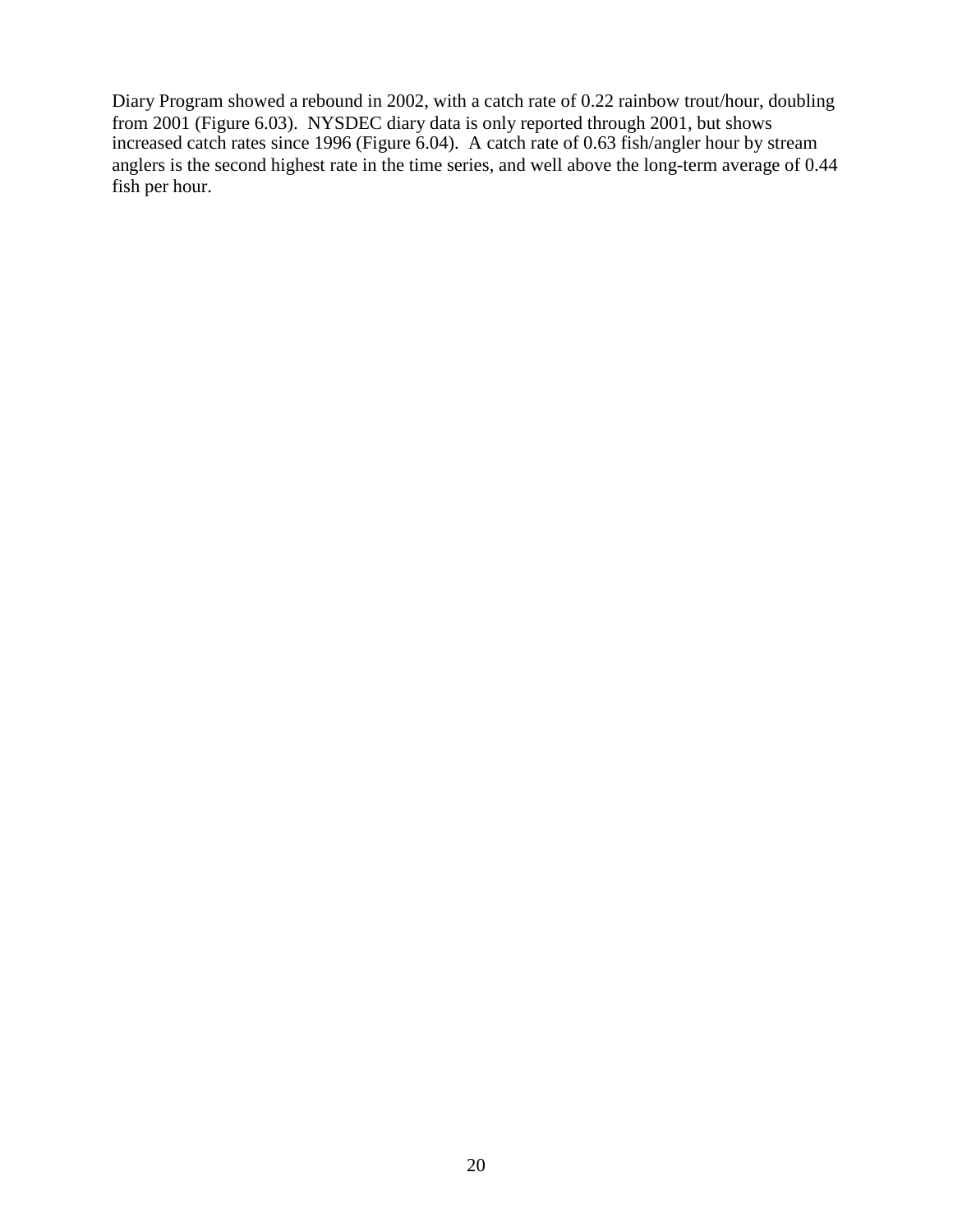#### **Charge 7: Monitor the current status of Lake Herring. Review ecology and history of this species and assess potential for recovery (by M. Bur, P. Ryan, and E. Trometer)**

Lake herring (*Coregonus artedii*) is indigenous to the Great Lakes and historically supported one of the most productive fisheries in Lake Erie (Scott and Crossman 1973, Trautman 1981). Lake herring is considered extirpated in Lake Erie, although commercial fishermen report it periodically from the area of the Pennsylvania Ridge and the shoals of the western basin (Ryan et al. 1999). Their demise was mainly due to over-fishing, although habitat degradation and competition likely contributed to recruitment failure (Greeley 1929, Hartman 1973, Scott and Crossman 1973). Siltation of spawning shoals, low dissolved oxygen, and chemical pollution are a few factors contributing to habitat degradation (Hartman 1973). Although the population of lake herring in Lake Erie collapsed prior to the expansion of introduced rainbow smelt (*Osmerus mordax*) and alewife (*Alosa psuedoharengus*) in the 1950s, these exotic species may have prevented any recovery of herring through competition and predation. Selgeby et al. (1978) documented consumption of lake herring eggs by rainbow smelt. Evans and Loftus (1987) summarized two studies in which smelt consumed large numbers of lake herring in the larval stage.

With the recent recovery of other native coldwater species (particularly lake whitefish and burbot), and the decline in abundance of rainbow smelt, there may be an opportunity for lake herring to recover in Lake Erie. Commercial fisherman occasionally reported lake herring in the 1990s. Two large specimens (lengths 467+ mm and 367 mm) were collected from the eastern part of the central basin in 1995 and 1996, respectively. Herring were also recorded in the catch from an experimental gear study conducted south of Long Point in 1997. However, their significance was not recognized and the fish were not examined. Small numbers of lake herring have been caught in the commercial fishery of the western basin during November and December 1998 (J. Omstead, Omstead Foods, Wheatley, Ont. pers. com.).

Frequency of lake herring reports increased in 1999, when commercial fishermen reported seven small herring (lengths 140-211 mm). Capture locations suggested that herring were present south of Long Point and southwest of Port Stanley. Fish were captured primarily in deep-water trawls targeting smelt. All specimens collected in the 1990s were examined at the Royal Ontario Museum (Erling Holm, unpubl. data). Counts of gill rakers placed them into the range for *Coregonus artedii* (Koeltz 1929, Scott and Smith 1962). The herring collected in 1995 and 1996 were aged as 9 and  $7 +$  respectively. Five of the herring caught in 1999 were aged as  $1 + (1998)$ year class), and one was aged as 2+ (1997 year class).

Two more specimens were recorded from the central basin in 2000: one from Ohio (K. Kayle, ODW, Fairport, OH, pers.com.) and one from Ontario (L.Witzel, OMNR, Port Dover, Ont., pers. com.). Two additional specimens were recorded at Port Stanley in 2001. OMNR biologists believe that the level of reporting has declined. Three specimens were captured in yellow perch nets near Erieau during spring 2002. A fisherman from Port Dover reported capturing four herring in one day in a smelt trawl. A fisherman from Port Burwell reported one herring caught and that it had been smoked. The herring caught in 2002 should have been larger than those caught in previous years and would have been highly prized for smoked fish.

Numerous investigators have shown that alewife and smelt have negative effects on coregonid populations in the north-temperate lakes (reviewed by Ryan et al. 1999). The recent warm winters have promoted over-winter survival of alewife in eastern Lake Erie, while smelt numbers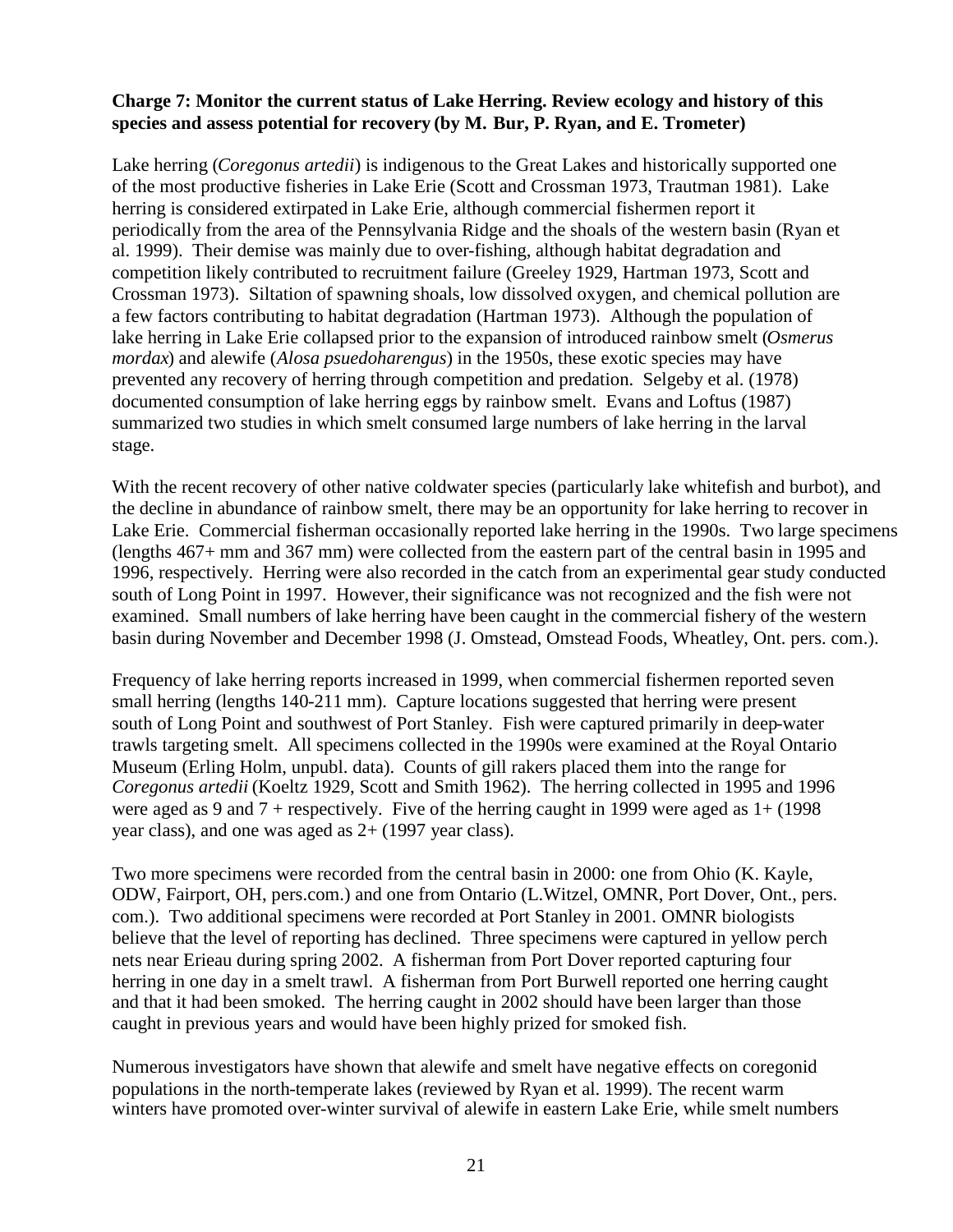have continued to decline (L.D. Witzel, OMNR Port Dover, ON unpubl. data). A major die-off of alewife was documented in winter of 2001. When alewife and smelt stocks are depressed, it creates an opportunity for coregonids and other species to have stronger year classes. There is some evidence accumulating to indicate that this has occurred for whitefish in eastern Lake Erie in 2001. Lake herring would also be favored by these conditions. The 2002-03 winter began as an apparent El Niño warm winter, but then became one of the coldest winters of recent years. This would favor reproduction of coregonids and other native species adapted to Lake Erie's adverse winter conditions (Ryan et al. 1999).

The USGS is considering strategies to assist in the rehabilitation of lake herring. Specimens from Lake Erie that were gathered recently by the Ontario Ministry of Natural Resources have been frozen and stored. The USGS's Conte Anadromous Fish Laboratory has offered to conduct DNA testing on the specimens to determine their origin. The DNA sequences of the specimens from Lake Erie will then be compared to DNA sequences of lake herring collected from Lake Huron. If the sequences of the specimens from Lake Erie are distinct from those of herring from Lake Huron, further efforts will be directed at monitoring and assessing the population. However, if the sequences from Lakes Erie match those of Lake Huron, then the CWTG will present a proposal to the Lake Erie Committee to reintroduce lake herring from Lake Huron stock. The proposal will include four elements: 1) Lake Huron herring broodstock acquisition, 2) rearing and marking at the USGS's Northern Appalachian Research Laboratory in Wellsboro, Pennsylvania, 3) stocking fingerlings into eastern Lake Erie, and 4) evaluation through assessment cruises by the USGS's Lake Erie Biological Station.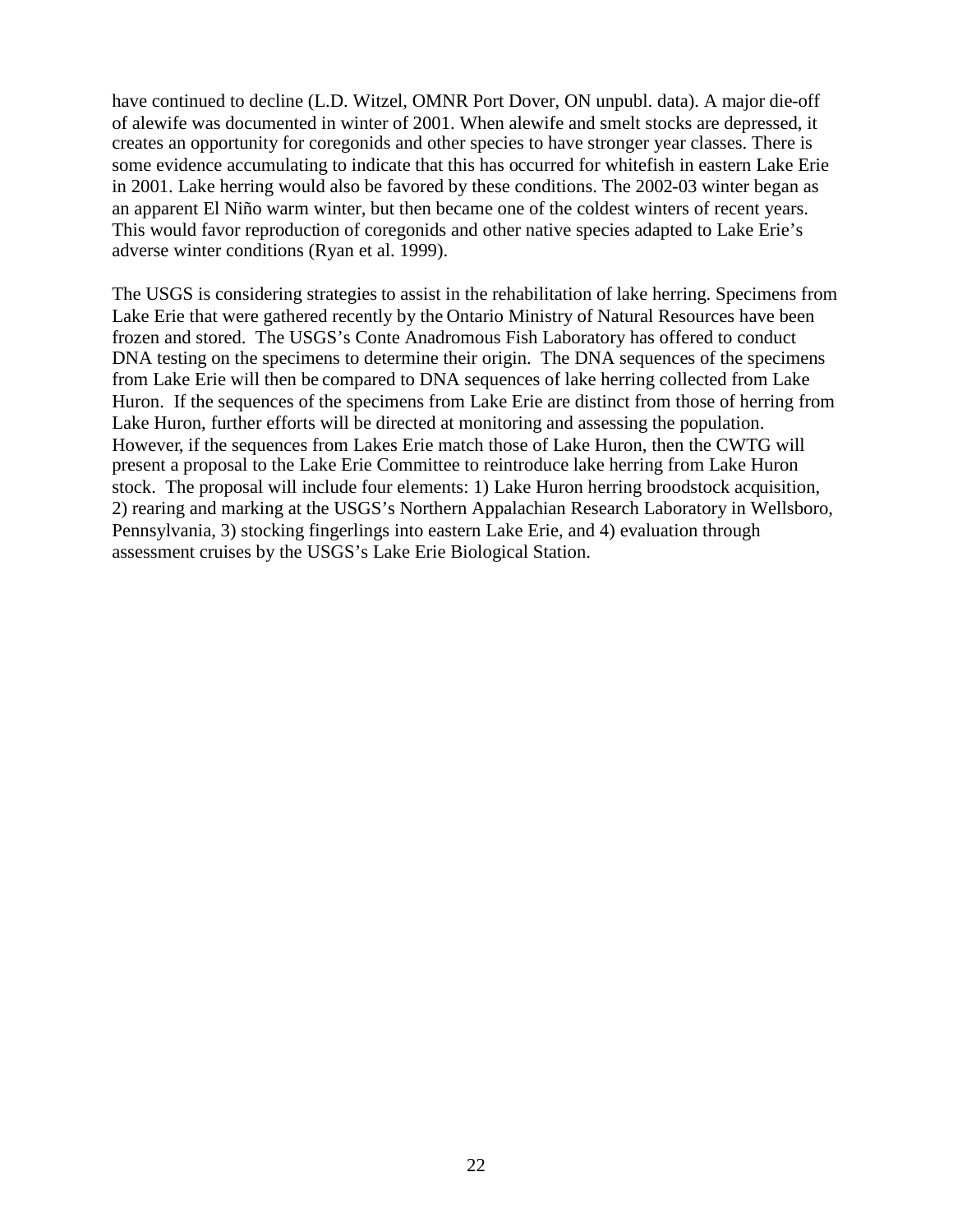#### **References**

Coldwater Task Group (CWTG). 1997. Report of the Coldwater Task Group to the Standing Technical Committee of the Lake Erie Committee, March 24, 1997.

Coldwater Task Group (CWTG). 2001. Report of the Coldwater Task Group to the Standing Technical Committee of the Lake Erie Committee, March 28, 2001. 40 pp.

Culligan, W. J., F. C Cornelius, D. W. Einhouse, D. L. Zeller, R. C. Zimar, B. J. Beckwith, and M. Wilkinson. 1996. 1996 Annual Report to the Lake Erie Committee. New York Department of Environmental Conservation, Albany, New York, USA. 26 pp.

Culligan, W. J., D. W. Einhouse, J. L. Markham, D. L. Zeller, R. C. Zimar, and B. J. Beckwith. 2002. 2001 Annual Report to the Lake Erie Committee. New York Department of Environmental Conservation, Albany, New York, USA. 70 pp.

Culligan, W. J., D. W. Einhouse, J. L. Markham, D. L. Zeller, R. C. Zimar, and B. J. Beckwith. 2003. 2002 Annual Report to the Lake Erie Committee. New York Department of Environmental Conservation, Albany, New York, USA. 71 pp.

Einhouse, D. W., M. T. Bur, F. C. Cornelius, R. Kenyon, C. P. Madenjian, P. S. Rand, K. L Sztramko, and L. D. Witzel. 1999. Consumption of rainbow smelt by walleye and salmonine fishes in eastern Lake Erie. *In* M. Munawar, T. Edsall, and I. F. Munawar (eds). *State of Lake Erie (SOLE) – Past, Present, and Future*. Ecovision World Monograph Series. Backhuys, The Netherlands. Pages 291-303.

Evans, D.O. and D.H. Loftus. 1987. Colonization of inland lakes in the Great Lakes region by rainbow smelt, *Osmerus mordax*: their freshwater niche and effects on indigenous species. Canadian Journal of Fisheries and Aquatic Sciences 44 (Supple. 2): 249-266.

Goehle, M. A. 1999. Assessment of Natural Recruitment in the Mixed Rainbow/Steelhead Fishery of Cattaraugus Creek and Tributaries. Master's Thesis, SUNY at Buffalo, Great Lakes Center, Buffalo, New York, USA. 45 pp.

Greeley, J. R. 1929.Fishes of the Erie-Niagara watershed. Pages 150-179 in A biological survey of the Erie-Niagara System, supplemental to eighteenth annual report, 1928, J.B. Lyon Co., Albany, New York, USA.

Hartman, W. L. 1973. Effects of exploitation, environmental changes, and new species on the fish habitat and resources of Lake Erie. Great Lakes Fishery Commission Technical Report No. 22. 43 pp.

Klar, G. T. and R. J. Young. 2003. *Integrated management of sea lampreys in Lake Erie 2002.* 2003 Annual Report to the GLFC's Lake Erie Committee. Great Lakes Fishery Commission, Ann Arbor, Michigan, USA.

Koelz, W. 1929. Coregonid fishes of the Great Lakes. Bulletin of the U. S. Bureau of Fisheries 43 (1927):297-643.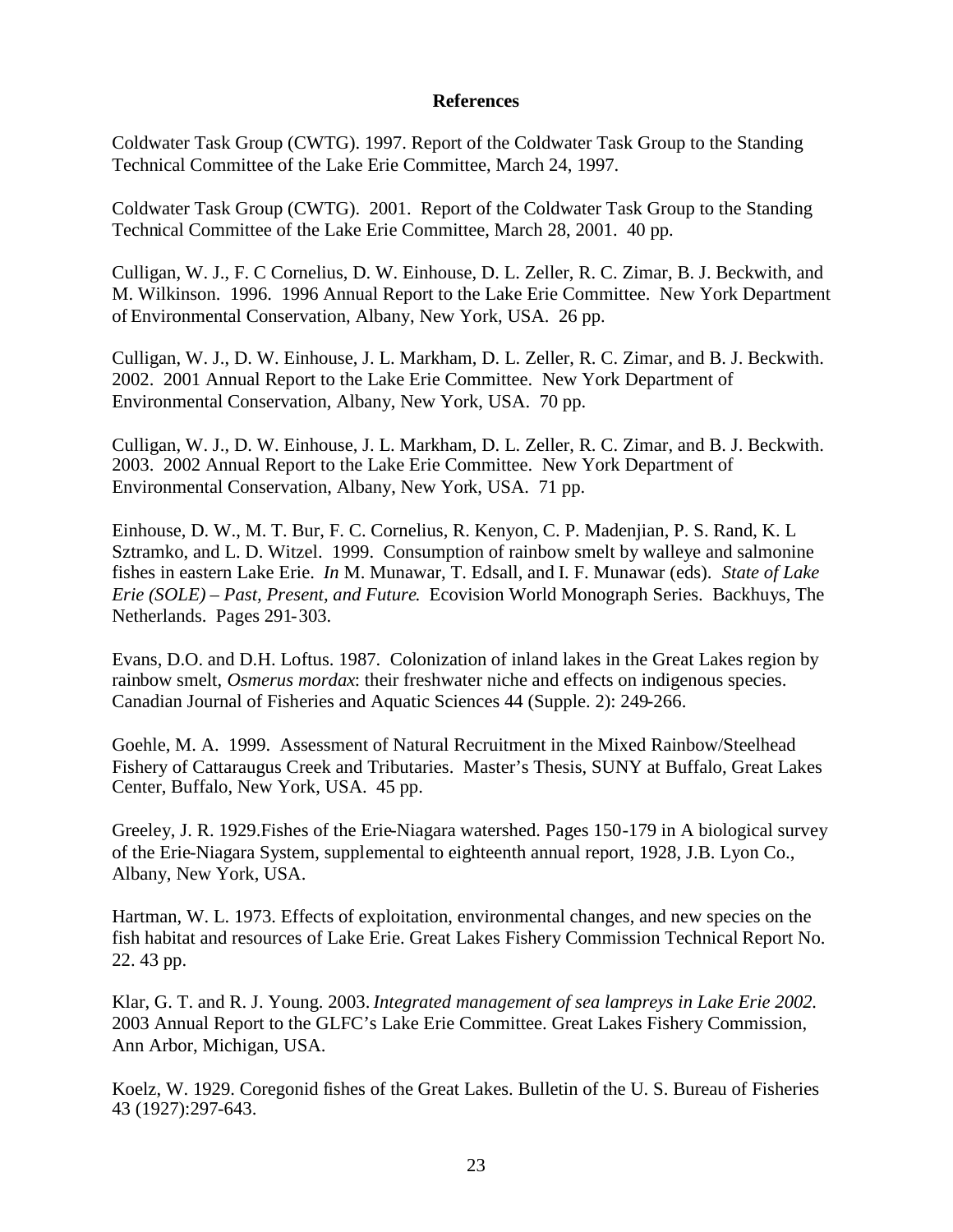Lake Trout Task Group. 1985. A Strategic Plan for the Rehabilitation of Lake Trout in Eastern Lake Erie. Report to the Great Lakes Fishery Commission's Lake Erie Committee, Ann Arbor, Michigan, USA.

Roth, R. N., Jr. 2001. Steelhead (Oncorhynchus mykiss) smolt production in the Lower Cattaraugus Creek Watershed. Master's Thesis, SUNY at Fredonia, Fredonia, New York, USA.

Ryan, P.A., L.D. Witzel, J. Paine, M. Freeman, M. Hardy, S. Scholten, L. Sztramko, and R. MacGregor. 1999. Recent trends in fish populations in eastern Lake Erie in relation to changing lake trophic state and food web. pp. 241-289 *in* M. Munawar, T. Edsall and I.F. Munawar [*eds.*]. State of Lake Erie (SOLE) – Past, Present and Future. Ecovision World Monograph Series, Backhuys Publishers, Leiden, The Netherlands.

Schleen, L. P. and G.T. Klar. 2002. *Integrated management of sea lampreys in Lake Erie 2001.* 2002 Annual Report to the GLFC's Lake Erie Committee. Great Lakes Fishery Commission, Ann Arbor, Michigan, USA.

Scott, W.B., and E.J. Crossman. 1973. Freshwater Fishes of Canada. Bulletin of the Fisheries Research Board Canada 184: 966 p.

Scott, W.B. and S.H. Smith. 1962. The occurrence of the long jaw cisco, *Leucichthys alpenae*, in Lake Erie. Journal of the Fisheries Research Board of Canada 19:1013-1023.

Selgeby, J.H., W.P. MacCuallum, and D.V. Swedberg. 1978. Predation by rainbow smelt (*Osmerus mordax*) on lake herring (*Coregonus artedi*) in western Lake Superior. Journal of the Fisheries Research Board Canada 35: 1457-1463.

Trautman, M. B. 1981. Fishes of Ohio. The Ohio State University Press, Columbus, Ohio, USA. 782 pp.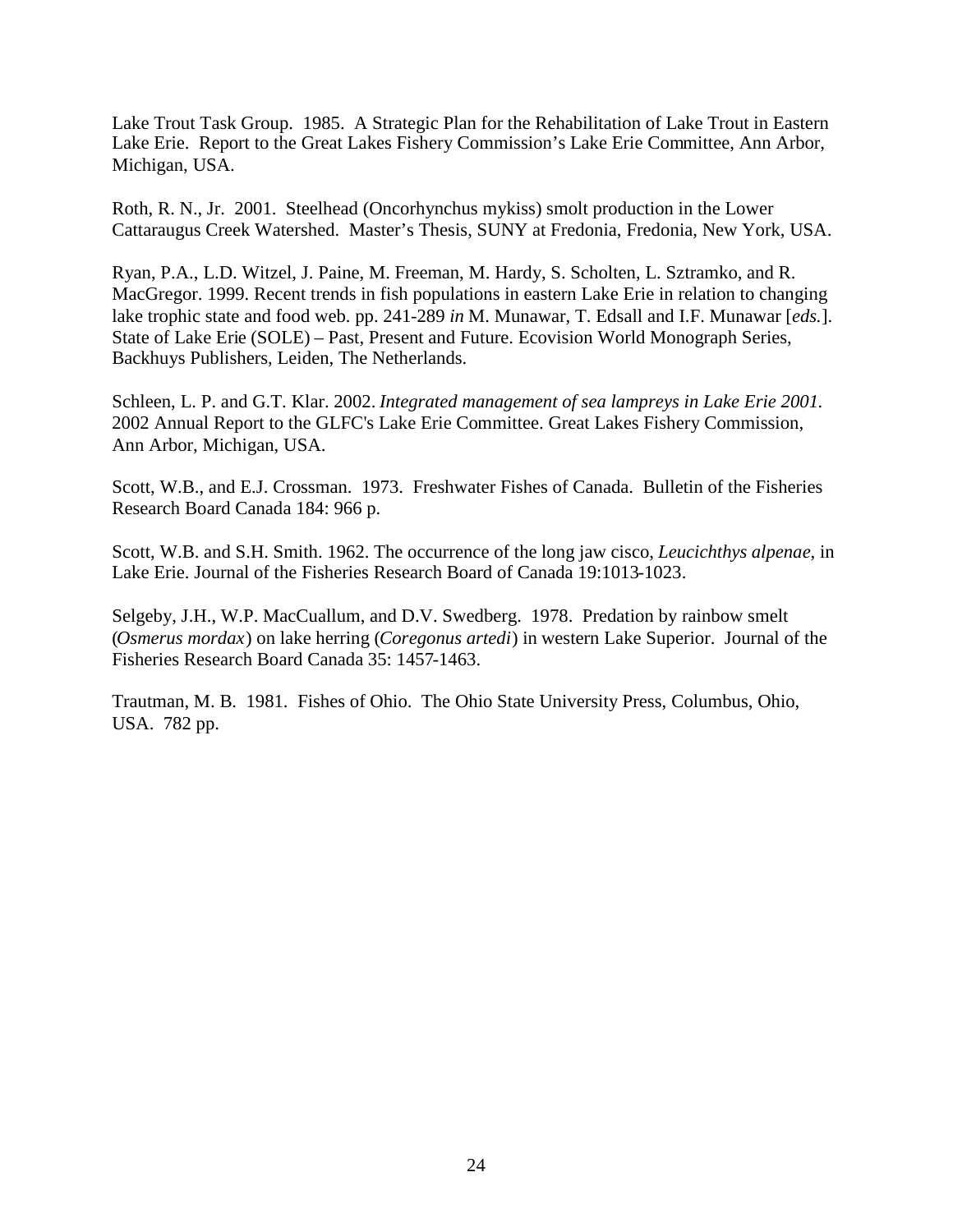| Table 1.01: Number, sex, mean length and weight, by age class, of lake trout collected in gill |  |
|------------------------------------------------------------------------------------------------|--|
| nets (all gear types) from eastern basin Lake Erie, August, 2002.                              |  |

| <b>AGE</b>                | <b>SEX</b>     | <b>NUMBER</b>                        | <b>MEAN</b><br><b>LENGTH</b><br>(mm) | <b>MEAN</b><br><b>WEIGHT</b><br>(g) |
|---------------------------|----------------|--------------------------------------|--------------------------------------|-------------------------------------|
| $\mathbf I$               | Combined       | 16                                   | 256                                  | 158                                 |
| $\mathbf{I}$              | Male           | 18                                   | 437                                  | 915                                 |
|                           | Female         | 9                                    | 437                                  | 920                                 |
| $\rm III$                 | Male           | 79                                   | 570                                  | 2273                                |
|                           | Female         | 24                                   | 568                                  | 2069                                |
| IV                        | Male           | 51                                   | 671                                  | 3651                                |
|                           | Female         | 18                                   | 672                                  | 3440                                |
| $\mathbf V$               | Male           | 12                                   | 683                                  | 3999                                |
|                           | Female         | 9                                    | 715                                  | 4428                                |
| VI                        | Male           | $\boldsymbol{0}$                     | $---$                                | -----                               |
|                           | Female         | 3                                    | 751                                  | 5067                                |
| <b>VII</b>                | Male<br>Female | $\mathbf{1}$<br>$\boldsymbol{0}$     | 770<br>----                          | 6040                                |
| <b>VIII</b>               | Male<br>Female | $\boldsymbol{0}$<br>$\boldsymbol{0}$ |                                      |                                     |
| IX                        | Male           | $\boldsymbol{0}$                     | ----                                 | -----                               |
|                           | Female         | $\mathbf{1}$                         | 782                                  | 5360                                |
| $\boldsymbol{\mathrm{X}}$ | Male           | $\boldsymbol{0}$                     | $---$                                | -----                               |
|                           | Female         | 3                                    | 797                                  | 6620                                |
| XI                        | Male           | $\overline{4}$                       | 864                                  | 8665                                |
|                           | Female         | $\mathbf{1}$                         | 852                                  | -----                               |
| XII                       | Male           | $\mathbf{1}$                         | 747                                  | 4245                                |
|                           | Female         | $\overline{2}$                       | 769                                  | 5140                                |
| <b>XIII</b>               | Male           | $\mathbf{1}$                         | 886                                  | 8480                                |
|                           | Female         | 1                                    | 741                                  | 5180                                |
| XIV                       | Male           | $\mathfrak{Z}$                       | 835                                  | 7300                                |
|                           | Female         | $\mathbf{1}$                         | 805                                  | 5960                                |
| ${\bf X}{\bf V}$          | Male           | $\boldsymbol{0}$                     | $---$                                | -----                               |
|                           | Female         | $\mathbf{1}$                         | 847                                  | 8180                                |
| XVI                       | Male           | $\mathbf{1}$                         | 745                                  | 4120                                |
|                           | Female         | $\,1$                                | 832                                  | 6120                                |
| <b>XVII</b>               | Male           | $\mathbf{1}$                         | 895                                  | 11596                               |
|                           | Female         | $\boldsymbol{0}$                     | $---$                                | -----                               |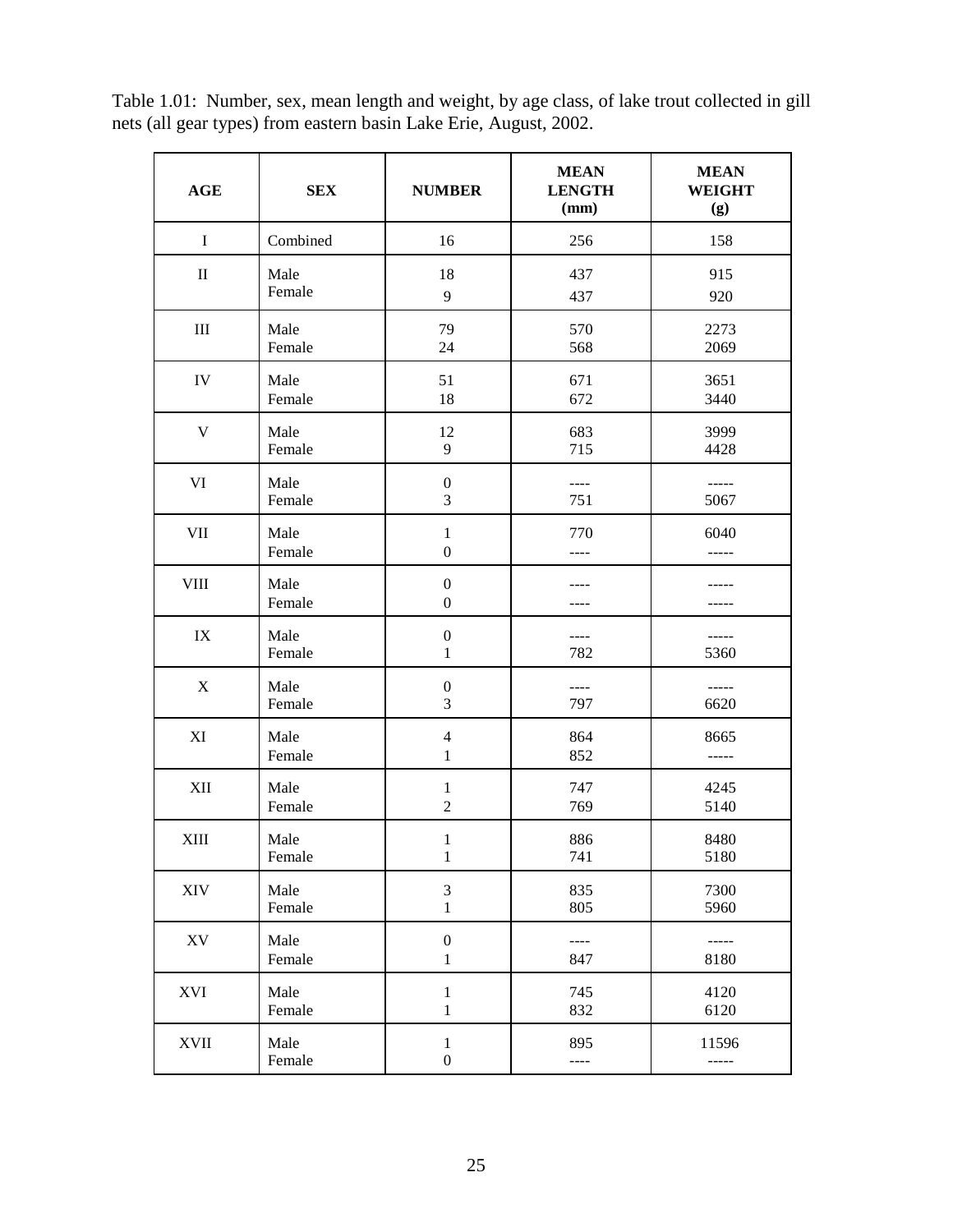| Year | New York         | Pennsylvania     | Ohio             | Ontario          |
|------|------------------|------------------|------------------|------------------|
| 1980 | $\boldsymbol{0}$ | 2.00             | $\boldsymbol{0}$ | $\boldsymbol{0}$ |
| 1981 | $\boldsymbol{0}$ | 2.00             | $\boldsymbol{0}$ | $\boldsymbol{0}$ |
| 1982 | $\boldsymbol{0}$ | $\boldsymbol{0}$ | $\boldsymbol{0}$ | $\boldsymbol{0}$ |
| 1983 | $\boldsymbol{0}$ | 2.00             | $\boldsymbol{0}$ | 6.00             |
| 1984 | $\boldsymbol{0}$ | 1.00             | $\boldsymbol{0}$ | 1.00             |
| 1985 | $\boldsymbol{0}$ | 1.00             | $\boldsymbol{0}$ | 1.00             |
| 1986 | $\boldsymbol{0}$ | 3.00             | $\boldsymbol{0}$ | 2.00             |
| 1987 | $\boldsymbol{0}$ | $\overline{0}$   | $\boldsymbol{0}$ | 4.00             |
| 1988 | $\overline{0}$   | 1.00             | $\boldsymbol{0}$ | 0.00             |
| 1989 | $\boldsymbol{0}$ | 4.00             | $\boldsymbol{0}$ | 0.80             |
| 1990 | $\boldsymbol{0}$ | 15.50            | $\boldsymbol{0}$ | 1.70             |
| 1991 | $\boldsymbol{0}$ | 33.40            | $\boldsymbol{0}$ | 1.20             |
| 1992 | 0.70             | 22.20            | $\boldsymbol{0}$ | 5.90             |
| 1993 | 2.60             | 4.20             | $\boldsymbol{0}$ | 3.10             |
| 1994 | 3.00             | 12.10            | $\boldsymbol{0}$ | 6.80             |
| 1995 | 1.90             | 30.90            | 1.20             | 8.90             |
| 1996 | 3.40             | 2.30             | 1.20             | 8.60             |
| 1997 | 2.90             | 8.90             | 1.70             | 7.40             |
| 1998 | 0.20             | 9.00             | 1.50             | 9.90             |
| 1999 | 0.97             | 7.94             | 1.15             | 394.78           |
| 2000 | 0.09             | 2.28             | 0.08             | 30.13            |
| 2001 | 0.39             | 4.36             | 0.05             | 6.45             |
| 2002 | 0.87             | 5.18             | 0.06             | 3.37             |

Table 2.01. Total burbot commercial harvest (thousands of pounds) in Lake Erie by jurisdiction, 1980-2002.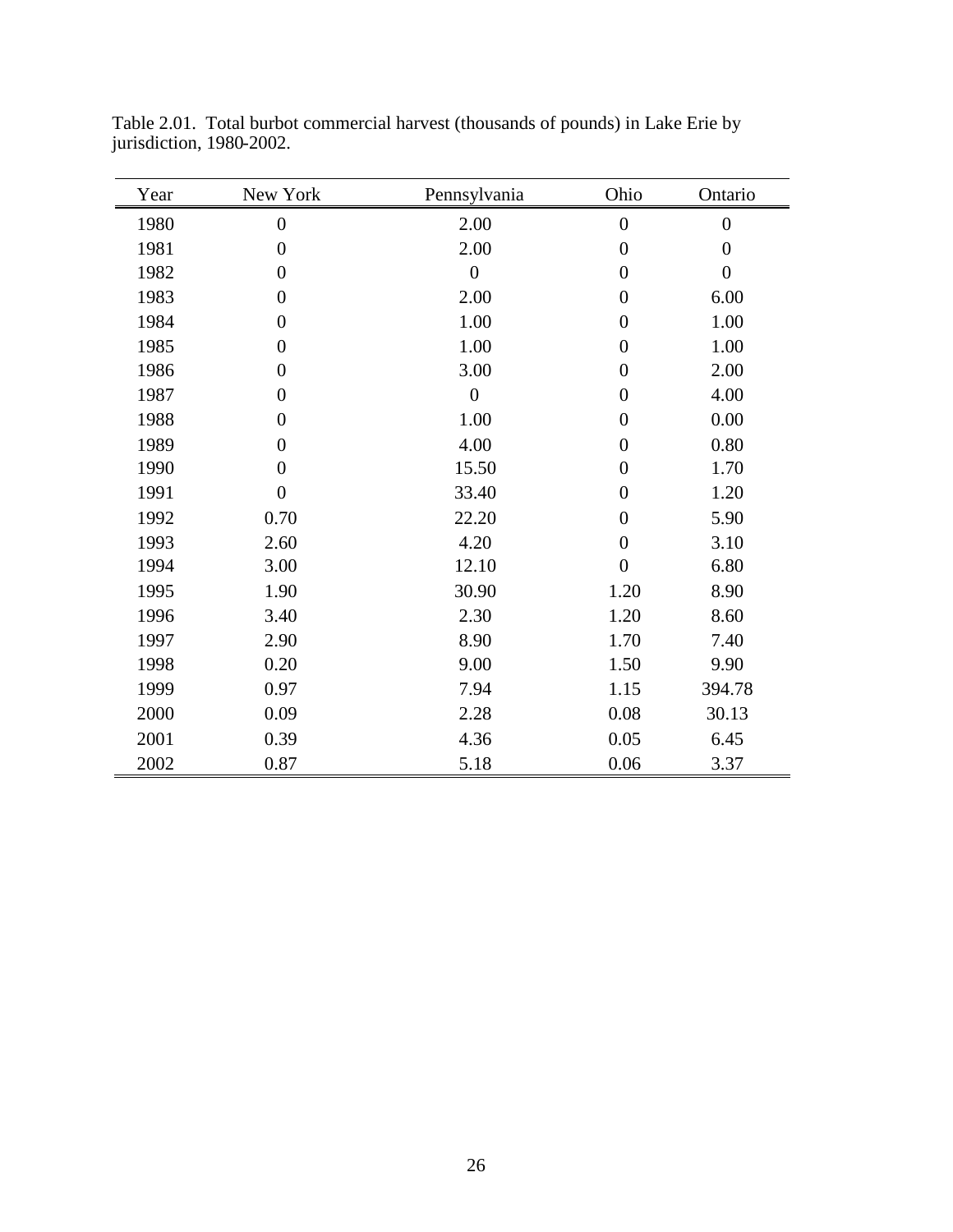Table 2.02: Reconstruction of the number of mature whitefish (3 and older) present in Lake Erie to provide the fisheries from 2002 and 1939-53.

2002 fall fishery (Ontario)

| No./km<br>Kg/km $14.59$<br>Mean size 1.61                                                                                    | 9.06 |                                                                           |                                                               |
|------------------------------------------------------------------------------------------------------------------------------|------|---------------------------------------------------------------------------|---------------------------------------------------------------|
| Lakewide estimates                                                                                                           |      | Harvest 2002: 0.30 million fish<br>Harvest $1939-53$ : 1.10 million fish  | 0.48 million kg<br>1.78 million kg (Christie and Regier 1988) |
| Catch-curve analysis 2001<br>$Z = 0.67$<br>$S = 0.51$<br>$M = 0.38$ (Hardy 1994)<br>$F = Z - M = 0.29$<br>$u = F A/Z = 0.22$ |      |                                                                           |                                                               |
| Estimate number of mature fish                                                                                               |      |                                                                           |                                                               |
| 2002:                                                                                                                        |      | 1.33 million fish<br>3.4/ha in summer habitat<br>10.7/ha in western basin |                                                               |
| 1939-53:                                                                                                                     |      | 4.96 million fish<br>12.8/ha in summer habitat                            |                                                               |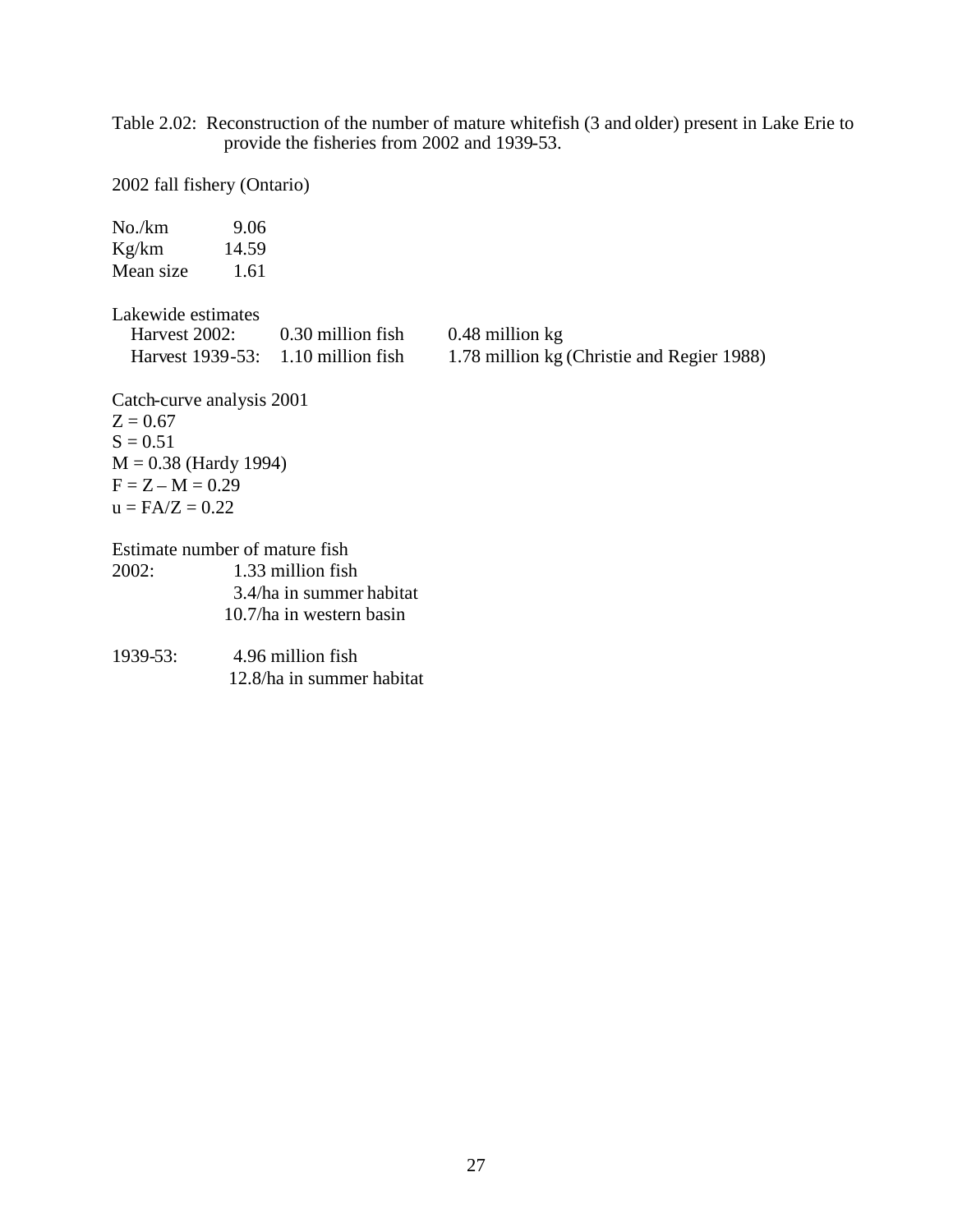Table 3.01: Larval sea lamprey assessments of Canadian Lake Erie tributaries in 2002 and plans for 2003. Definitions of survey types: Evaluation – conducted to determine requirement for quantitative assessment; Detection – conducted to determine larval presence or absence in streams with no history of sea lamprey infestation; Quantitative - evaluation of population residual to lampricide treatment.

|                              |                 | Surveyed       | Survey                   |                 | Plans                       |
|------------------------------|-----------------|----------------|--------------------------|-----------------|-----------------------------|
| Stream                       | History         | In 2002        | Type                     | Results         | for 2003                    |
| Big Creek                    | Positive        | Yes            | Quantitative             | Positive        | <b>Lampricide treatment</b> |
| <b>Kettle Creek</b>          | <b>Negative</b> | Yes            | <b>Detection</b>         | <b>Negative</b> |                             |
| <b>East Creek</b>            | <b>Positive</b> | <b>Yes</b>     | <b>Evaluation</b>        | <b>Negative</b> |                             |
| <b>Catfish Creek</b>         | <b>Positive</b> | N <sub>0</sub> |                          |                 | <b>Evaluation survey</b>    |
| <b>Silver Creek</b>          | <b>Positive</b> | Yes            | <b>Evaluation</b>        | <b>Positive</b> | <b>Evaluation survey</b>    |
| <b>Big Otter Creek</b>       | <b>Positive</b> | Yes            | <b>Evaluation</b>        | <b>Positive</b> | <b>Quantitative survey</b>  |
| <b>South Otter Creek</b>     | Positive        | N <sub>0</sub> | $\overline{\phantom{a}}$ |                 |                             |
| Clear Creek                  | Positive        | N <sub>o</sub> | $\overline{\phantom{a}}$ |                 |                             |
| <b>Forestville Creek</b>     | Positive        | N <sub>0</sub> | $\overline{\phantom{a}}$ |                 |                             |
| Normandale Creek             | <b>Positive</b> | N <sub>0</sub> | ۰.                       |                 |                             |
| <b>Fishers Creek</b>         | <b>Positive</b> | N <sub>0</sub> | $\blacksquare$           |                 |                             |
| Young's Creek                | Positive        | N <sub>0</sub> |                          |                 | Quantitative survey         |
| <b>Grand River</b>           | Negative        | Yes            | Detection                | Negative        | Detection survey            |
| <b>St. Clair tributaries</b> |                 |                |                          |                 |                             |
| Thames River                 | Positive        | No             |                          |                 | Evaluation survey           |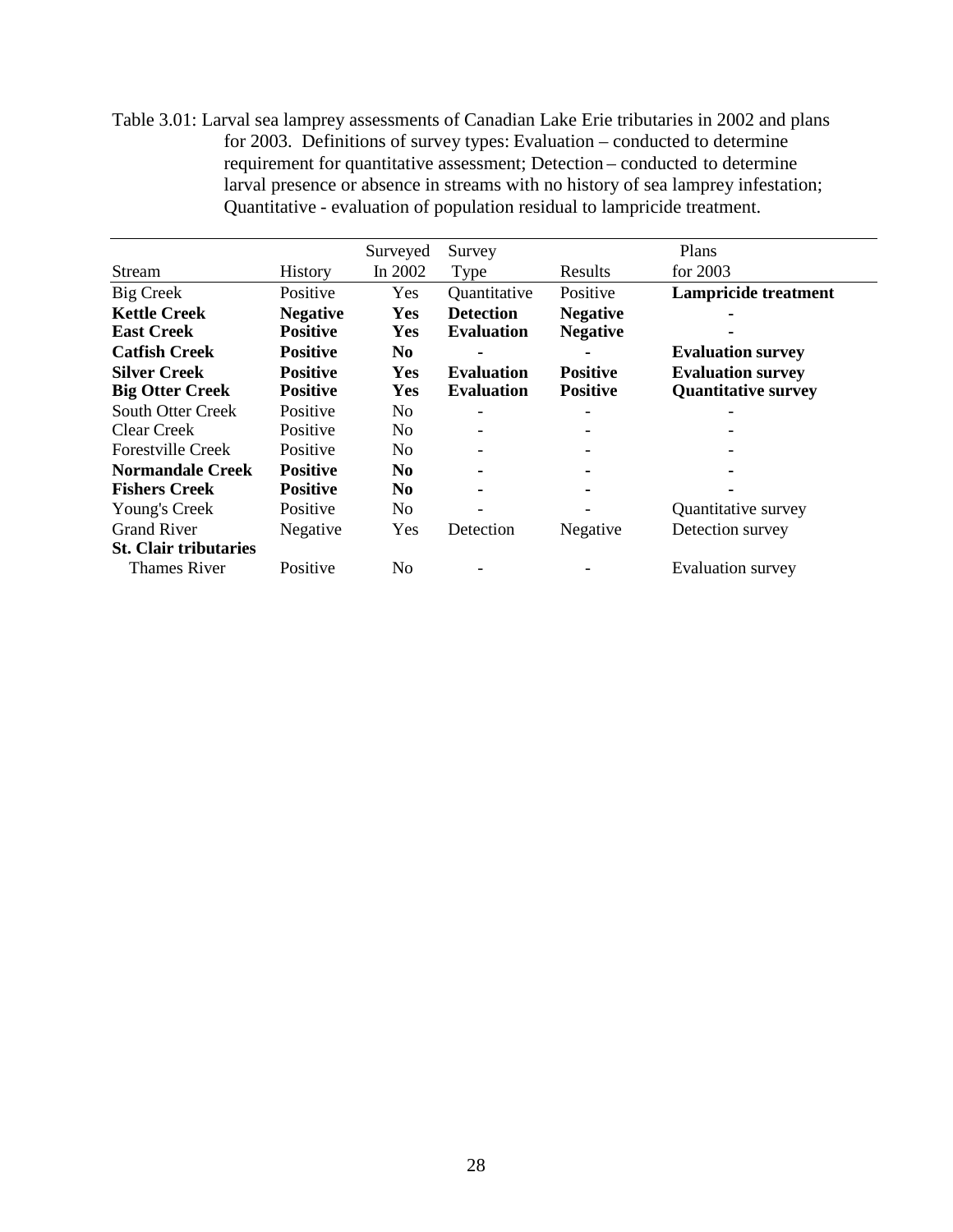|                              |                 | Surveyed       | Survey                         |          | Plans                       |
|------------------------------|-----------------|----------------|--------------------------------|----------|-----------------------------|
| Stream                       | <b>History</b>  | In 2002        | Type                           | Results  | for 2003                    |
| <b>Conneaut Creek</b>        | Positive        | Yes            | Quantitative <sup>1</sup>      | Positive | <b>Lampricide treatment</b> |
| <b>Grand River</b>           | Positive        | <b>Yes</b>     | Quantitative                   | Positive | <b>Lampricide treatment</b> |
| <b>Buffalo River</b>         |                 |                |                                |          |                             |
| Cayuga Creek                 | Positive        | Yes            | Evaluation                     | Negative | Evaluation survey           |
| Little Sister Creek          | Negative        | N <sub>o</sub> |                                |          | Detection survey            |
| Delaware Creek               | Positive        | N <sub>o</sub> |                                |          | Evaluation survey           |
| Cattaraugus Creek            | Positive        | Yes            | <b>Treatment Eval Positive</b> |          | Quantitative survey         |
| Halfway Brook                | Positive        | No             |                                |          | Evaluation survey           |
| Canadaway Creek              | Positive        | Yes            | Quantitative                   | Positive |                             |
| Chautaqua Creek              | Negative        | N <sub>o</sub> |                                |          | Detection survey            |
| <b>Walnut Creek</b>          | Negative        | N <sub>o</sub> |                                |          | Detection survey            |
| <b>Crooked Creek</b>         | Positive        | N <sub>o</sub> |                                |          | <b>Evaluation</b> survey    |
| Raccoon Creek                | Positive        | No             |                                |          | <b>Evaluation</b> survey    |
| Ashtabula River              | Negative        | No             |                                |          | Detection survey            |
| <b>Wheeler Creek</b>         | <b>Positive</b> | N <sub>0</sub> |                                |          | <b>Evaluation survey</b>    |
| Chagrin River                | Negative        | No             |                                |          | Detection survey            |
| <b>Black River</b>           | Negative        | N <sub>o</sub> |                                |          | Detection survey            |
| Vermilion River              | Negative        | N <sub>0</sub> |                                |          | Detection survey            |
| <b>Sandusky River</b>        | Negative        | No             |                                |          | Detection survey            |
| Portage River                | Negative        | N <sub>o</sub> |                                |          | Detection survey            |
| Maumee River                 | Negative        | No             |                                |          | Detection survey            |
| <b>St. Clair tributaries</b> |                 |                |                                |          |                             |
| St. Clair River              | Positive        | N <sub>o</sub> |                                |          | Evaluation survey           |
| <b>Clinton River</b>         | Positive        | No             |                                |          | <b>Evaluation</b> survey    |
| <b>Belle River</b>           | Positive        | No             |                                |          | <b>Evaluation survey</b>    |

Table 3.02: Larval sea lamprey assessments of U.S. Lake Erie tributaries conducted in 2002 and plans for 2003. Definitions for survey types are given in Table 3.01.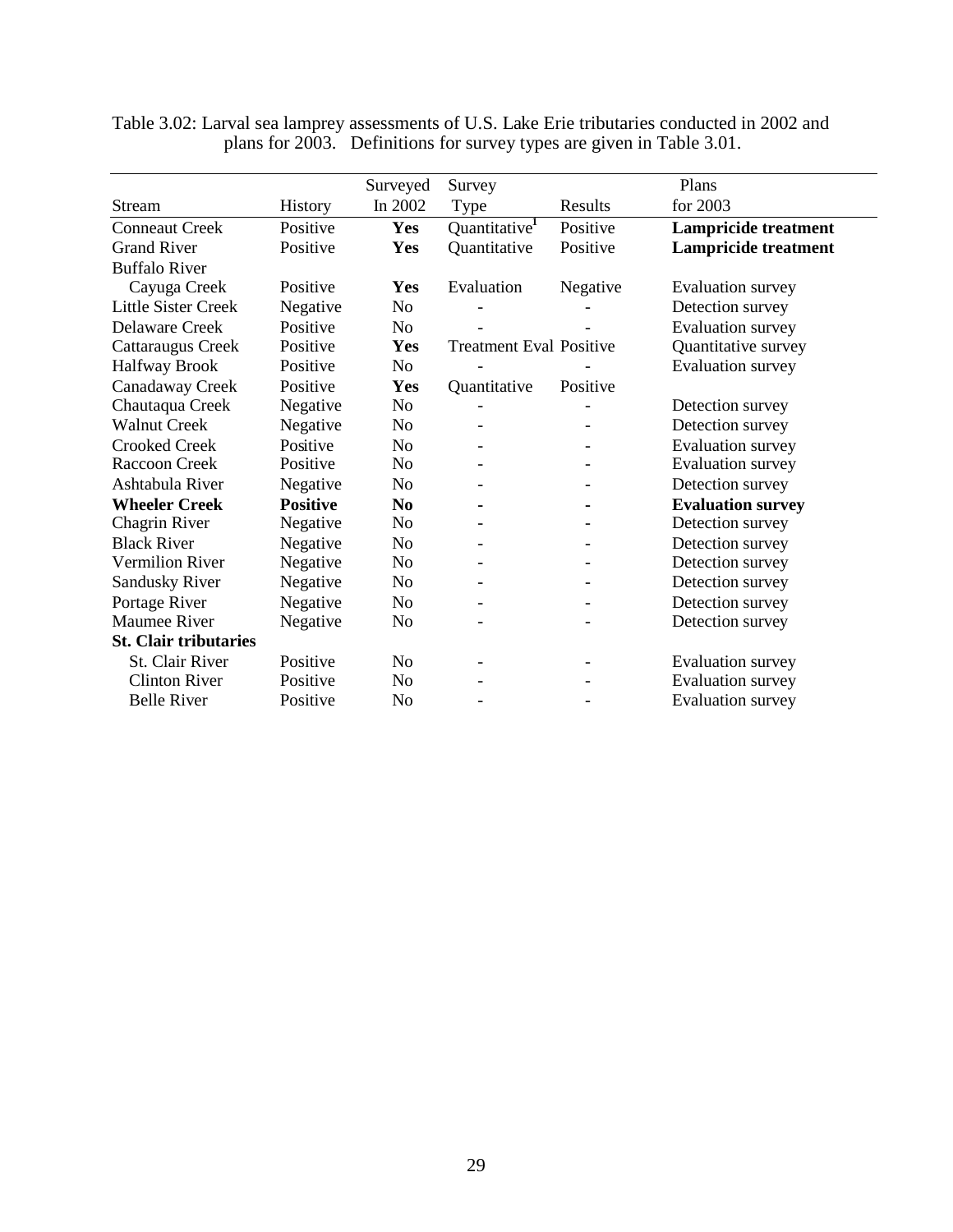| <b>Jurisdiction</b> | <b>Lake Trout</b>        | Coho                     | <b>Chinook</b>                                | <b>Brown Trout</b>       | Rainbow/Steelhead | <b>Total</b> |
|---------------------|--------------------------|--------------------------|-----------------------------------------------|--------------------------|-------------------|--------------|
| <b>ONTARIO</b>      |                          |                          |                                               |                          | 14,370            | 14,370       |
| <b>NEW YORK</b>     | 143,200                  | 154,210                  | 70,370                                        | 54,590                   | 141,740           | 564,110      |
| <b>PENNSYLVANIA</b> | 80,000                   | 1,166,480                | $\qquad \qquad -$                             | 62,450                   | 720,920           | 2,029,850    |
| <b>OHIO</b>         |                          | --                       |                                               | 92,120                   | 242,000           | 334,120      |
| <b>MICHIGAN</b>     |                          | 400,190                  |                                               | 50,350                   | 69,560            | 520,100      |
| 1989 Total          | 223,200                  | 1,720,880                | 70,370                                        | 259,510                  | 1,188,590         | 3,462,550    |
| <b>ONTARIO</b>      |                          | ۰.                       | $\overline{\phantom{a}}$                      | --                       | 31,530            | 31,530       |
| <b>NEW YORK</b>     | 113.730                  | 5,730                    | 65,170                                        | 48,320                   | 160,500           | 393,450      |
| <b>PENNSYLVANIA</b> | 82,000                   | 249,810                  | 5,670                                         | 55,670                   | 889,470           | 1,282,620    |
| <b>OHIO</b>         |                          |                          |                                               |                          | 485,310           | 485,310      |
| <b>MICHIGAN</b>     | --                       | $-$                      | $\overline{\phantom{a}}$                      | 51,090                   | 85,290            | 136,380      |
| 1990 Total          | 195,730                  | 255,540                  | 70,840                                        | 155,080                  | 1,652,100         | 2,329,290    |
| <b>ONTARIO</b>      |                          |                          |                                               |                          | 98,200            | 98,200       |
| <b>NEW YORK</b>     | 125,930                  | 5,690                    | 59,590                                        | 43,500                   | 181,800           | 416,510      |
| <b>PENNSYLVANIA</b> | 84,000                   | 984,000                  | 40,970                                        | 124,500                  | 641,390           | 1,874,860    |
| <b>OHIO</b>         |                          |                          |                                               |                          | 367,910           | 367,910      |
| <b>MICHIGAN</b>     |                          |                          |                                               | 52,500                   | 58,980            | 111,480      |
| 1991 Total          | 209,930                  | 989,690                  | 100,560                                       | 220,500                  | 1,348,280         | 2,868,960    |
| <b>ONTARIO</b>      |                          | $\overline{a}$           |                                               |                          | 89,160            | 89,160       |
| <b>NEW YORK</b>     | 108,900                  | 4,670                    | 56,750                                        | 46,600                   | 149,050           | 365,970      |
| <b>PENNSYLVANIA</b> | 115,700                  | 98,950                   | 15,890                                        | 61,560                   | 1,485,760         | 1,777,860    |
| <b>OHIO</b>         | ۰.                       | --                       | --                                            | --                       | 561,600           | 561,600      |
| <b>MICHIGAN</b>     | -                        | $\sim$                   | $\mathord{\hspace{1pt}\text{--}\hspace{1pt}}$ | $\overline{\phantom{a}}$ | 14,500            | 14,500       |
| 1992 Total          | 224,600                  | 103,620                  | 72,640                                        | 108,160                  | 2,300,070         | 2,809,090    |
| <b>ONTARIO</b>      |                          |                          |                                               | 650                      | 16,680            | 17,330       |
| <b>NEW YORK</b>     | 142,700                  |                          | 56,390                                        | 47,000                   | 256,440           | 502,530      |
| <b>PENNSYLVANIA</b> | 74,200                   | 271,700                  |                                               | 36,010                   | 973,300           | 1,355,210    |
| <b>OHIO</b>         | $\overline{\phantom{a}}$ | --                       |                                               |                          | 421,570           | 421,570      |
| <b>MICHIGAN</b>     |                          |                          |                                               |                          | 22,200            | 22,200       |
| 1993 Total          | 216,900                  | 271,700                  | 56,390                                        | 83,660                   | 1,690,190         | 2,318,840    |
| <b>ONTARIO</b>      |                          |                          | $\overline{\phantom{a}}$                      | --                       | 69,200            | 69,200       |
| <b>NEW YORK</b>     | 120,000                  |                          | 56,750                                        | --                       | 251,660           | 428,410      |
| <b>PENNSYLVANIA</b> | 80,000                   | 112,900                  | 128,000                                       | 112,460                  | 1,240,200         | 1,673,560    |
| <b>OHIO</b>         | --                       | $\overline{\phantom{a}}$ | --                                            | --                       | 165,520           | 165,520      |
| <b>MICHIGAN</b>     | --                       |                          | --                                            |                          | 25,300            | 25,300       |
| 1994 Total          | 200,000                  | 112,900                  | 184,750                                       | 112,460                  | 1,751,880         | 2,361,990    |
| <b>ONTARIO</b>      | --                       | --                       | $\overline{\phantom{a}}$                      |                          | 56,000            | 56,000       |
| <b>NEW YORK</b>     | 96,290                   | --                       | 56,750                                        |                          | 220,940           | 373,980      |
| <b>PENNSYLVANIA</b> | 80,000                   | 119,000                  | 40,000                                        | 30,350                   | 1,223,450         | 1,492,800    |
| <b>OHIO</b>         |                          | --                       |                                               |                          | 112,950           | 112,950      |
| <b>MICHIGAN</b>     |                          |                          |                                               | --                       | 50,460            | 50,460       |
| 1995 Total          | 176,290                  | 119,000                  | 96,750                                        | 30,350                   | 1,663,800         | 2,086,190    |

# Table 4.01 : Summary of salmonid stocking in number of yearling equivalents, Lake Erie 1989 – 2002.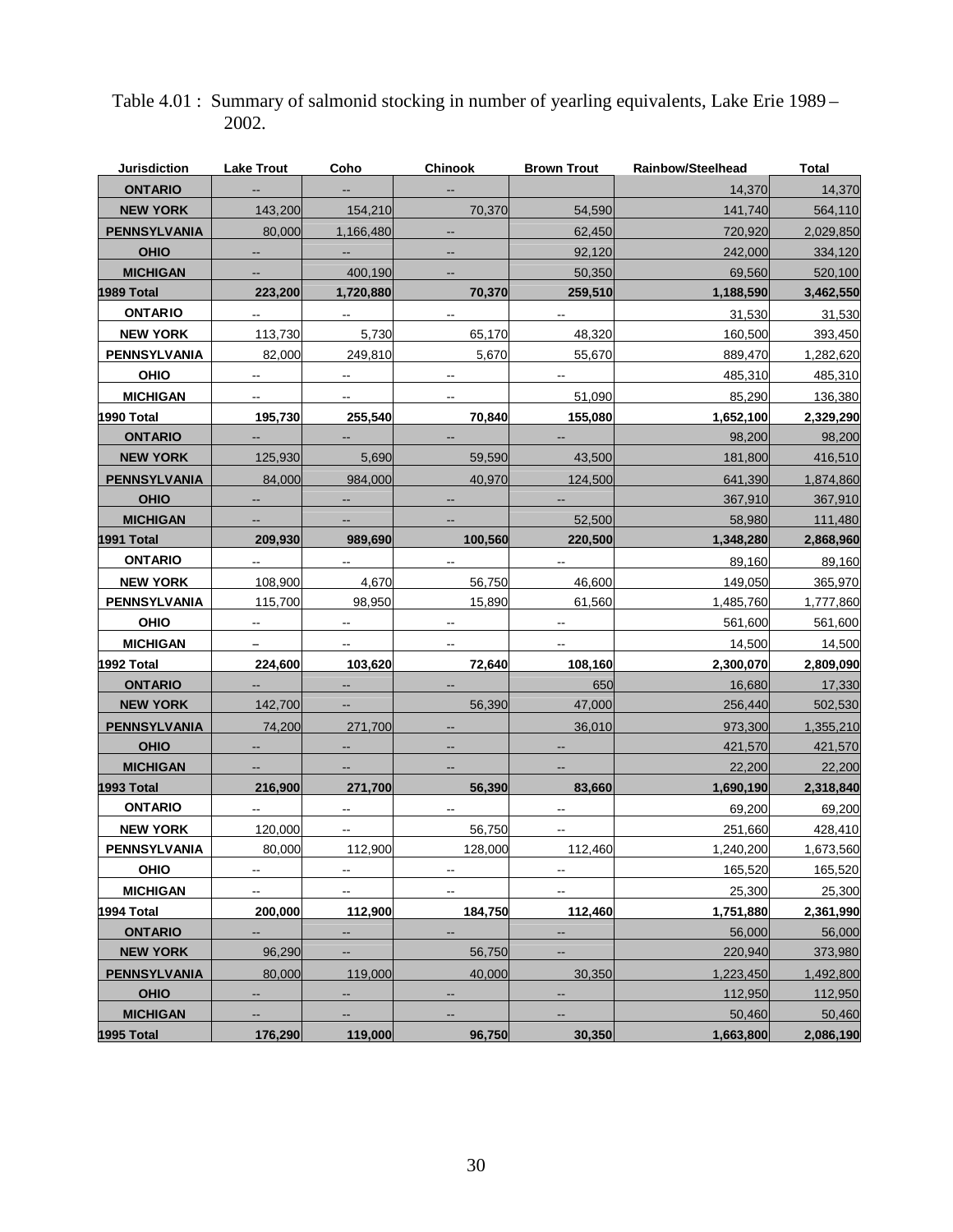| <b>Jurisdiction</b> | <b>Lake Trout</b>        | Coho                     | <b>Chinook</b>                      | <b>Brown Trout</b>       | Rainbow/Steelhead | Total     |
|---------------------|--------------------------|--------------------------|-------------------------------------|--------------------------|-------------------|-----------|
| <b>ONTARIO</b>      |                          | $\overline{a}$           |                                     |                          | 38,900            | 38,900    |
| <b>NEW YORK</b>     | 46,900                   | Ξ.                       | 56,750                              | $\sim$                   | 318,900           | 422,550   |
| PENNSYLVANIA        | 37,000                   | 72,000                   | щ.                                  | 38,850                   | 1,091,750         | 1,239,600 |
| <b>OHIO</b>         | --                       | Ξ.                       | $\overline{\phantom{a}}$            | Щ,                       | 205,350           | 205,350   |
| <b>MICHIGAN</b>     | ۰.                       | $\overline{\phantom{a}}$ | щ.                                  | $\ddotsc$                | 59,200            | 59,200    |
| 1996 Total          | 83,900                   | 72,000                   | 56,750                              | 38,850                   | 1,714,100         | 1,965,600 |
| <b>ONTARIO</b>      | --                       | ۰.                       |                                     | 1,763                    | 51,000            | 52,763    |
| <b>NEW YORK</b>     | 80,000                   | $\overline{\phantom{a}}$ | 56,750                              |                          | 277,042           | 413,792   |
| <b>PENNSYLVANIA</b> | 40,000                   | 68,061                   |                                     | 31,845                   | 1,153,606         | 1,293,512 |
| <b>OHIO</b>         | --                       | --                       |                                     |                          | 197,897           | 197,897   |
| <b>MICHIGAN</b>     |                          |                          |                                     |                          | 71,317            | 71,317    |
| 1997 Total          | 120,000                  | 68,061                   | 56,750                              | 33,608                   | 1,750,862         | 2,029,281 |
| <b>ONTARIO</b>      | --                       | $\overline{a}$           |                                     |                          | 61,000            | 61,000    |
| <b>NEW YORK</b>     | 106,900                  | $\overline{\phantom{a}}$ | $\overline{\phantom{a}}$            | ш.                       | 299,610           | 406,510   |
| PENNSYLVANIA        | ۰.                       | 100,000                  | $\hspace{0.05cm}$ $\hspace{0.05cm}$ | 28,030                   | 1,271,651         | 1,399,681 |
| <b>OHIO</b>         | $\overline{\phantom{a}}$ | $\overline{\phantom{a}}$ | $\overline{\phantom{a}}$            | --                       | 266,383           | 266,383   |
| <b>MICHIGAN</b>     | ۰.                       | $\sim$                   | --                                  | $\overline{\phantom{a}}$ | 60,030            | 60,030    |
| 1998 Total          | 106,900                  | 100,000                  | 0                                   | 28,030                   | 1,958,674         | 2,193,604 |
| <b>ONTARIO</b>      |                          |                          |                                     |                          | 85,235            | 85,235    |
| <b>NEW YORK</b>     | 143,320                  |                          |                                     |                          | 310,300           | 453,620   |
| <b>PENNSYLVANIA</b> | 40,000                   | 100,000                  |                                     | 20,780                   | 835,931           | 996,711   |
| <b>OHIO</b>         |                          |                          | --                                  |                          | 238,467           | 238,467   |
| <b>MICHIGAN</b>     |                          |                          |                                     |                          | 69,234            | 69,234    |
| 1999 Total          | 183,320                  | 100,000                  | $\bf{0}$                            | 20,780                   | 1,539,167         | 1,843,267 |
| <b>ONTARIO</b>      | $\overline{\phantom{a}}$ | ш.                       |                                     |                          | 10,787            | 10,787    |
| <b>NEW YORK</b>     | 92,200                   | .,                       | $\overline{\phantom{a}}$            |                          | 298,330           | 390,530   |
| <b>PENNSYLVANIA</b> | 40,000                   | 137,204                  | $\overline{\phantom{a}}$            | 17,163                   | 1,237,870         | 1,432,237 |
| <b>OHIO</b>         | $\overline{\phantom{a}}$ | $\overline{\phantom{a}}$ | $\overline{\phantom{a}}$            | --                       | 375,022           | 375,022   |
| <b>MICHIGAN</b>     | $\overline{\phantom{a}}$ | --                       | $\hspace{0.05cm}$ $\hspace{0.05cm}$ | $\overline{\phantom{a}}$ | 60.000            | 60,000    |
| 2000 Total          | 132,200                  | 137,204                  | 0                                   | 17,163                   | 1,982,009         | 2,268,576 |
| <b>ONTARIO</b>      | н.                       | $\qquad \qquad -$        |                                     | 100                      | 40,860            | 40,960    |
| <b>NEW YORK</b>     | 80,000                   | $\qquad \qquad -$        |                                     |                          | 276,300           | 356,300   |
| <b>PENNSYLVANIA</b> | 40,000                   | 127,641                  |                                     | 17,000                   | 1,185,239         | 1,369,880 |
| <b>OHIO</b>         | --                       | --                       | --                                  |                          | 424,530           | 424,530   |
| <b>MICHIGAN</b>     |                          |                          |                                     |                          | 67,789            | 67,789    |
| 2001 Total          | 120,000                  | 127,641                  | $\bf{0}$                            | 17,100                   | 1,994,718         | 2,259,459 |
| <b>ONTARIO</b>      | --                       | --                       | --                                  | 4,000                    | 66,275            | 70,275    |
| <b>NEW YORK</b>     | 80,000                   |                          |                                     | 72,300                   | 257,200           | 409,500   |
| PENNSYLVANIA        | 40,000                   | 100,289                  | $\overline{\phantom{a}}$            | 40,675                   | 1,145,131         | 1,326,095 |
| OHIO                | --                       | --                       | $\overline{\phantom{a}}$            |                          | 411,601           | 411,601   |
| <b>MICHIGAN</b>     | ۰.                       | $\overline{\phantom{a}}$ | $\hspace{0.05cm}$ $\hspace{0.05cm}$ | $\overline{a}$           | 60,000            | 60,000    |
| 2002 Total          | 120,000                  | 100,289                  | 0                                   | 116,975                  | 1,940,207         | 2,277,471 |

# Table 4.01 (Continued): Summary of salmonid stocking in number of yearling equivalents, Lake Erie 1989 – 2002.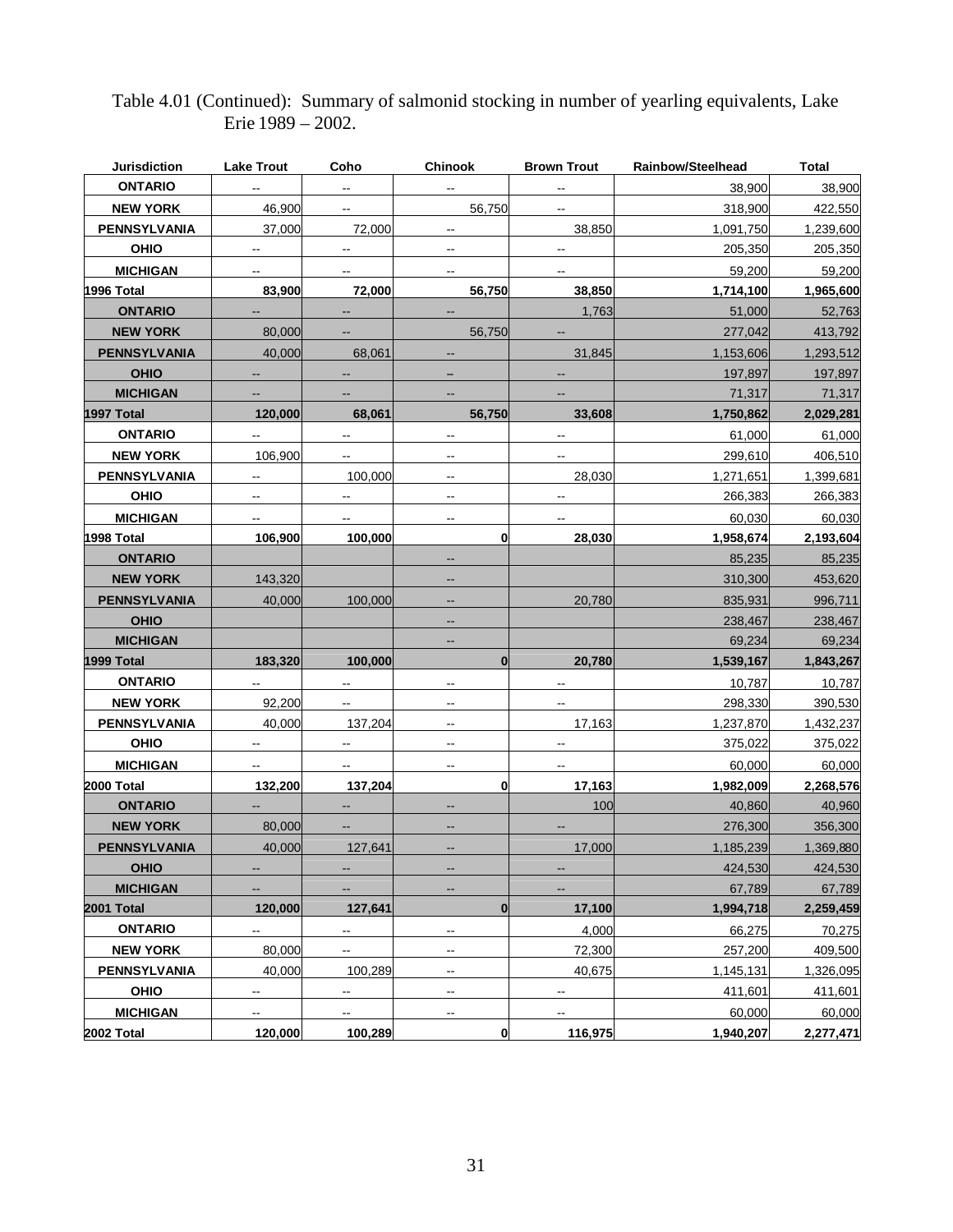| Month                  | May       | June                     | August                       | August                   | August                   | August  | September | October   |
|------------------------|-----------|--------------------------|------------------------------|--------------------------|--------------------------|---------|-----------|-----------|
| Area of Lake Erie      | <b>OH</b> | <b>OH</b>                | <b>OH</b>                    | PA                       | <b>NY</b>                | Ontario | PA        | <b>OH</b> |
| Unit of Measure        | (A)       | (A)                      | (A)                          | (B)                      | (B)                      | (B)     | (B)       | (A)       |
| Sample size            | 1         | 3                        | $\overline{2}$               | 22                       | 92                       | 79      | 12        | 1         |
| <b>Rainbow Smelt</b>   | 100.0     | 1.4                      | 50.0                         | $\overline{\phantom{a}}$ | 53.3                     | 63.3    |           | 0.0       |
| Goby                   | 0.0       | 98.6                     | 50.0                         | 4.5                      | 37.0                     | 3.8     | 25.0      | 100.0     |
| <b>Yellow Perch</b>    |           |                          |                              | $\overline{\phantom{0}}$ | 6.5                      | 3.8     |           |           |
| White Perch            | -         | -                        |                              | $\overline{\phantom{a}}$ | $\overline{\phantom{a}}$ | 2.5     |           |           |
| <b>White Bass</b>      | -         | -                        |                              | $\overline{\phantom{a}}$ | 1.1                      |         |           |           |
| Alewife                | -         | ۰                        |                              | $\overline{\phantom{a}}$ | 1.1                      | 11.4    |           |           |
| Gizzard Shad           |           | ۰                        |                              | ۰                        | 4.3                      |         |           |           |
| Freshwater Drum        |           | $\overline{\phantom{0}}$ |                              | -                        | 2.2                      |         |           |           |
| <b>Emerald Shiner</b>  | -         | $\overline{\phantom{a}}$ |                              | $\qquad \qquad -$        | $\overline{\phantom{a}}$ | 2.5     |           |           |
| <b>Trout Perch</b>     | -         | ۰                        |                              | $\overline{\phantom{0}}$ | 1.1                      |         |           |           |
| Unidentified fish      |           | ۰                        |                              | 100.0                    | 10.9                     | 31.6    | 91.7      |           |
| Dreissena              |           | $\overline{\phantom{0}}$ | $\qquad \qquad \blacksquare$ | 31.8                     | 5.4                      | 6.3     | 16.7      |           |
| Gastropods             |           |                          |                              |                          |                          | 1.3     |           |           |
| Decopods<br>(crayfish) |           |                          |                              |                          | 1.1                      |         |           |           |

Table 5.01: Prey of burbot collected in Ohio, Pennsylvania and New York and the eastern basin of Ontario waters of Lake Erie in 2002 by month. Unit of measure: (A) mean % dry weight in grams or (B) % Occurrence. Burbot with empty or everted stomachs were not included.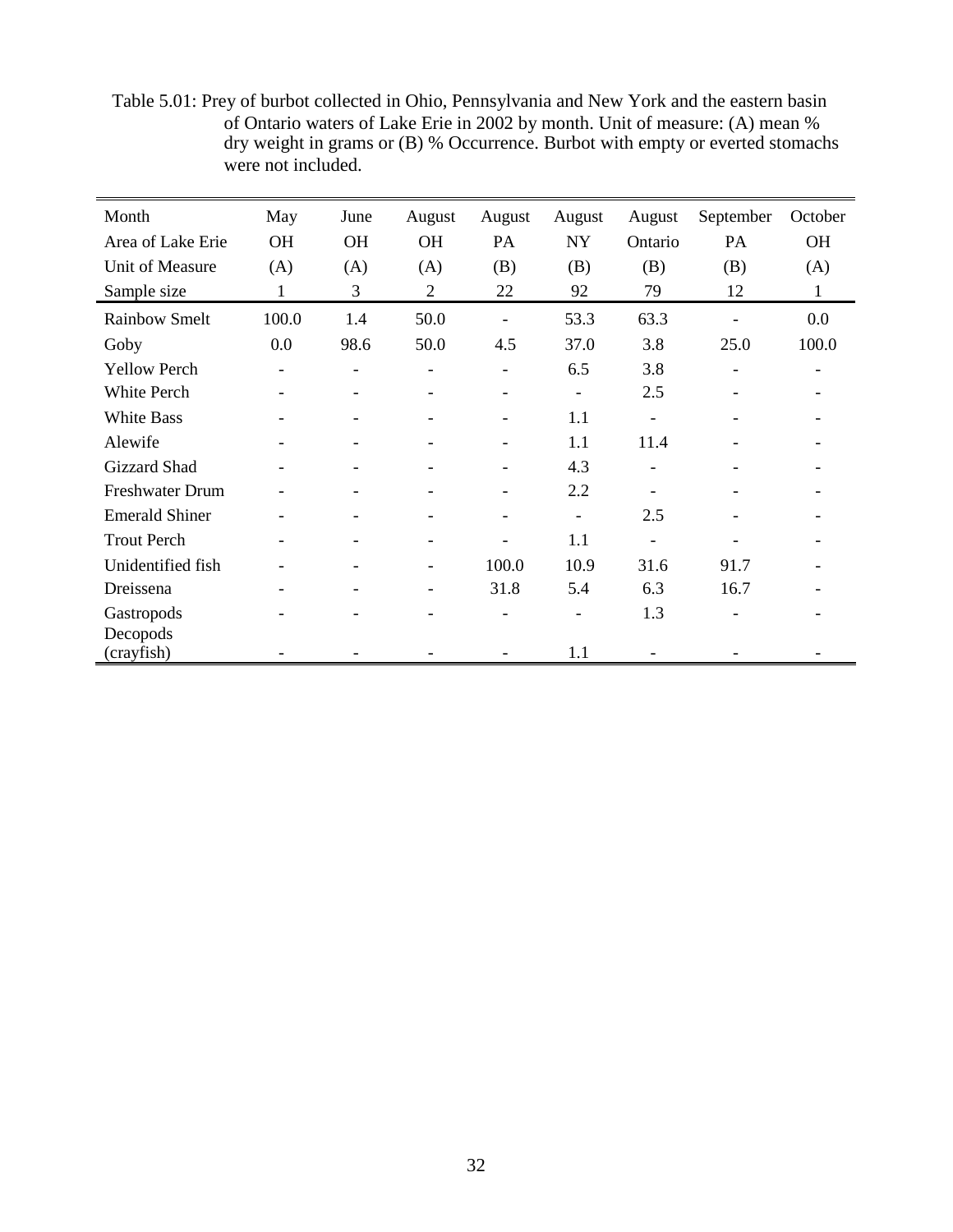# Table 6.01: Rainbow trout /steelhead stocking by jurisdiction for 2002.

|                 | Location                | <b>Strain</b>                    | <b>Fin Clips</b>     | <b>Number</b> | <b>Life Stage</b> | <b>Yearling Eqivalents</b> |
|-----------------|-------------------------|----------------------------------|----------------------|---------------|-------------------|----------------------------|
|                 |                         |                                  |                      |               |                   |                            |
| Michigan        | Huron River             | Manistee River, L. Michigan      | <b>RP</b>            | 60,000        | Yearling          | 60,000                     |
|                 |                         |                                  |                      |               |                   | 60,000 Sub-Total           |
| Ontario         | Young's Creek           | Ganaraska River, L. Ontario      | NO                   | 12,875        | Yearling          | 12,875                     |
|                 | Port Stanlev            | Ganaraska River, L. Ontario      | Ħ                    | 20,000        | Yearling          | 20,000                     |
|                 | Erieu Harbor            | Ganaraska River, L. Ontario      | Ħ                    | 33,400        | Yearling          | 33,400                     |
|                 |                         |                                  |                      |               |                   | 66,275 Sub-Total           |
| Pennsylvania    | Conneaut Creek          | Trout Run & Godfrey Run, L. Erie | NO                   | 75,000        | Yearling          | 75,000                     |
|                 | Crooked Creek           | Trout Run & Godfrey Run, L. Erie | $\pmb{\mathfrak{m}}$ | 45.508        | Yearling          | 45,508                     |
|                 | Elk Creek               | Trout Run & Godfrey Run, L. Erie | $\pmb{\mathfrak{m}}$ | 258.500       | Yearling          | 258.500                    |
|                 | Fourmile Creek          | Trout Run & Godfrey Run, L. Erie | $\pmb{\mathfrak{m}}$ | 10.400        | Yearling          | 10.400                     |
|                 | Godfrey Run             | Trout Run & Godfrey Run, L. Erie | 11                   | 98,531        | Yearling          | 98,531                     |
|                 | Orchard Beach Run       | Trout Run & Godfrev Run. L. Erie | $\pmb{\mathfrak{m}}$ | 25.000        | Yearling          | 25,000                     |
|                 | Peck Run                | Trout Run & Godfrey Run, L. Erie | "                    | 5,000         | Yearling          | 5,000                      |
|                 | Presque Isle Bay        | Trout Run & Godfrey Run, L. Erie | 11                   | 28,440        | Yearling          | 28,440                     |
|                 | Raccoon Creek           | Trout Run & Godfrev Run, L. Erie | $\pmb{\mathfrak{m}}$ | 41,572        | Yearling          | 41,572                     |
|                 | Sevenmile Creek         | Trout Run & Godfrey Run, L. Erie | $\pmb{\mathfrak{m}}$ | 15,670        | Yearling          | 15,670                     |
|                 | <b>Trout Run</b>        | Trout Run & Godfrey Run, L. Erie | "                    | 218.000       | Yearling          | 218.000                    |
|                 | Twelvemile Creek        | Trout Run & Godfrey Run, L. Erie | "                    | 25.250        | Yearling          | 25.250                     |
|                 | <b>Twentymile Creek</b> | Trout Run & Godfrey Run, L. Erie | "                    | 20.000        | Yearling          | 20.000                     |
|                 | <b>Walnut Creek</b>     | Trout Run & Godfrey Run, L. Erie | 11                   | 276,997       | Yearling          | 276,997                    |
|                 |                         |                                  |                      |               |                   | 1,143,868 Sub-Total        |
| Ohio            | Chagrin River           | Manistee River, L. Michigan      | NO                   |               | Yearling          | 90,156                     |
|                 | <b>Conneaut Creek</b>   | Manistee River, L. Michigan      |                      |               | Yearling          | 75,005                     |
|                 |                         |                                  | $\mathbf{H}$         |               |                   |                            |
|                 | <b>Grand River</b>      | Manistee River, L. Michigan      |                      |               | Yearling          | 90,131                     |
|                 | Rocky River             | Manistee River, L. Michigan      |                      |               | Yearling          | 90,110                     |
|                 | Vermilion River         | Manistee River, L. Michigan      | Ħ                    |               | Yearling          | 66,199                     |
|                 |                         |                                  |                      |               |                   | 411,601 Sub-Total          |
| <b>New York</b> | <b>Buffalo Creek</b>    | Chambers Creek, L. Ontario       | NO                   | 20.000        | Yearling          | 20.000                     |
|                 | Buffalo Harbor          | Domestic-Randolf                 | Ħ                    | 2,200         | Yearling          | 2,200                      |
|                 | Canadaway Creek         | Chambers Creek, L. Ontario       |                      | 20,000        | Yearling          | 20,000                     |
|                 | Cattaraugus Creek       | Chambers Creek, L. Ontario       | Ħ                    | 90,000        | Yearling          | 90,000                     |
|                 | Cavuga Creek            | Chambers Creek, L. Ontario       | $\mathfrak n$        | 15.000        | Yearling          | 15.000                     |
|                 | Chautauqua Creek        | Chambers Creek, L. Ontario       | Ħ                    | 50.000        | Yearling          | 50.000                     |
|                 | Dunkirk Harbor          | Chambers Creek, L. Ontario       | ADLV                 | 10.000        | Yearling          | 10.000                     |
|                 | Eighteen-mile Creek     | Chambers Creek, L. Ontario       | NO                   | 40.000        | Yearling          | 40,000                     |
|                 | Silver Creek            | Chambers Creek, L. Ontario       | Ħ                    | 5,000         | Yearling          | 5,000                      |
|                 | Walnut Creek            | Chambers Creek, L. Ontario       | Ħ                    | 5,000         | Yearling          | 5,000                      |
|                 |                         |                                  |                      |               |                   | 257,200 Sub-Total          |
|                 |                         |                                  |                      |               |                   | 1,938,944 Grand Total      |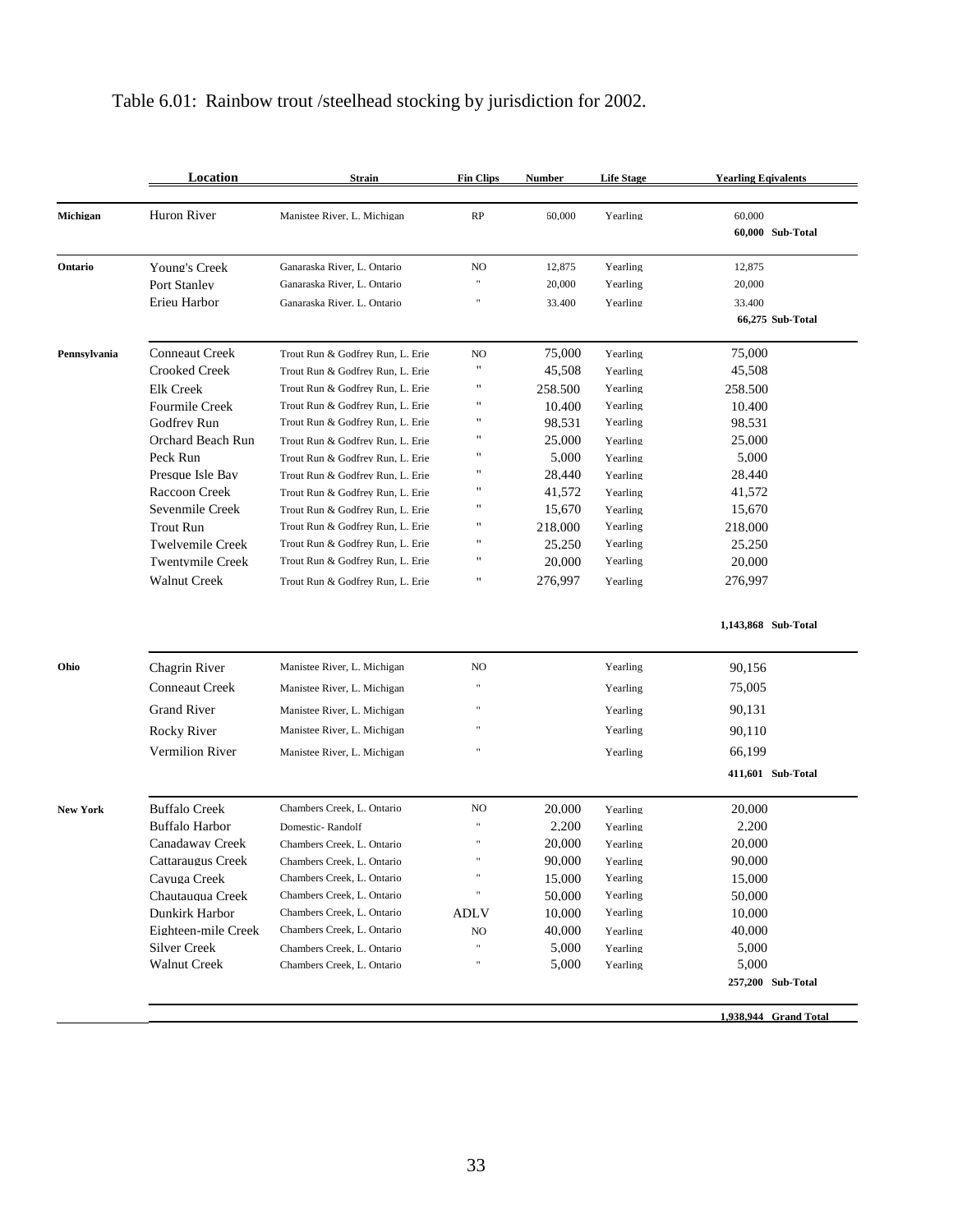| Item                      | % Occurrence<br>$(N=310)$ | % with food<br>$(N=230)$ | % with<br>fish<br>$(N=117)$ |  |
|---------------------------|---------------------------|--------------------------|-----------------------------|--|
|                           |                           |                          |                             |  |
| Bythotrephes cederstroemi | 49.4                      | 66.5                     | --                          |  |
| Smelt                     | 23.9                      | 32.2                     | 63.2                        |  |
| <b>Emerald Shiners</b>    | 8.1                       | 10.9                     | 21.4                        |  |
| Unidentified fish remains | 3.9                       | 5.2                      | 10.3                        |  |
| <b>Asian Lady Beetles</b> | 2.3                       | 3.0                      | $-$                         |  |
| <b>Freshwater Drum</b>    | 1.6                       | 2.2                      | 4.3                         |  |
| White Perch               | 1.6                       | 2.2                      | 4.3                         |  |
| Alewife                   | 1.0                       | 1.3                      | 2.6                         |  |
| Chironomid larvae         | 1.0                       | 1.3                      | $-$                         |  |
| Round Goby                | 1.0                       | 1.3                      | 2.6                         |  |
| Fingernail Clams          | 0.6                       | 0.9                      | --                          |  |
| <i>Dreissena</i> Mussels  | 0.6                       | 0.9                      | $- -$                       |  |
| <b>Yellow Perch</b>       | 0.3                       | 0.4                      | 0.9                         |  |
| empty                     | 25.8                      |                          | --                          |  |

Table 6.02: Diet items (by frequency of occurrence) for steelhead recorded in a pilot study conducted in the Central Basin from July to September 2002.

Table 6.03: Proportions of biomass (by dry weight) of prey items recorded in stomachs of steelhead from a pilot study conducted in the Central Basin from July to September 2002.

| Item                      | % Dry Weight $(N=230)$ |
|---------------------------|------------------------|
| Smelt                     | 37.7%                  |
| White Perch               | 24.6                   |
| <b>Emerald Shiners</b>    | 16.3                   |
| <b>Freshwater Drum</b>    | 8.7                    |
| Alewife                   | 7.0                    |
| Unidentified fish remains | 2.6                    |
| Round Goby                | 1.7                    |
| <b>Yellow Perch</b>       | 1.4                    |
| Bythotrephes cederstroemi | 0.1                    |
| <b>Asian Lady Beetles</b> | < 0.1                  |
| Chironomid larvae         | < 0.1                  |
| Fingernail Clams          | < 0.1                  |
| Dreissena sp. mussels     | < 0.1                  |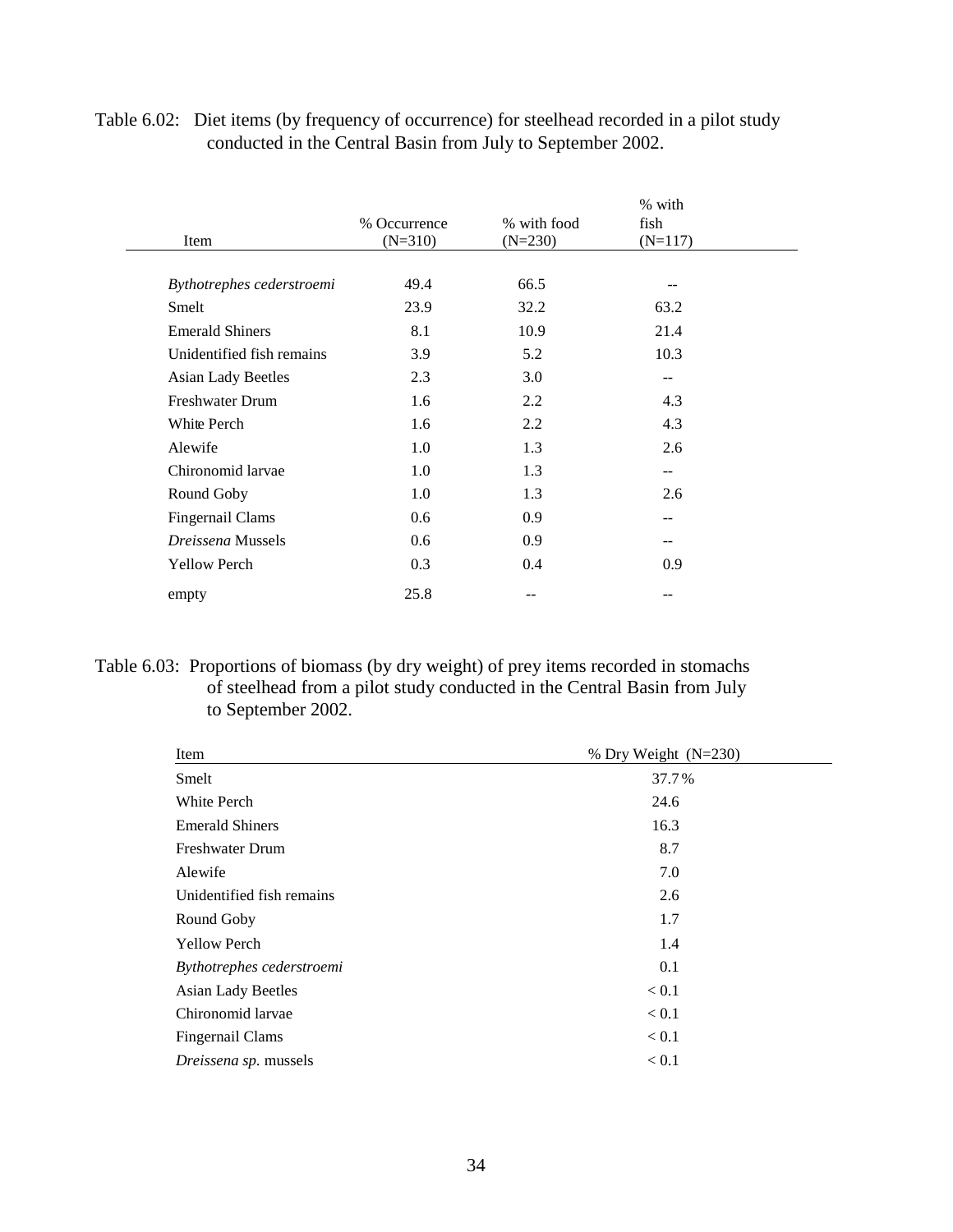

Figure 1.01: Standard sampling areas  $(A1 - A8)$  used for assessment of lake trout in the eastern basin of Lake Erie. The numbers in each area represent 2002 CPE (number/lift) for total lake trout catch within that area.



Figure 1.02: Relative abundance at age of lake trout collected from standard assessment gill nets fished in the eastern basin of Lake Erie, August 2002.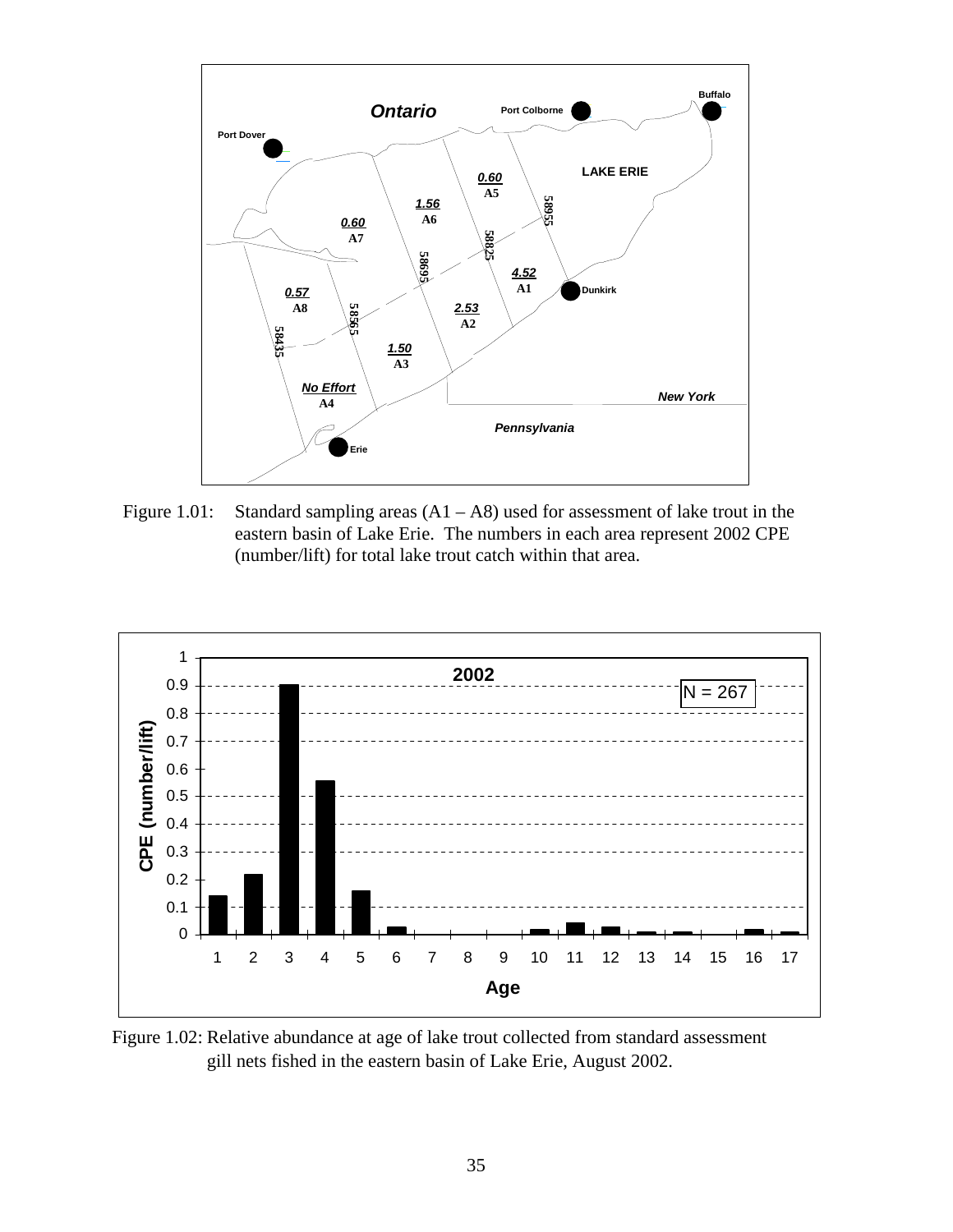

Figure 1.03: Relative abundance (number fish/lift) of all lake trout from a standard gill net assessment survey for Eastern Lake Erie, 1992 - 2002.



Figure 1.04: Relative abundance of age 5 and older lake trout sampled in gill nets from New York waters of Lake Erie, August, 1986 - 2002.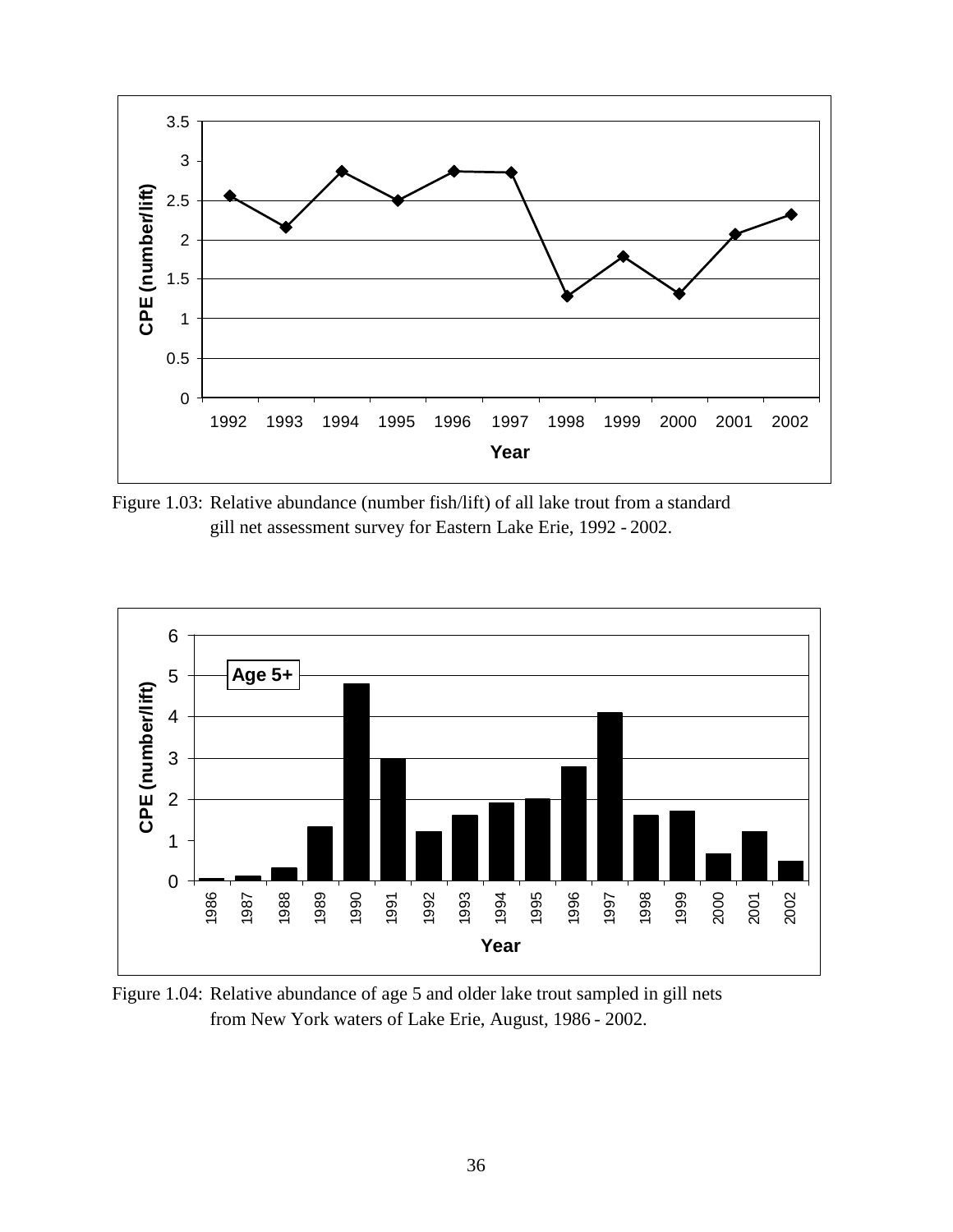

Figure 1.05: Relative abundance of juvenile (ages 1-3) lake trout collected from standard assessment gill nets fished in the New York waters of Lake Erie, August, - 2002.



Figure 1.06: Index of age-2 recruitment of lake trout sampled in standard assessment gill nets from New York waters of Lake Erie, 1985 - 2002. The index is calculated by dividing the age 2 CPE by the stocking rate for each cohort.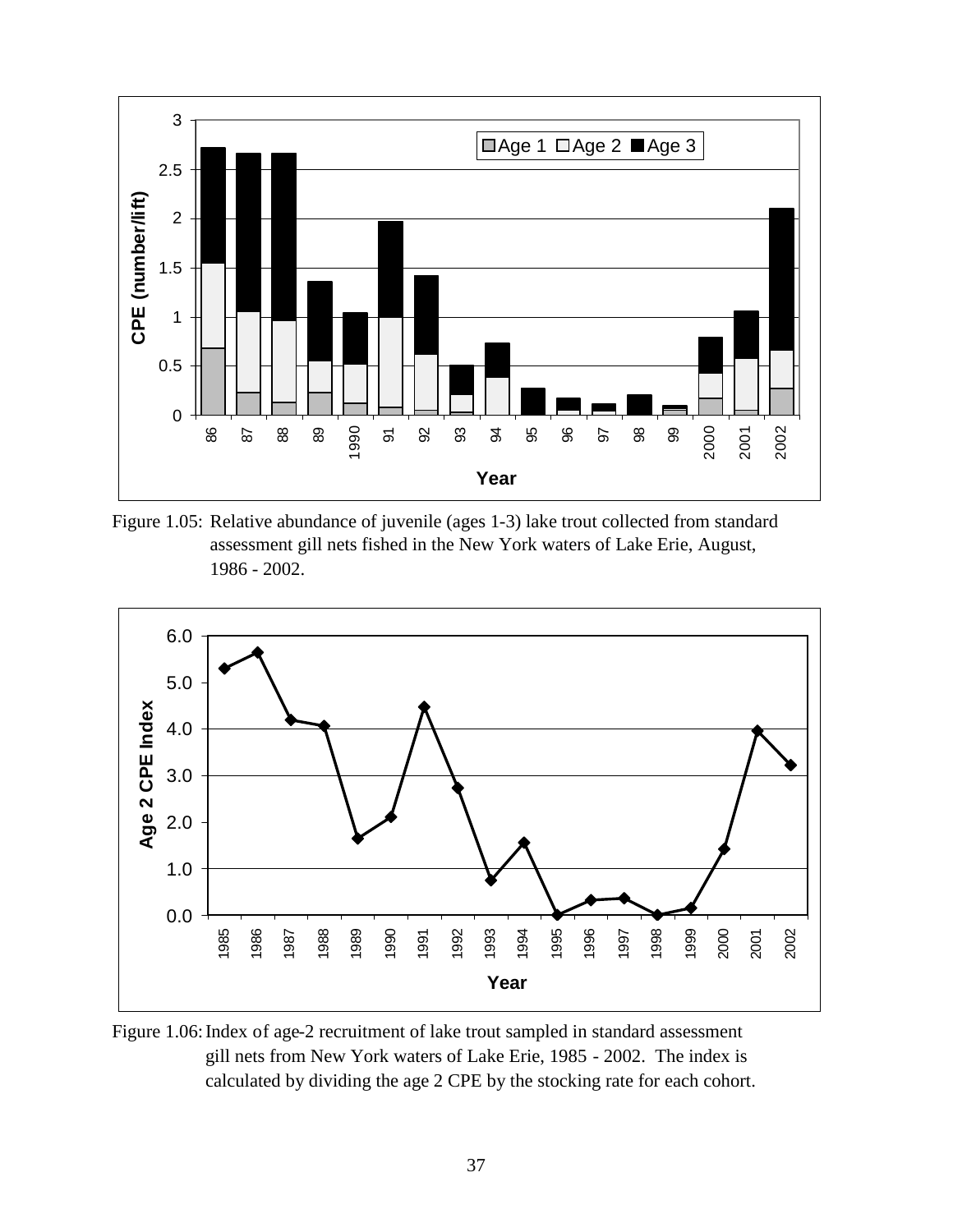

Figure 1.07:Mean length-at-age of lake trout collected in gill nets from the eastern basin of Lake Erie, August 2002. The long-term average from New York, - 2000, is also shown to compare current growth rates.



Figure 1.08: Mean weight-at-age of lake trout collected in gill nets from the eastern basin of Lake Erie, August 2002. The long-term average from New York, - 2000, is also shown to compare current growth rates.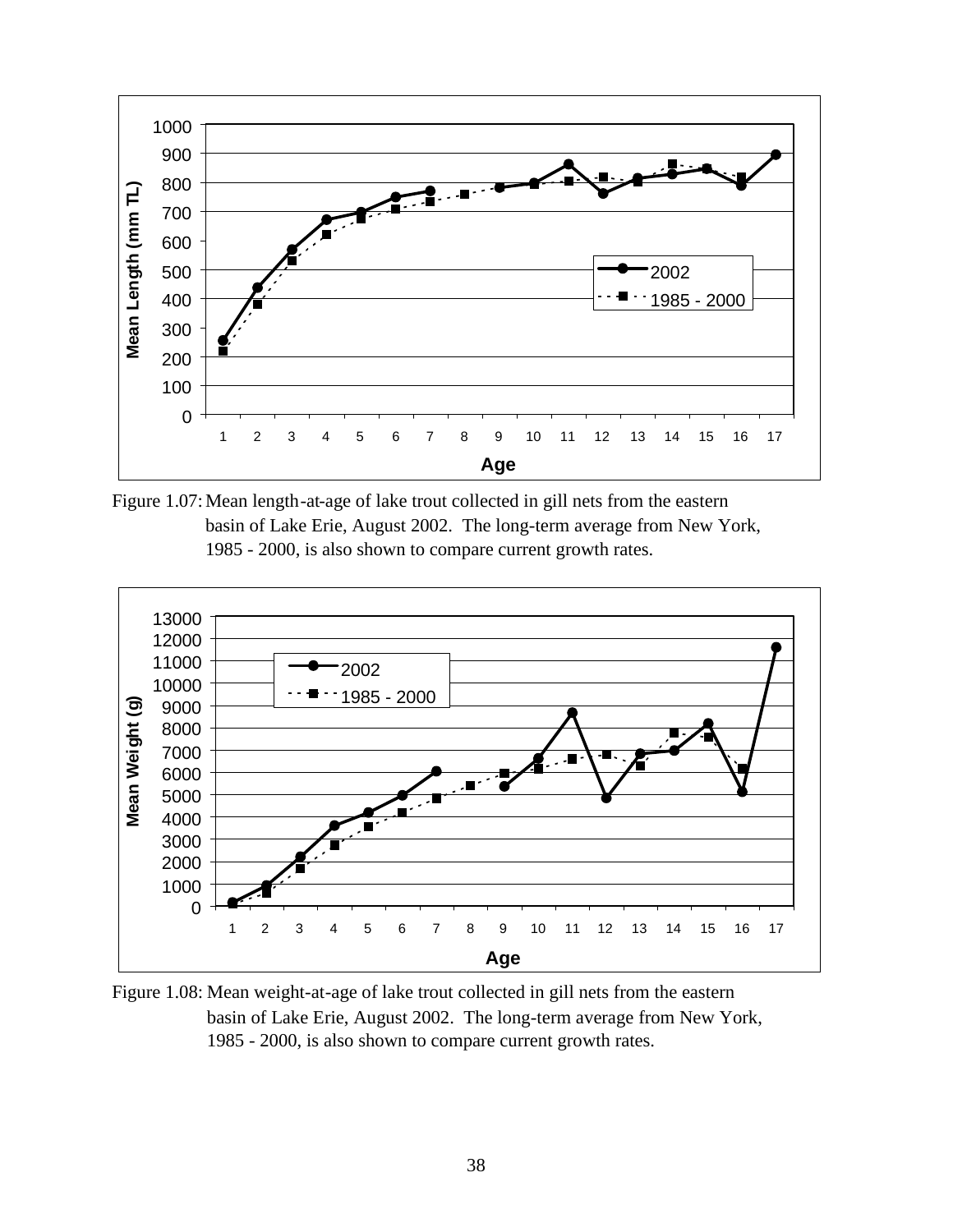

Figure 1.09: Mean age of mature female lake trout sampled in standard assessment gill nets from the eastern basin of Lake Erie, 1985 - 2001.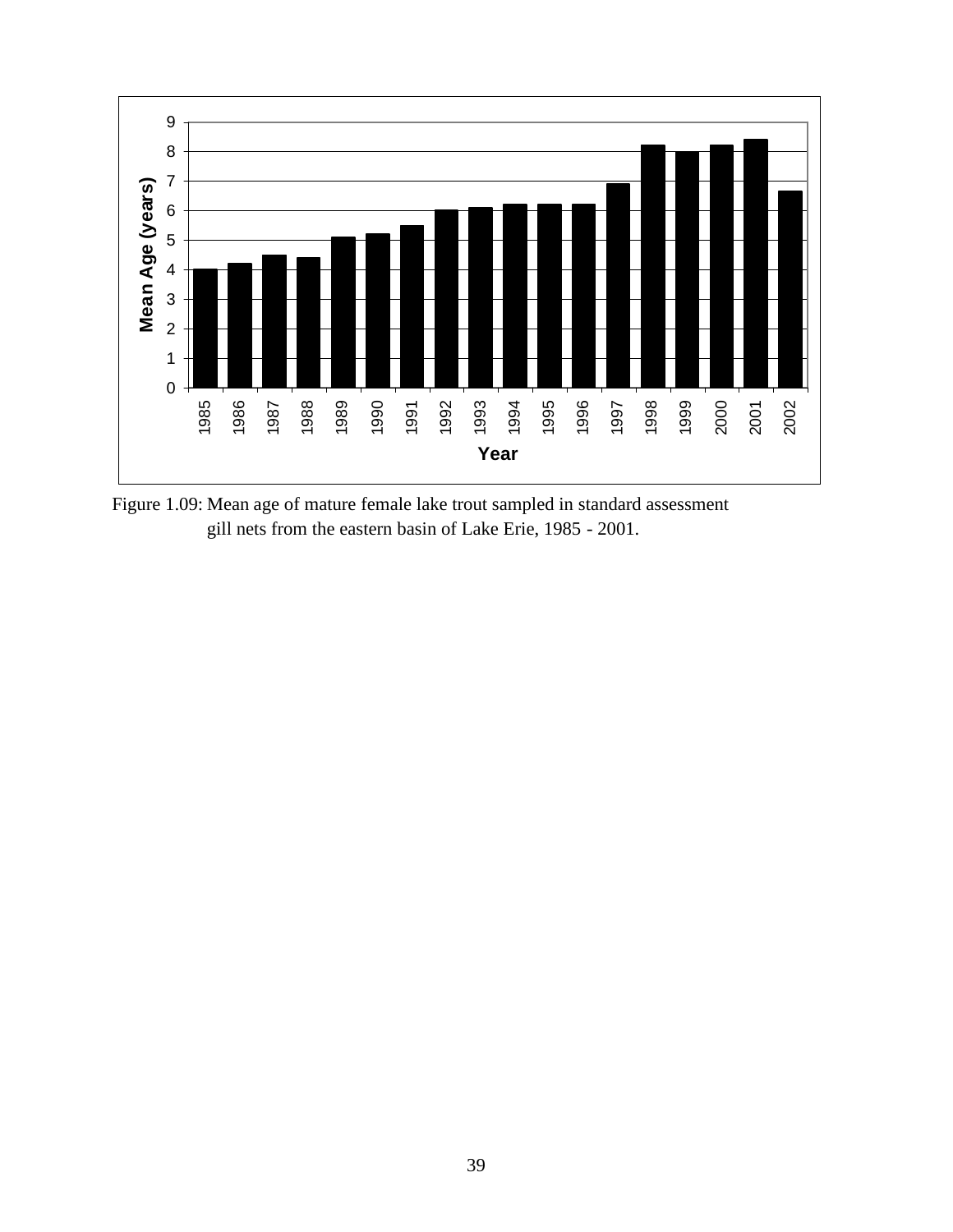

Figure 2.01: Burbot catch rate (fish/lift) from August gillnet assessment by Agency, 1992-2002.



Figure 2.02: Burbot CUE by basin from the OMNR Partnership Index Fishing Program, 1989 - 2001. (Includes canned and bottom nets, all mesh sizes, except thermocline sets.)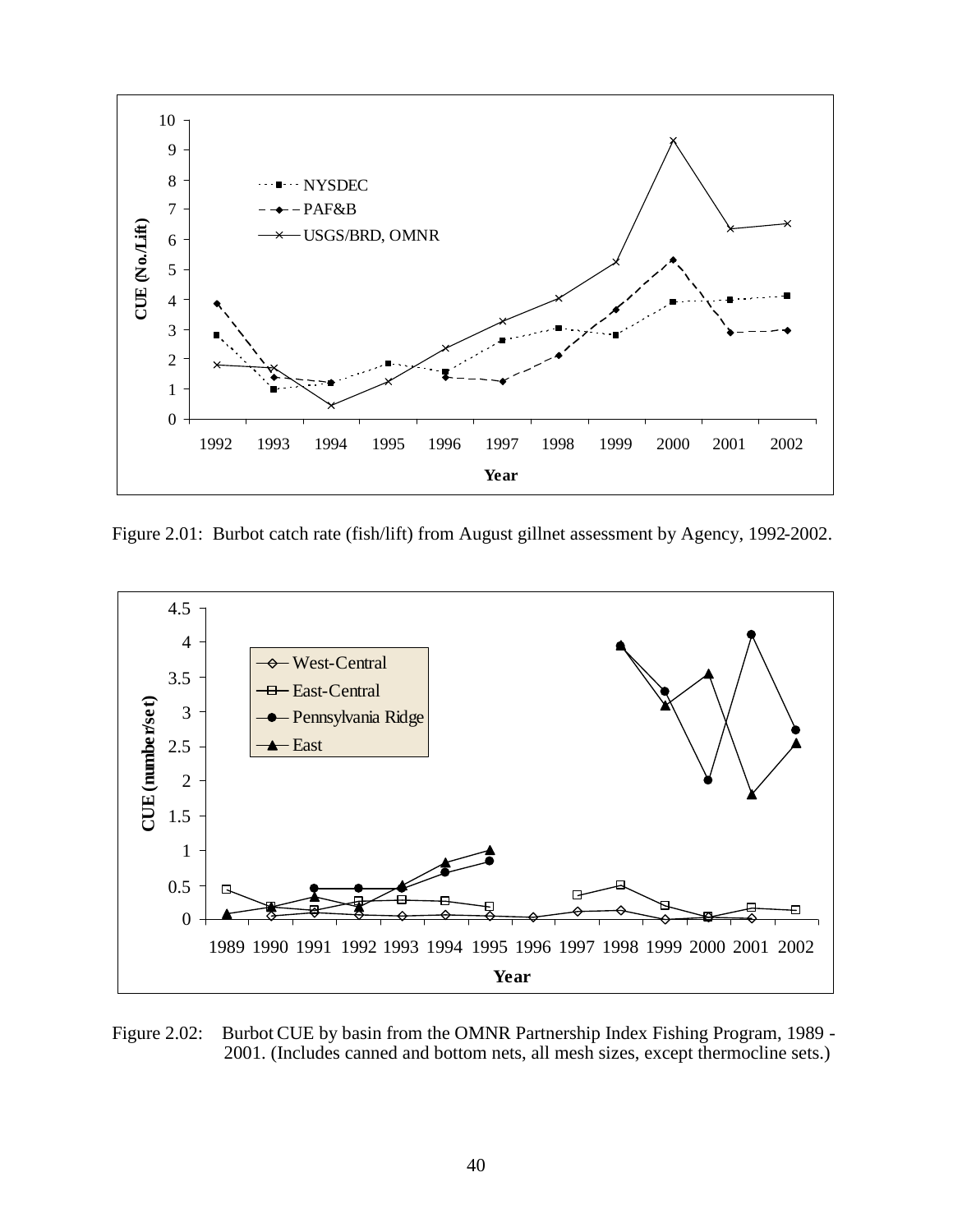

Figure 2.03: Geometric mean catch-per-hour-trawling for age-1+ burbot during October trawls in Ohio Districts 2 and 3 of Lake Erie, 1990-2002.



Figure 2.04: Length distribution of burbot collected in the Lake Trout Summer Assessment, 2002 (n=542).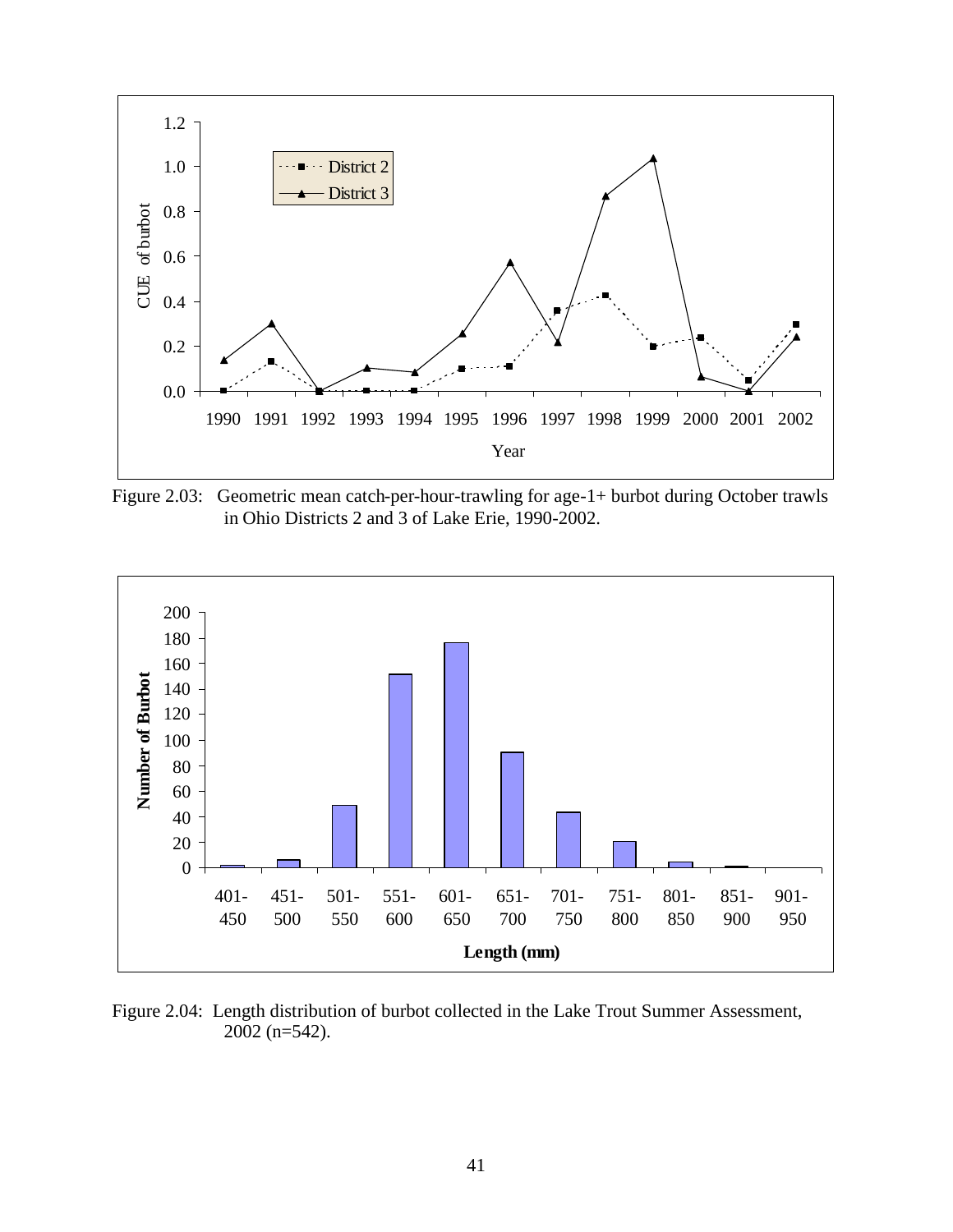

Figure 2.05. Mass distribution of burbot collected in the lake trout summer assessment, 2002  $(n=529)$ .



Figure 2.06: Total Lake Erie commercial whitefish harvest from 1986-2002 by jurisdiction. Pennsylvania ceased gill netting after 1995.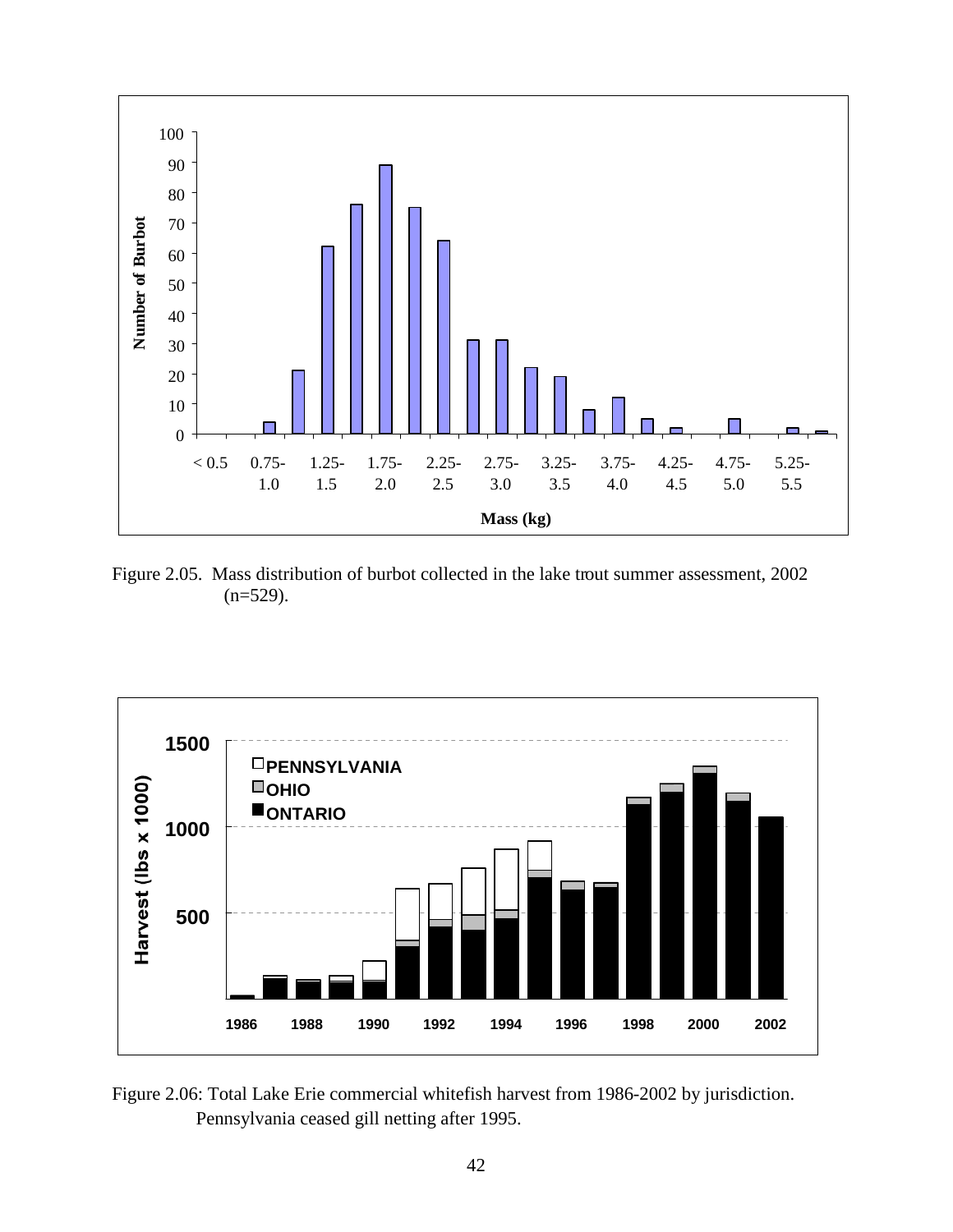

Figure 2.07: Ontario fall commercial whitefish CUE at age (#/km gill net) in statistical district 1, 1986-2002. Effort with gill net  $\geq$  3 inches, with whitefish in catch from October to December.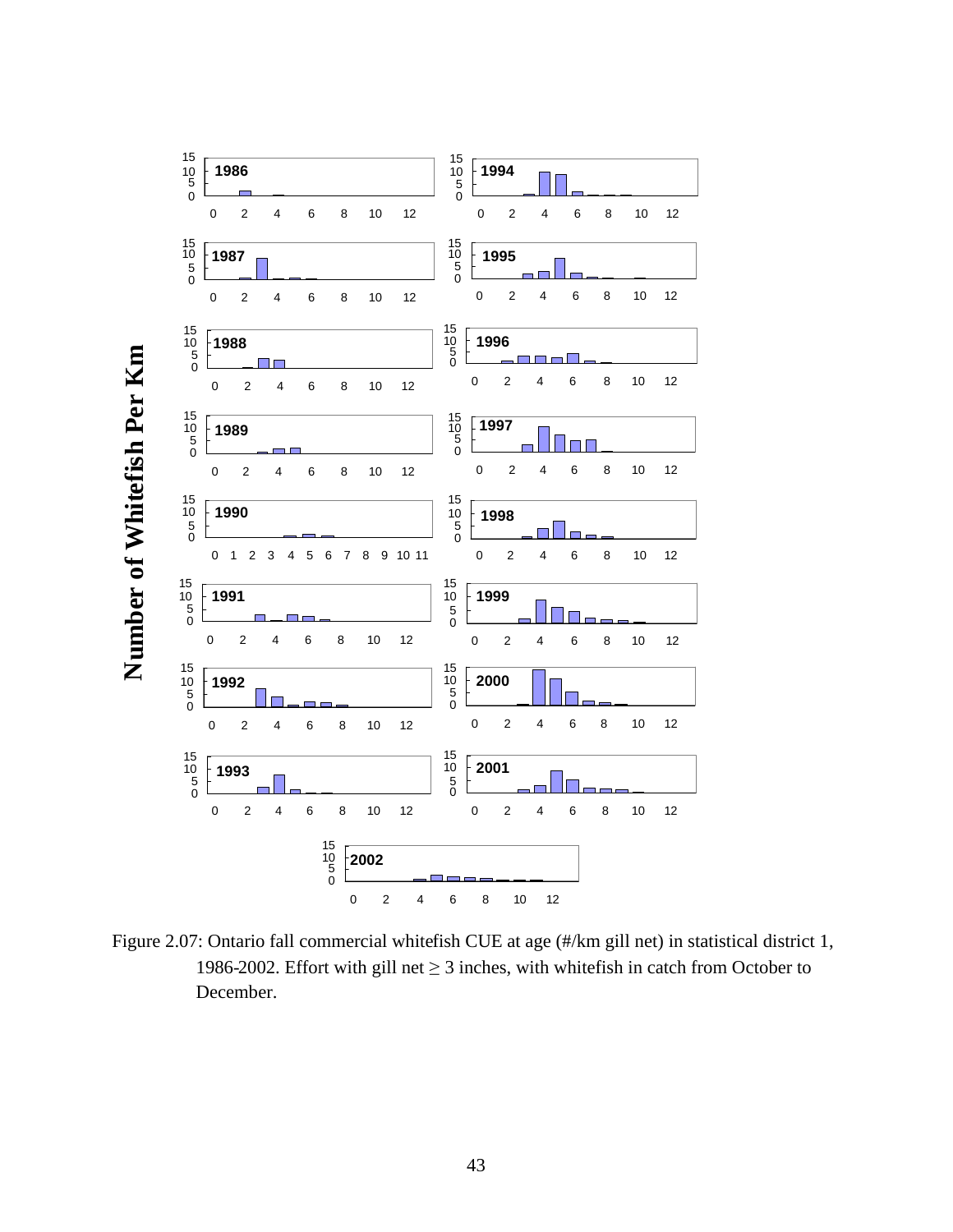

Figure 2.08: Catch rate (number and weight per km) and mean age of lake whitefish harvested by the Ontario fall gill net fishery, OE1, 1986-2002. (Fall = October to December).



Figure 2.09: Catch curve for lake whitefish using Ontario fall large mesh gill net CPUE (number/km) from 1999-2001. Open circles represent ages of whitefish (5 and older) fully recruited used in regression. Squares indicate ages of partial recruitment to the gear.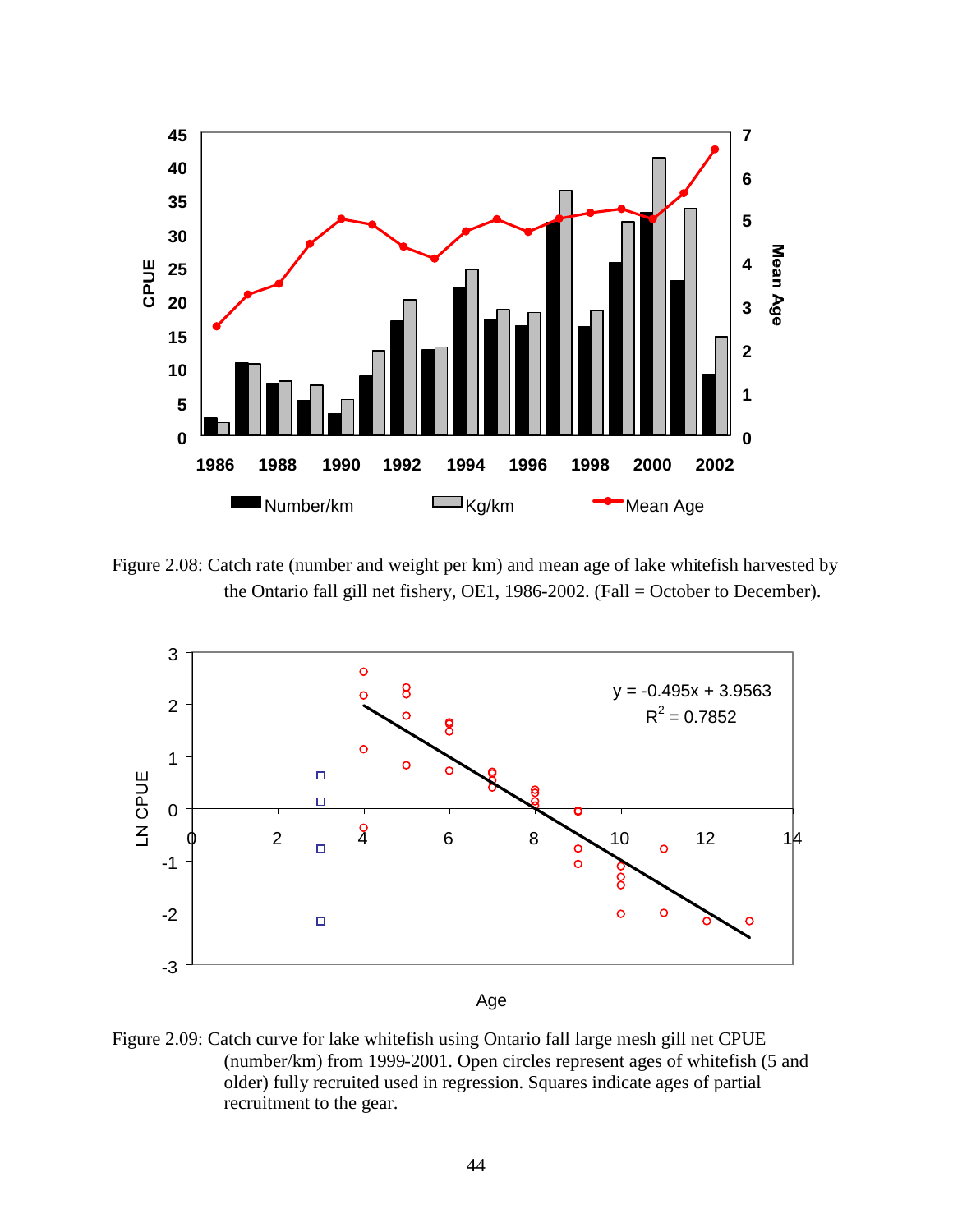

Figure 2.10: Catch per effort (number per lift) of lake whitefish caught in standard assessment gill net from New York waters of Lake Erie, August 1985 – 2002.



Figure 2.11: Catch rate (number per lift) of lake whitefish from Ontario partnership index gill netting by basin, Lake Erie, 1989 to 2002. West-central basin not surveyed in 1989. East-central not surveyed in 1996. East basin and Pennsylvania Ridge not surveyed in 1996 and 1997, Pennsylvania Ridge also not surveyed in 1989 and 1990. Includes canned (suspended) nets.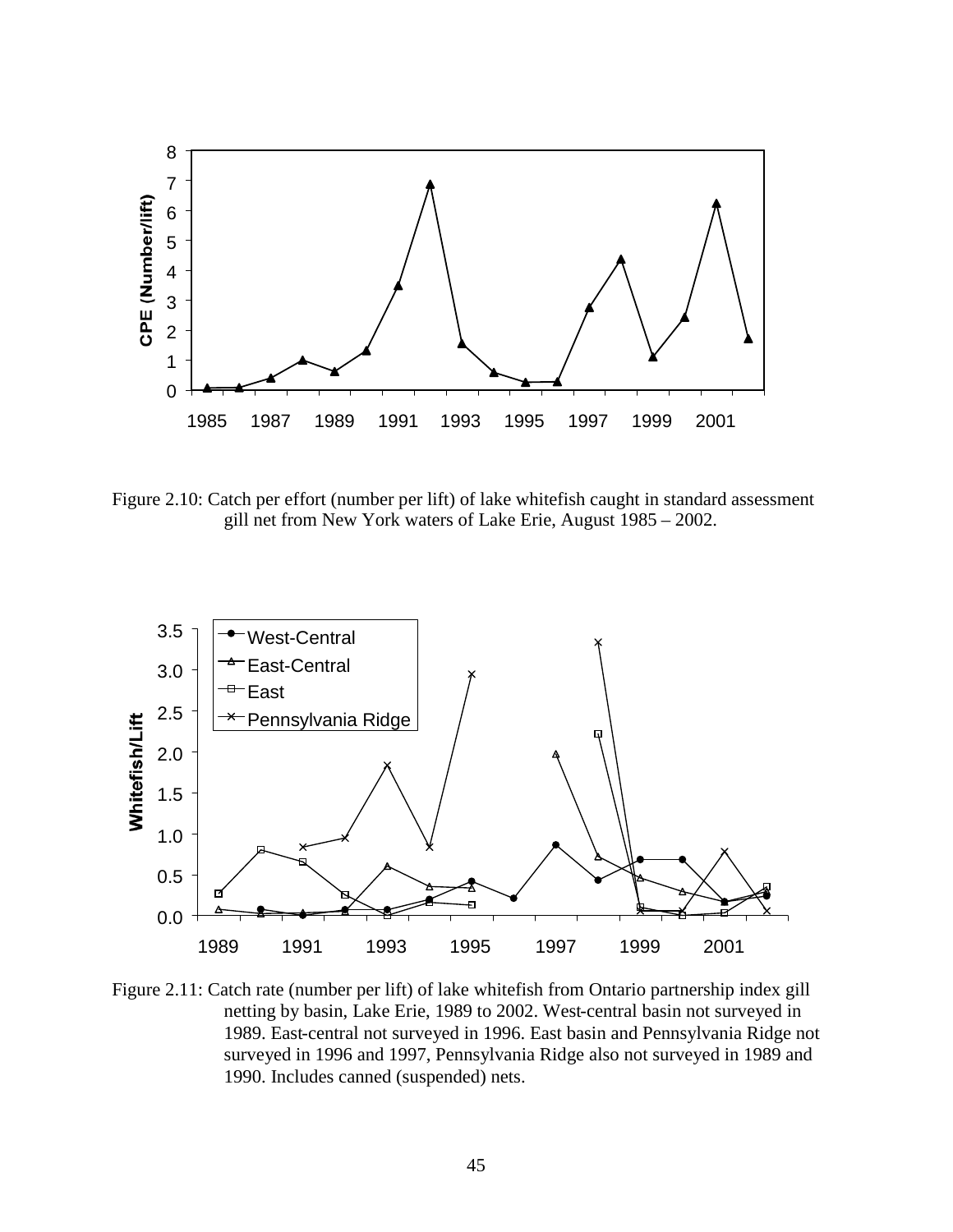

Figure 2.12: Age composition of lake whitefish collected from Ontario partnership index fishing, 2002. Whitefish were caught in the west, west-central, east-central and Pennsylvania Ridge surveys.



Figure 2.13: Stomach contents (mean % dry weight) of age 1 whitefish, pooled months, collected from central Lake Erie in 2002. Ohio Division of Wildlife.  $N = 75$ .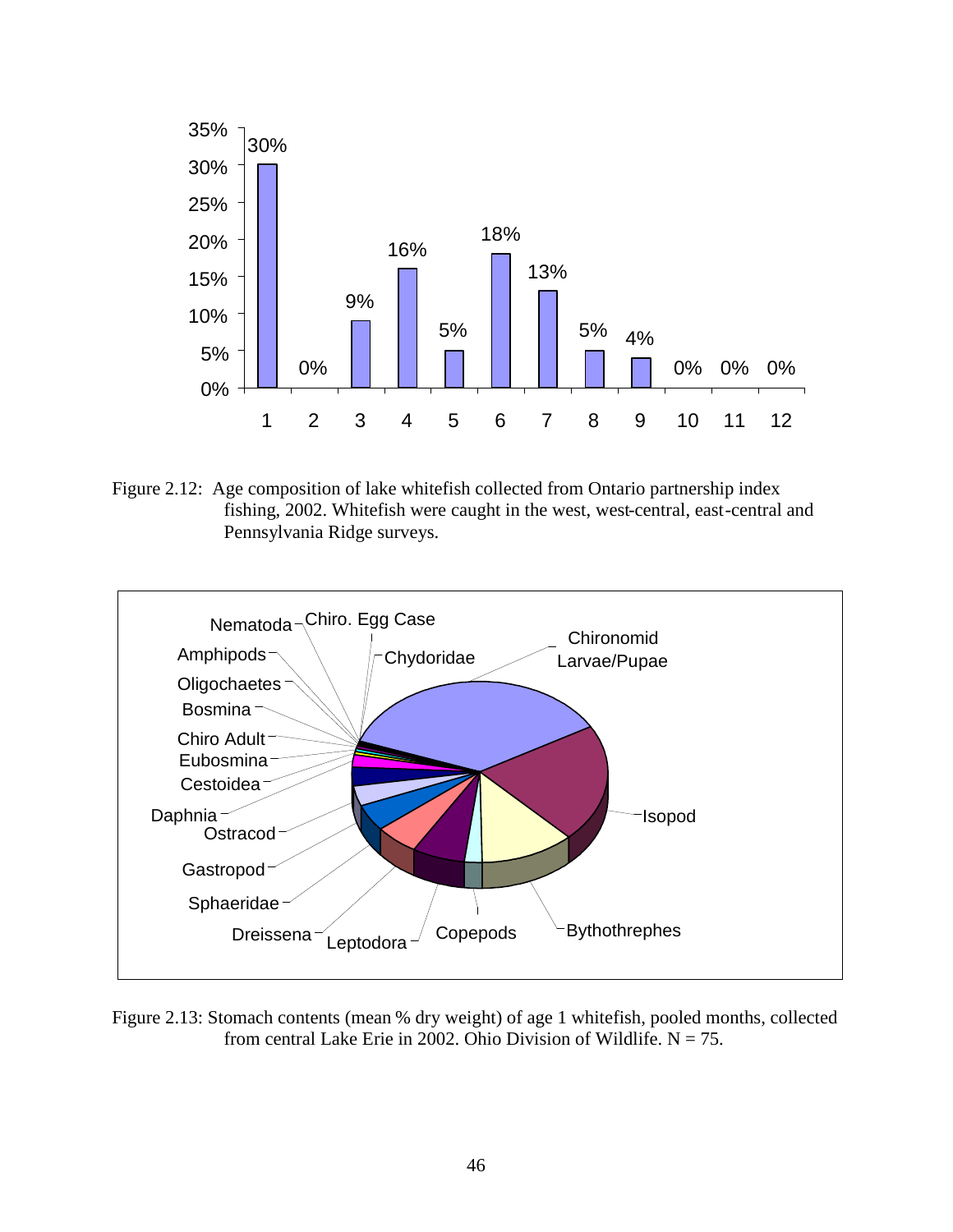

Figure 2.14: Stomach contents (mean % dry weight) of whitefish ages 2 and older, pooled months, collected from central Lake Erie in 2002. Ohio Division of Wildlife.  $N =$ 60.



Figure 3.01: Number of fresh (A1-A3) sea lamprey wounds per 100 adult lake trout (>532 mm ) observed in standard assessment gill net surveys from New York waters of Lake Erie, August, 1980 - 2002. The Strategic Plan target rate is 5 wounds per 100 fish.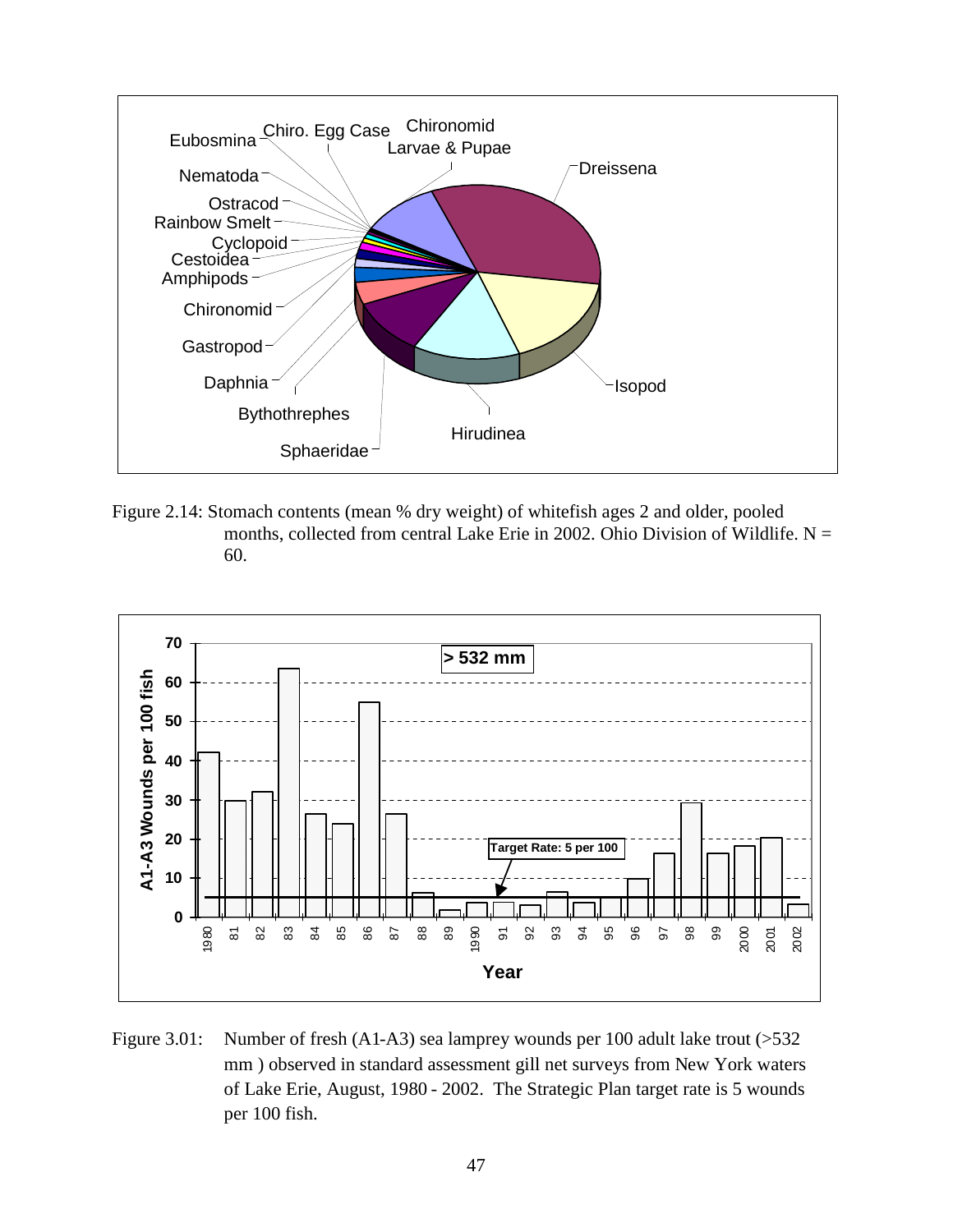

Figure 3.02: Number of Type A4 sea lamprey wounds per 100 lake trout (> 523 mm length) sampled in standard assessment gill nets from New York waters of Lake Erie, August 1985-2002.



Figure 3.03: Lake-wide estimate of spawning-phase sea lampreys in Lake Erie, 1980-2002.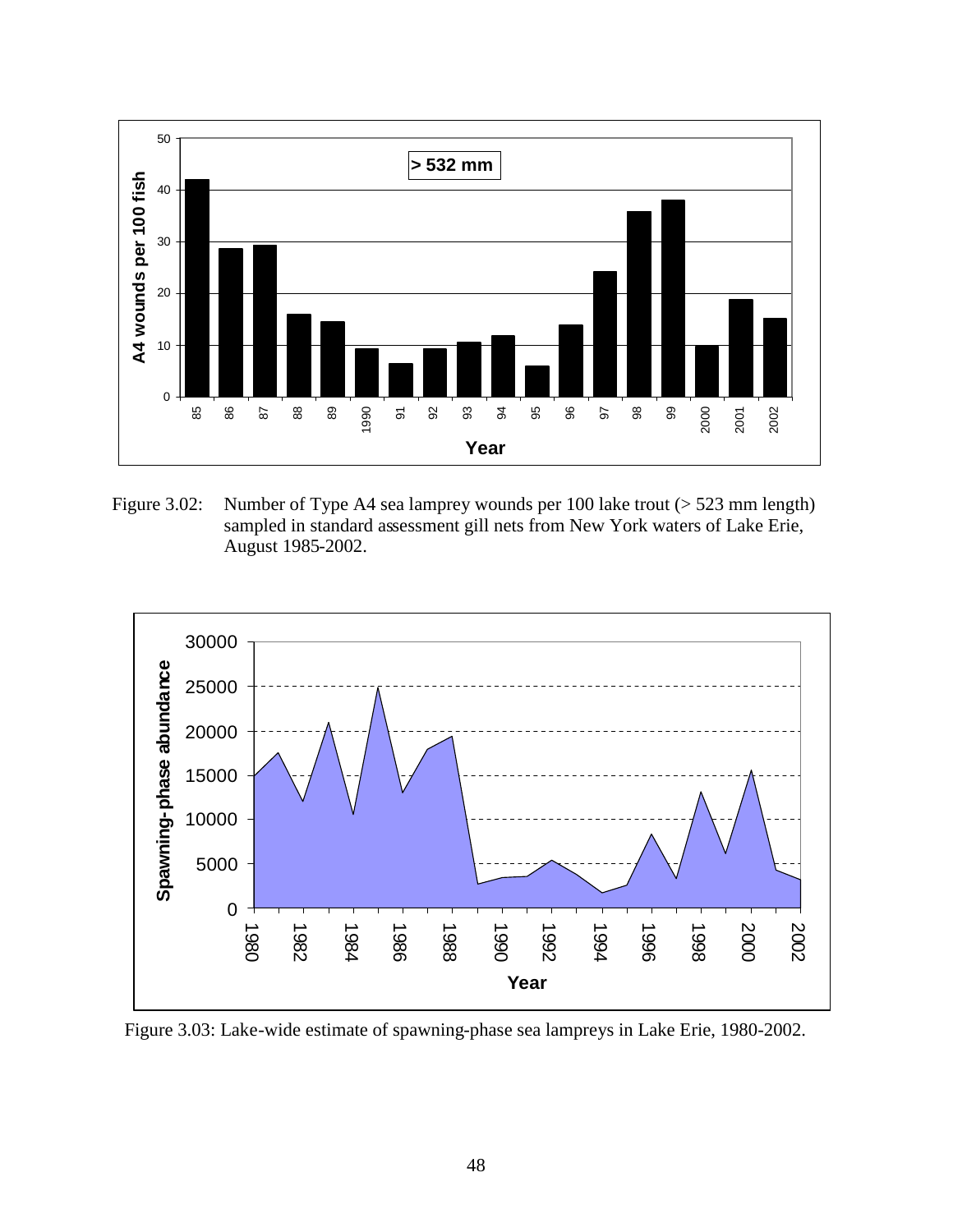

Figure 4.01: Yearling lake trout stocked in U.S. waters of the eastern basin of Lake Erie, 1980 - 2002, by strain. The current stocking goal is 120,000 yearlings per year.



Figure 5.01: Diet composition of lake trout sampled in gill nets from the eastern basin of Lake Erie, August 2002.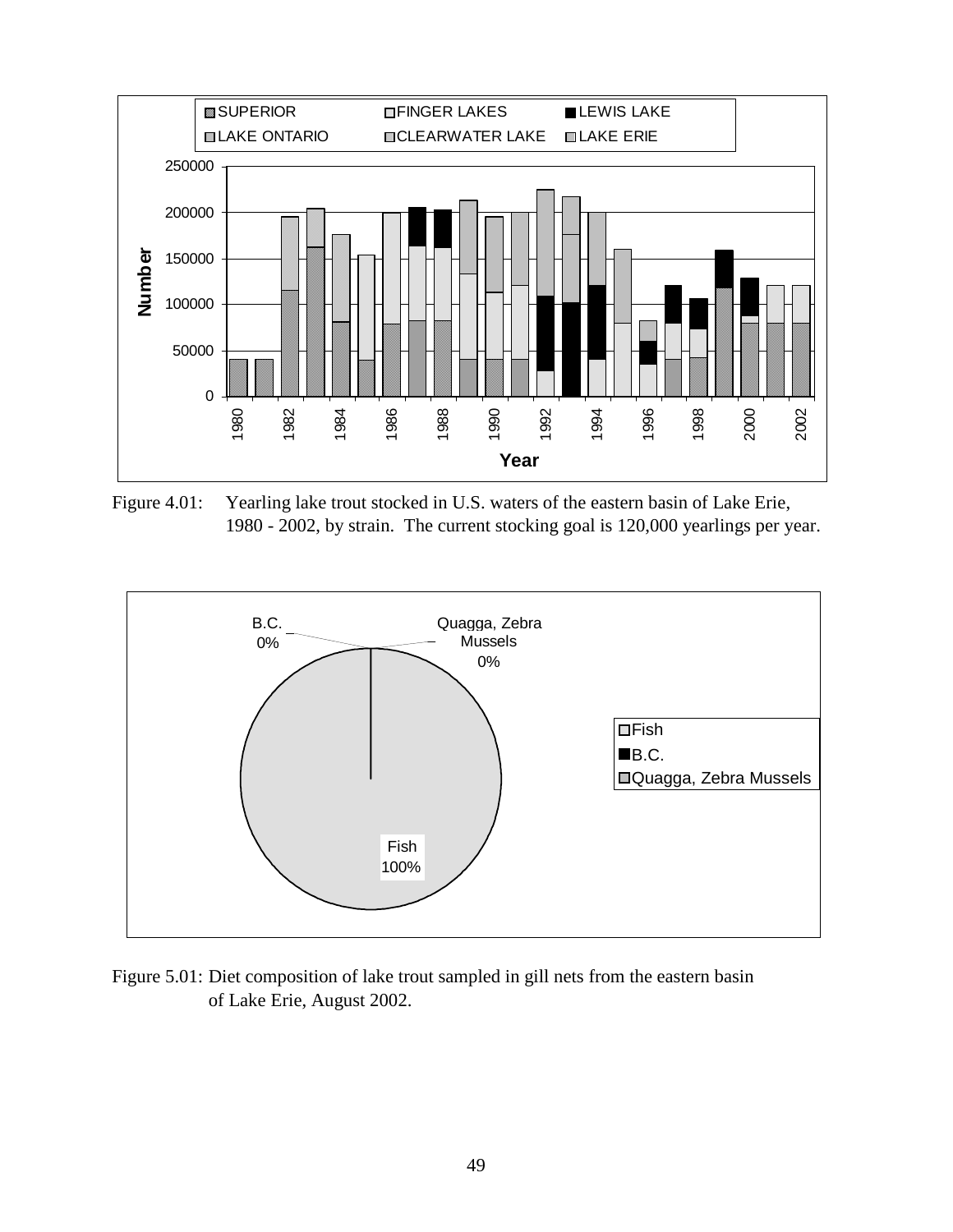

Figure 5.02: Frequency of occurrence of fish in the diet of lake trout sampled in gill nets from the eastern basin of Lake Erie, August 2002.



Fig. 5.03: A simulation of the Lake Erie adult lake trout population model incorporating age-selective fishing mortality (F) and sea lamprey mortality  $(M_{SL})$ . The original lake model and NYS DEC gill nets CUEs are also included to compare sampling trends in adult lake trout abundance.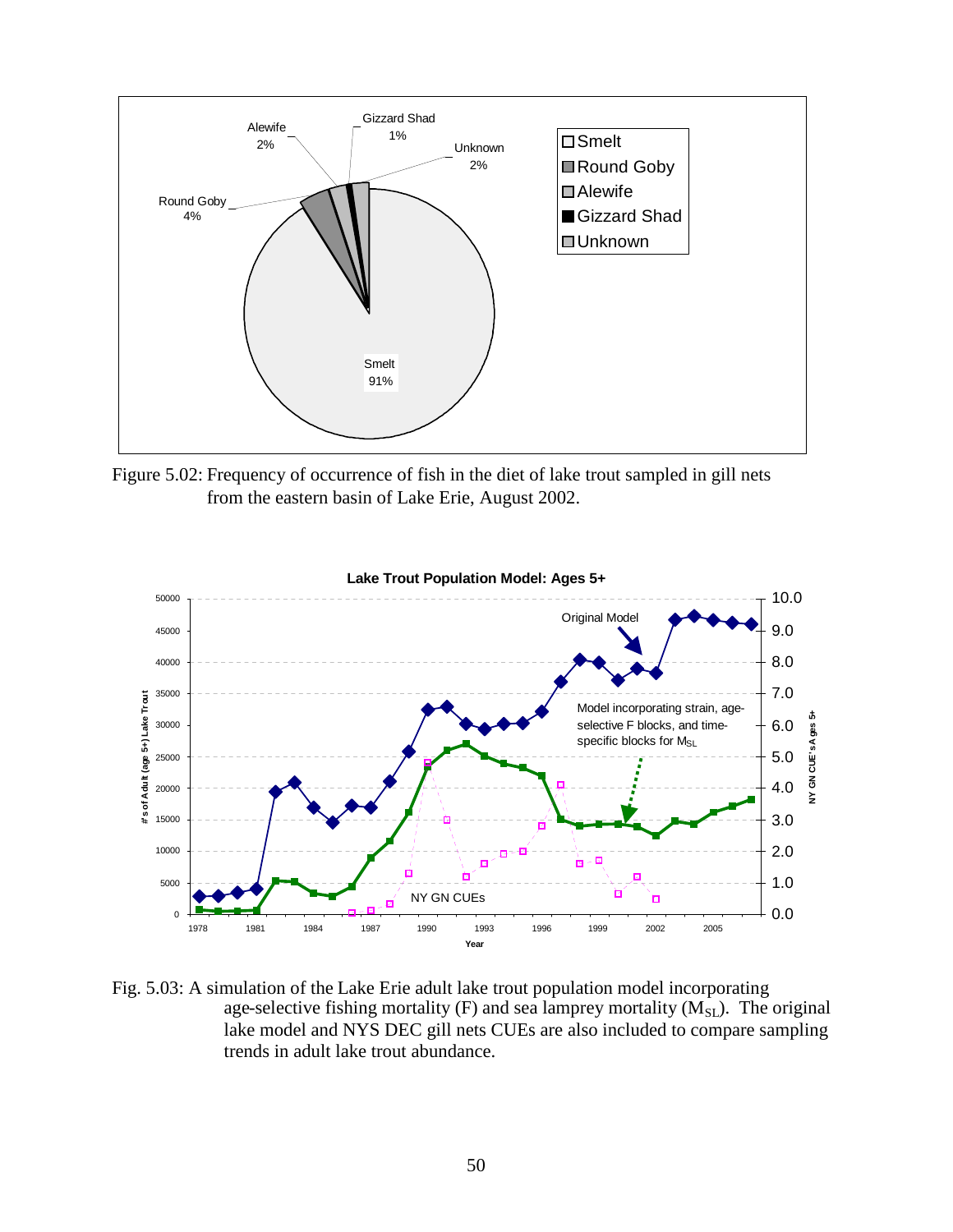

Figure 6.01: Estimated harvest of rainbow trout by open lake boat anglers by jurisdiction during 2002.



Figure 6.02: Rainbow trout catch per line hour as estimated from data supplied by anglers participating in the PFBC Cooperative Angler Log.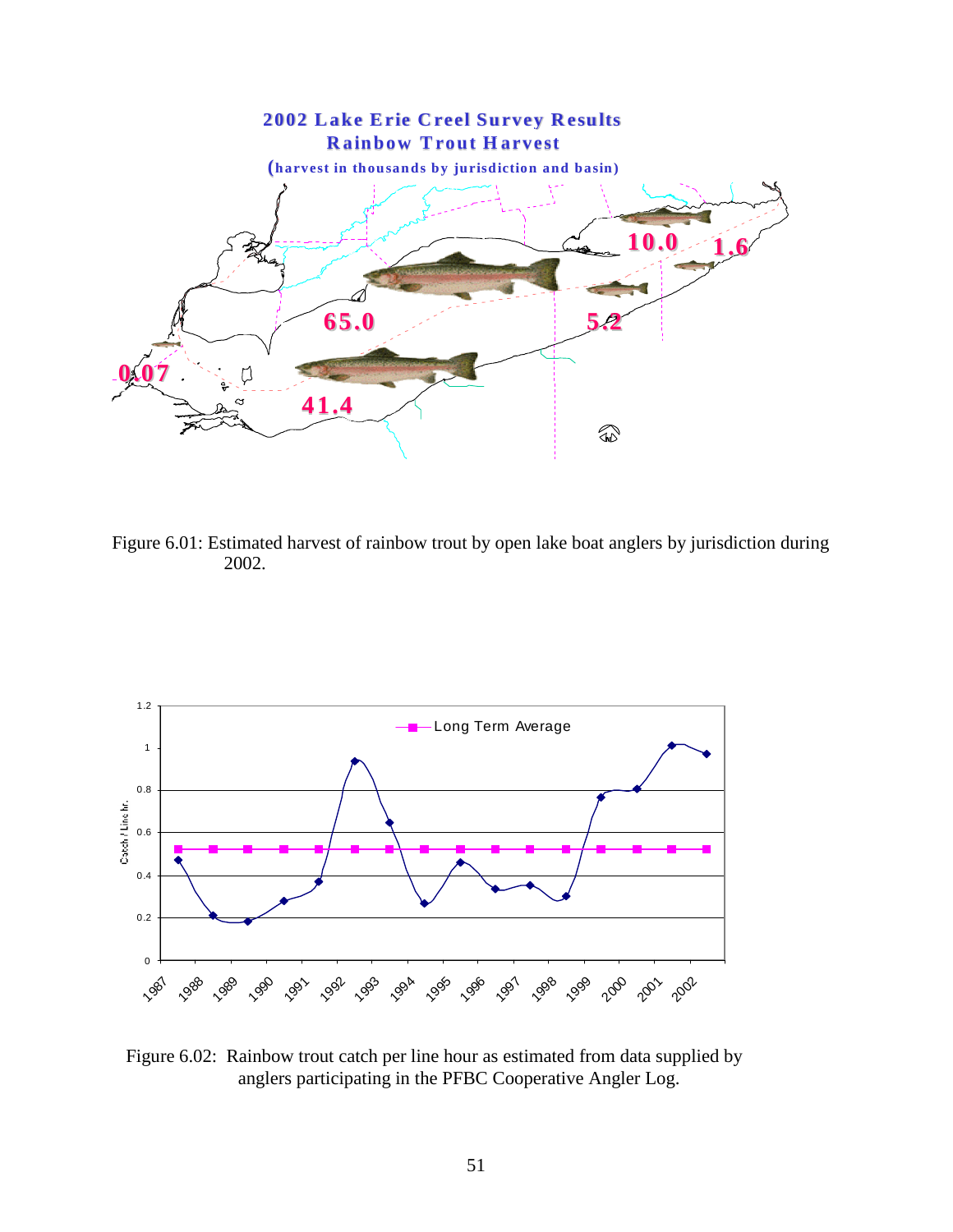

Figure 6.03: Rainbow trout angler effort and catch rate from the OMNR Lake Erie Sport Fish Diary Program 1986 – 2002.



Figure 6.04. Catch rates (# fish/angler hr.) of salmonids for the Open Lake and Stream fisheries reported in NYSDEC Lake Erie Angler Diaries, 1983 - 2001.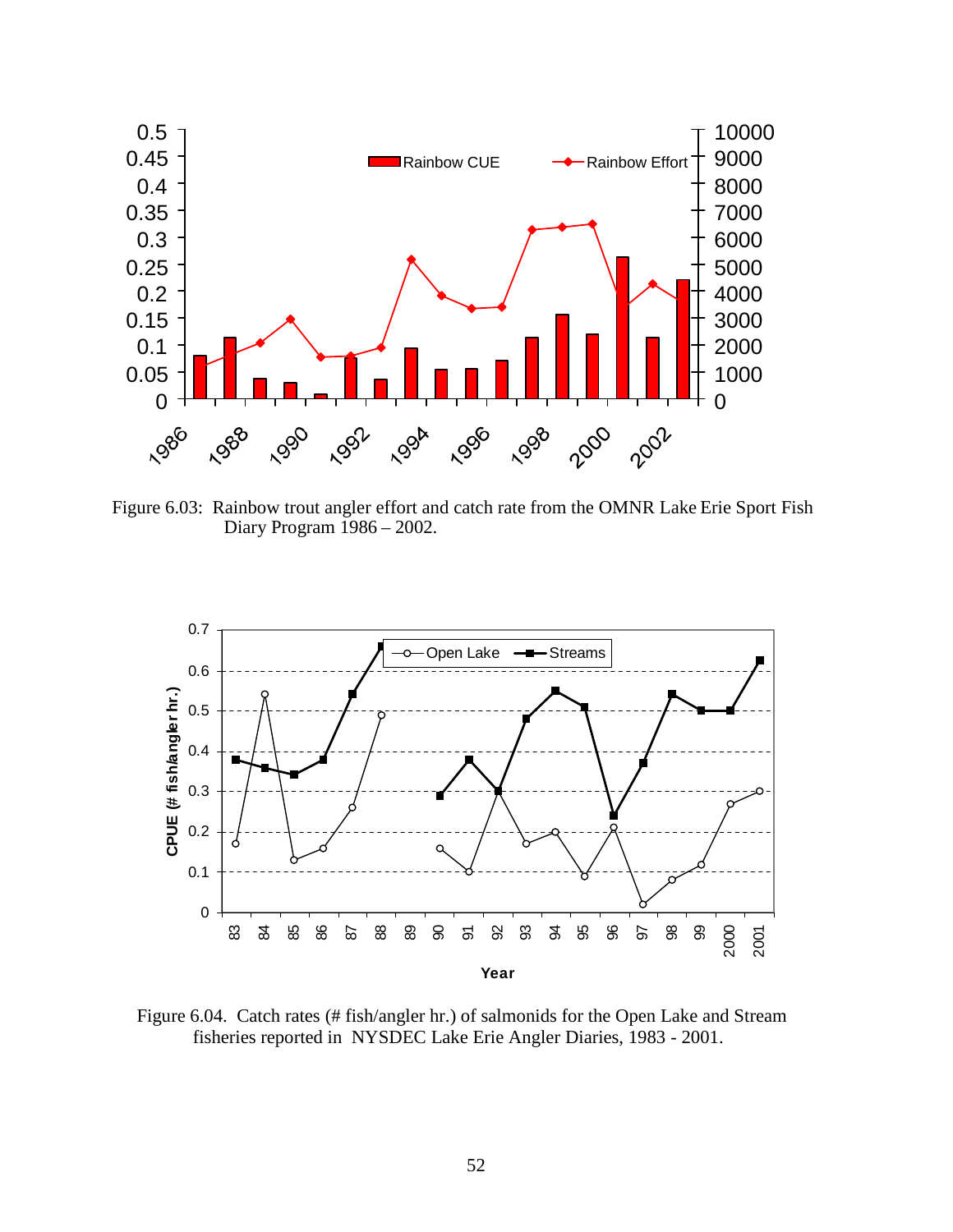#### **Appendix**

#### **Status of Early Mortality Syndromes and Thiamine Levels in Top Predators From Eastern Lake Erie 1996-1997**

#### by John D. Fitzsimons

In 1992 Fisher et al. (1996) noted an early mortality syndrome (EMS) in Lake Erie lake trout where mortality averaged 25.2%, based on six fish. At the time this represented the first and only observation of EMS in this lake although EMS had already been noted in lake trout from Lake Huron (Marcquenski and Brown 1997) but more so in Lakes Ontario (Fitzsimons et al 1995) and Michigan (Mac and Edsall 1991), as well as in other salmonids from Lakes Ontario and Michigan (Marcquenski and Brown 1997). EMS affects larval salmonids generally at or just before swim-up when they display loss of equilibrium, hyperexcitability, anorexia and eventually death. In lake trout, where EMS is associated with low egg concentrations of thiamine (Brown et al. 1998), EMS can be reversed with thiamine treatments (Fitzsimons 1995; Fitzsimons and Brown 1998a) and induced with thiamine antagonists (Fitzsimons and Brown 1998a). It is thus apparent that thiamine plays a major role in EMS although other factors may also be involved.

Low egg concentrations of thiamine in Lake Erie lake trout may be the result of having smelt as a major component of their diet. Smelt, like alewives, have high levels of thiaminase (Ji and Adelman 1998), an enzyme that, as a post mortem change, breaks down thiamine in the gut. Fitzsimons and Brown (1998b) proposed that the low egg thiamine levels measured in lake trout that had a high proportion of smelt in their diet was due to the thiaminase rather than thiamine content of these smelt (Fitzsimons et al. 1998).

In 1996-1997 additional studies were conducted to assess the occurrence of EMS in Lake Erie lake trout as well as rainbow trout, a species for which there was some preliminary information for this lake indicating the presence of a thiamine-responsive EMS (P. Hunter, OMNR, Aylmer, ON, pers. comm.). Thiamine levels were also measured in egg samples to determine current levels and how these levels related to published thresholds.

Of the eggs of 12 lake trout collected at Barcelona, New York in 1996, none of the swim-up fry developed EMS compared with all six samples from 1992. The lack of EMS was consistent with the mean level of total thiamine and free thiamine of 4.25 and 2.79 nmol/g in the eggs and the threshold concentration of free thiamine for development of EMS of 0.8 nmol/g (Brown et al 1998). Compared to 1992 the measured total thiamine concentration for the 1996 samples represents a 37% increase. Whether this is the result of a declining proportion of smelt in the diet or some other factor is not known. Nevertheless thiamine levels in 1996 were still only one-sixth of those measured in Lake Superior lake trout that do not consume smelt (Fitzsimons and Brown 1998b). No other obvious early developmental problems were observed with the 12 egg samples as blue-sac averaged below 2% while hatching averaged above 90%. Additional samples collected in 1997 indicated a decline in average egg thiamine to 3.31 nmol/g (N=6) to close to the level of 1992 although no observations were made of EMS. This is now of even more concern than before since current research indicates an egg thiamine threshold concentration for increased susceptibility to predation of approximately 3 nmol/g (J. Fitzsimons, unpublished data).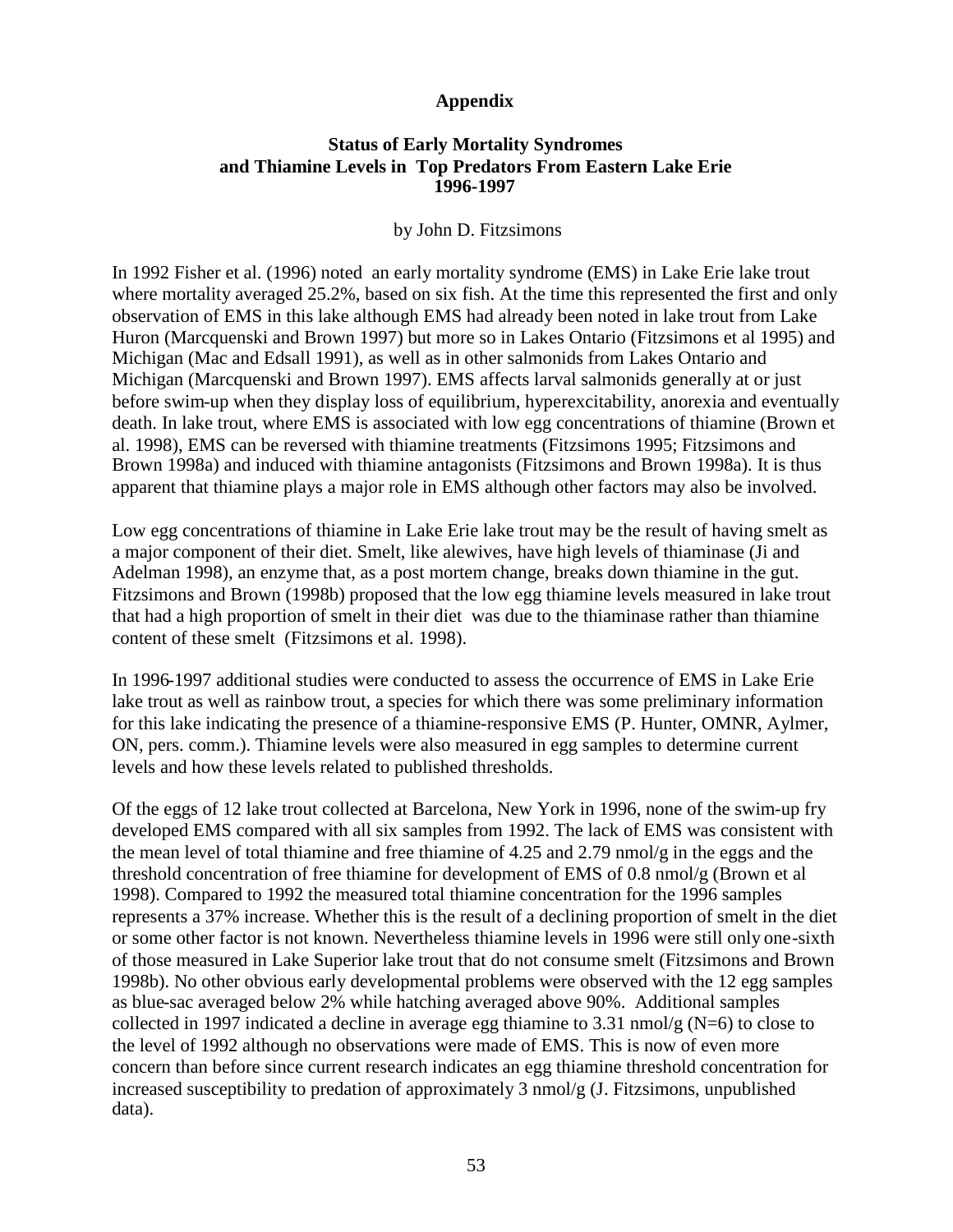The eggs from nine individual rainbow trout kept until eye up at the Kettle Creek hatchery and then moved to CCIW where they were reared until swim-up, all developed EMS. This EMS that started at 469 degree-days (DD) and lasted until 713 DD resulted in an average mortality of 14.9% with a range of 1.4 to 31.6%. Thiamine concentrations measured in the eggs of five females with mean EMS mortality of 8.5%, averaged 4.39 nmol/g. The relatively low occurrence of EMS is consistent with the threshold for steelhead that is in excess of 2 nmol/g based on the work of Hornung et al. (1998) but below 12.9 nmol/g (Marcquenski and Brown 1997). The occurrence of EMS in Lake Erie rainbow trout was lower than that recorded previously for Lake Ontario (30%) for the period 1978-1984 by Skea et al (1985) and that noted for Lake Michigan (43%) for 1993 noted by Hornung et al (1998).

One other top predator that also feeds heavily on smelt in Lake Erie has also been evaluated. Walleye were sampled for egg thiamine levels and this indicated that average levels in eastern Lake Erie walleye (2.6 nmol/g) were less than 40% of those measured for Oneida Lake walleye (7 nmol/g) where walleye do not consume smelt but instead yellow perch (W.D. Busch, USFWS, Amherst, NY, pers. comm.). Whether these reduced thiamine levels are affecting reproduction of eastern Lake Erie walleye is not known and further work is required.

In conclusion it is evident that various top predators from eastern Lake Erie appear to be affected by a diet high in smelt, being manifested either as EMS or low egg thiamine concentrations or both. How this affects recruitment of these species is not known. It is recommended therefore that further studies be conducted to determine the full implications of the reduced thiamine levels measured in these species. In addition samples of burbot eggs should be analyzed for thiamine as this species also feeds heavily on smelt in eastern Lake Erie.

#### References

Brown, S.B., J. D. Fitzsimons, V.P. Palace, L. Vandenbylaardt , and J.F. Klaverkamp. 1998. Thiamine and early mortality syndrome in lake trout (*Salvelinus namaycush*). *In* G. McDonald, J. D. Fitzsimons, and D.C. Honeyfield, editors. Early life stage mortality syndrome in fishes of the Great Lakes and Baltic Sea. American Fisheries Society, Bethesda, MD 20814

Fisher, J. P., J. D. Fitzsimons, G. F. Combs, Jr., and J. M. Spitsbergen. 1996. Naturally occurring thiamine deficiency causing reproductive failure in Finger Lakes Atlantic salmon and Great Lakes lake trout. Transactions of the American Fisheries Society 125:167-178

Fitzsimons, J.D. 1995. The effect of B-vitamins on a swim-up syndrome in Lake Ontario lake trout. Journal of Great Lakes Research 21 (Supplement 1);286-289

Fitzsimons, J.D. , and S.B. Brown 1998a. The use of thiamine and thiamine antagonists to resolve the etiology of an early mortality syndrome in lake trout. Draft.

Fitzsimons, J.D., and S.B. Brown 1998b. Reduced thiamine levels in Great Lakes lake trout (*Salvelinus namaycush*) and their relationship with diet. *In* G. McDonald, J. D. Fitzsimons, and D.C. Honeyfield, editors. Early life stage mortality syndrome in fishes of the Great Lakes and Baltic Sea. American Fisheries Society, Bethesda, MD 20814